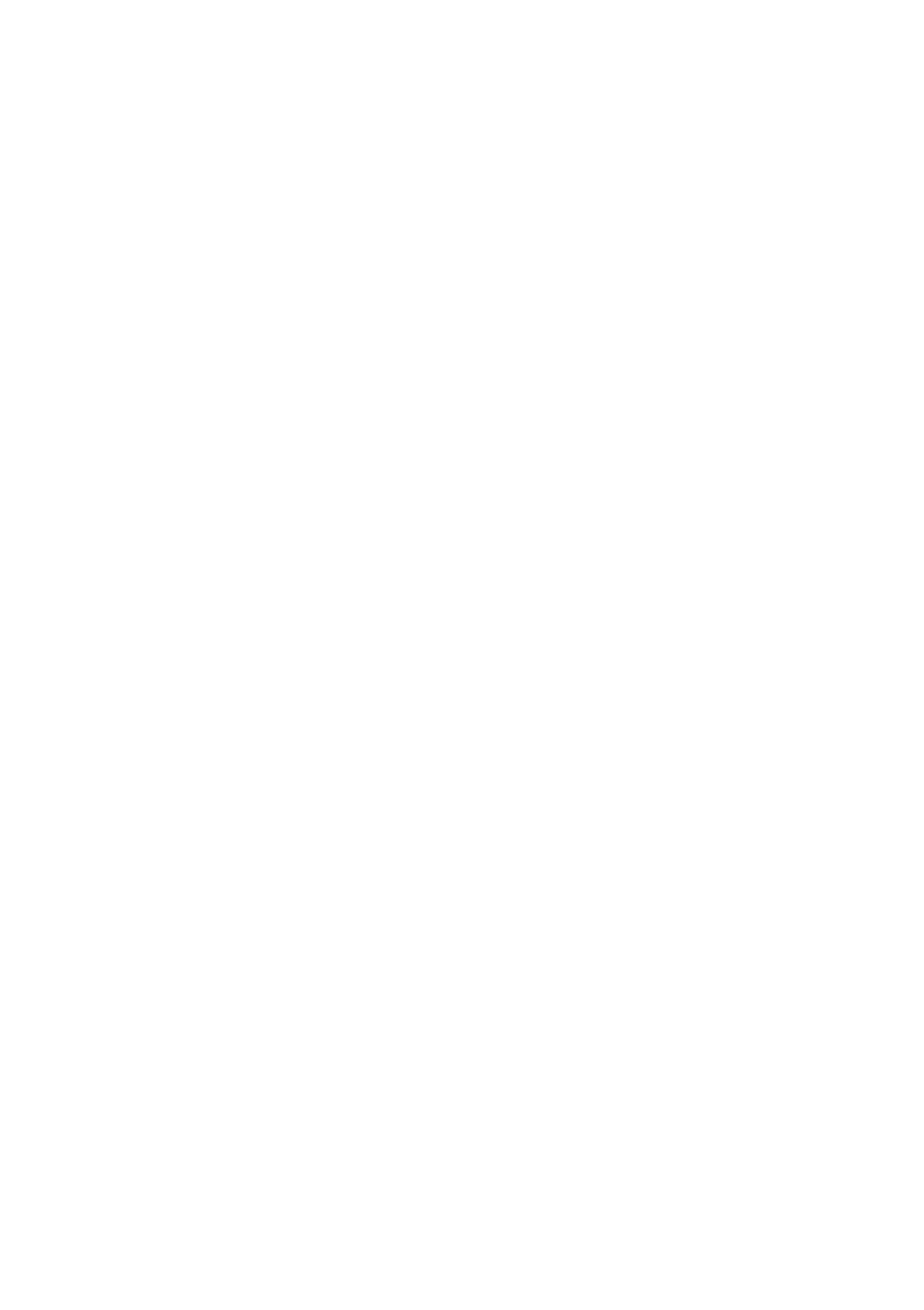This toolkit was developed by the Assembly of European Regions in the context of SCIROCCO Exchange project co-founded by the Health Programme of the European Union.



Co-funded by the Health Programme of the European Union

The content of this publication represents the views of the author only and is his/her sole responsibility; it cannot be considered to reflect the views of the European Commission and/or the European Health and Digital Executive Agency or any other body of the European union. The European Commission and the Agency do not accept any responsibility for use that may be made of the information it contains.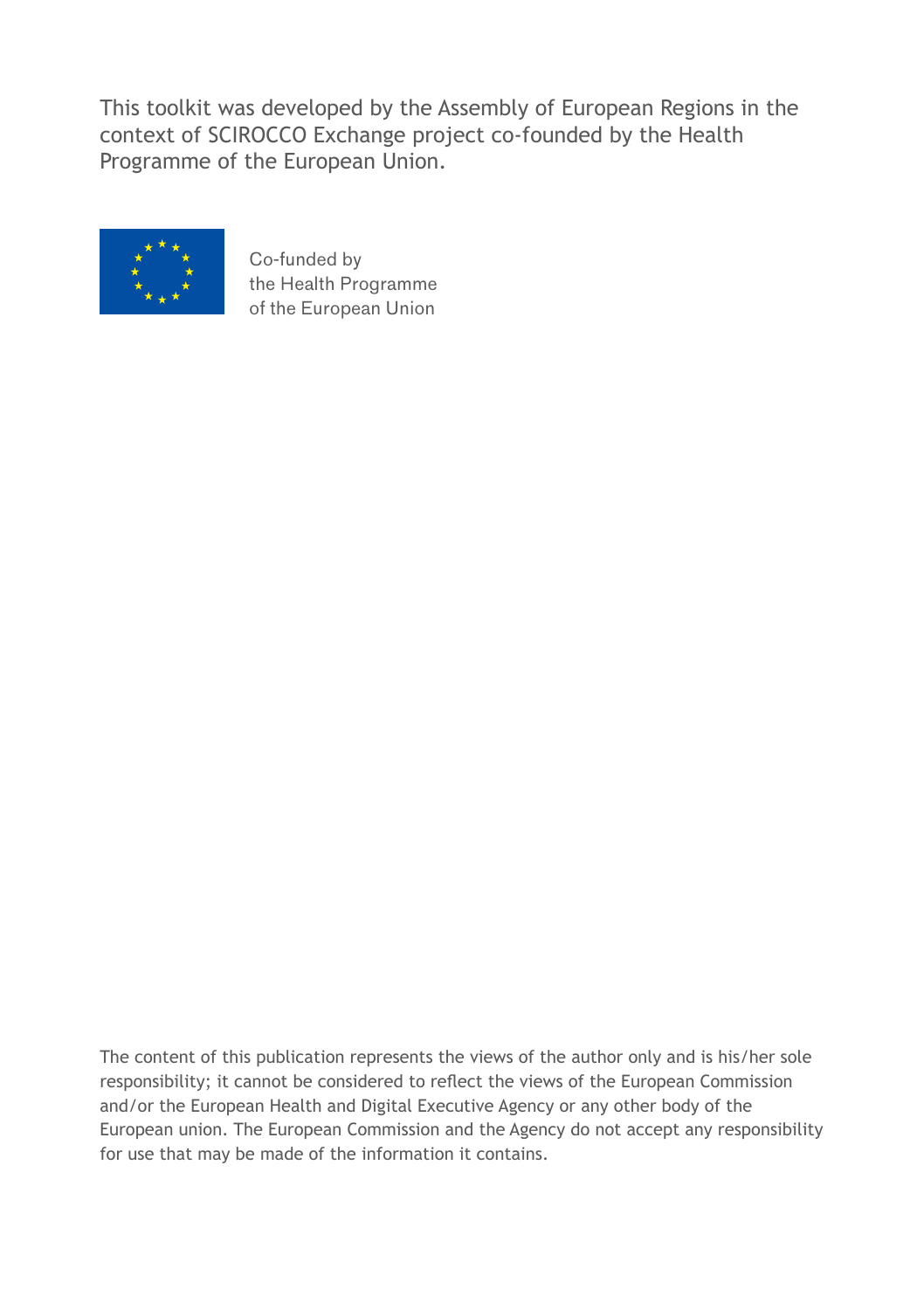# **Table of contents**

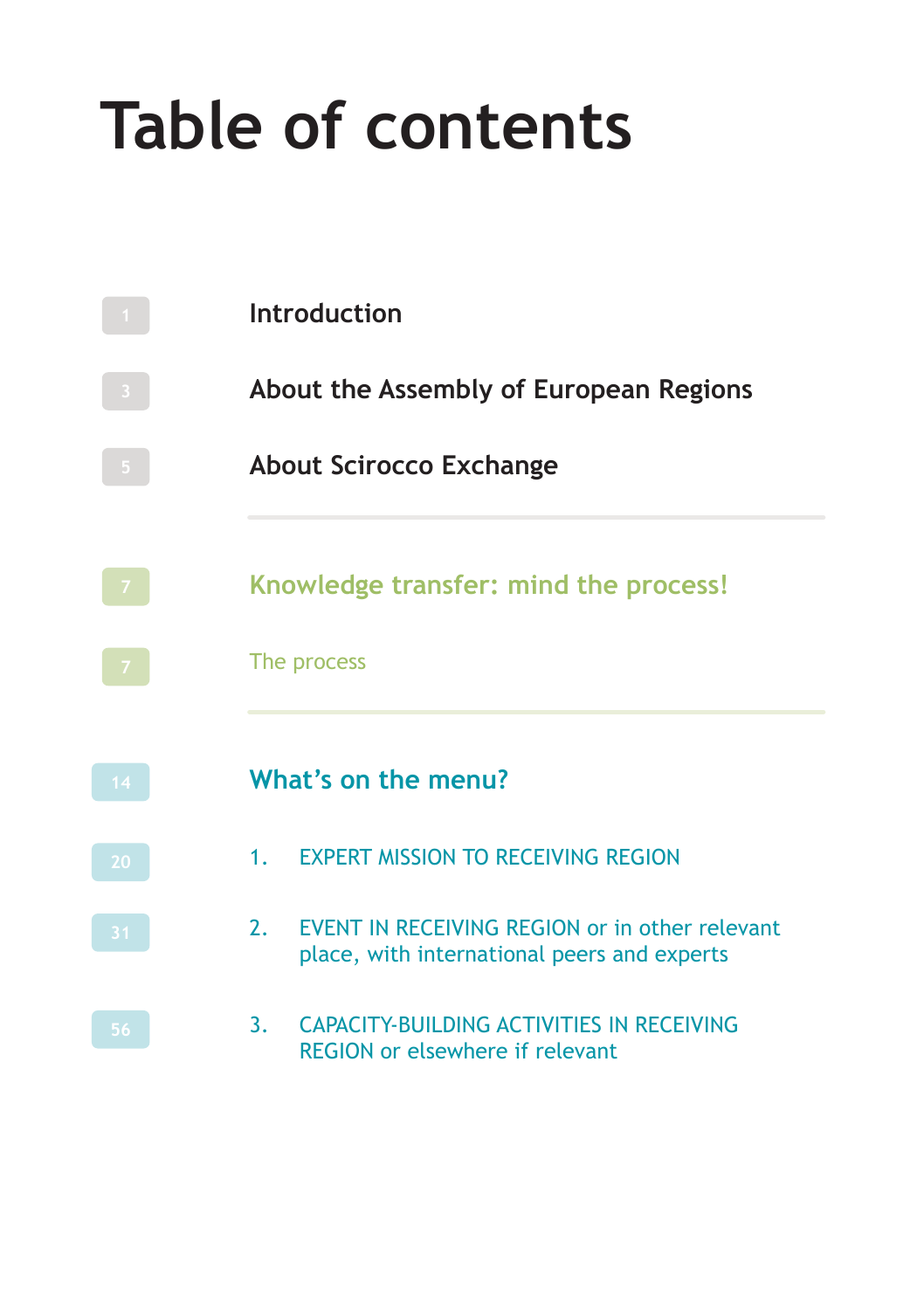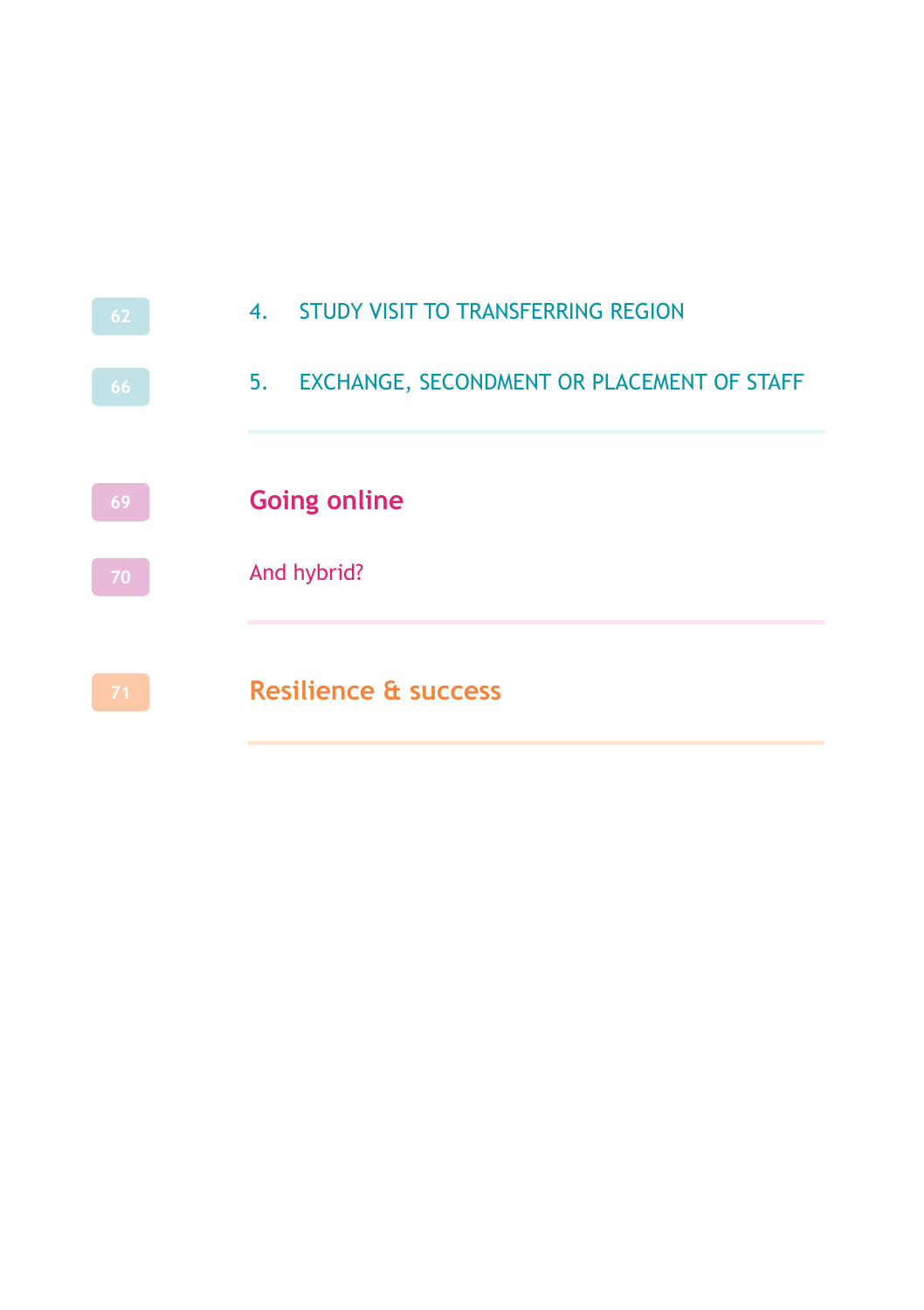# **Introduction**

Knowledge transfer is a key methodology to support policy innovation and capacity-building within different regional systems and sectors. By building on mutually beneficial collaborations among professionals and stakeholders it provides a framework for the exchange of know-how, capitalisation of learnings and tools, and the creation of sustainable networks of experts. Since its inception, the Assembly of European Regions (AER) has provided a space for policy-makers, civil servants and local stakeholders to engage in these types of cooperation facilitating mutual learning and knowledge transfer activities.

As part of the SCIROCCO Exchange project**<sup>1</sup>** , the AER developed and facilitated the implementation of a knowledge transfer programme personalised for nine health and social care authorities with the aim of preparing the local environment for the adoption or scale-up of integrated care.

This toolkit builds on the expertise of the AER and its application in the SCIROCCO Exchange project to offer transferable expertise and tools for the effective design and implementation of knowledge transfer programmes. It is aimed to support regional and local authorities, their local stakeholders and other organisations in developing and implementing knowledge transfer activities that are tailored to their specific needs and objectives.

To this aim, the toolkit provides:

<sup>1.</sup> https://www.sciroccoexchange.com/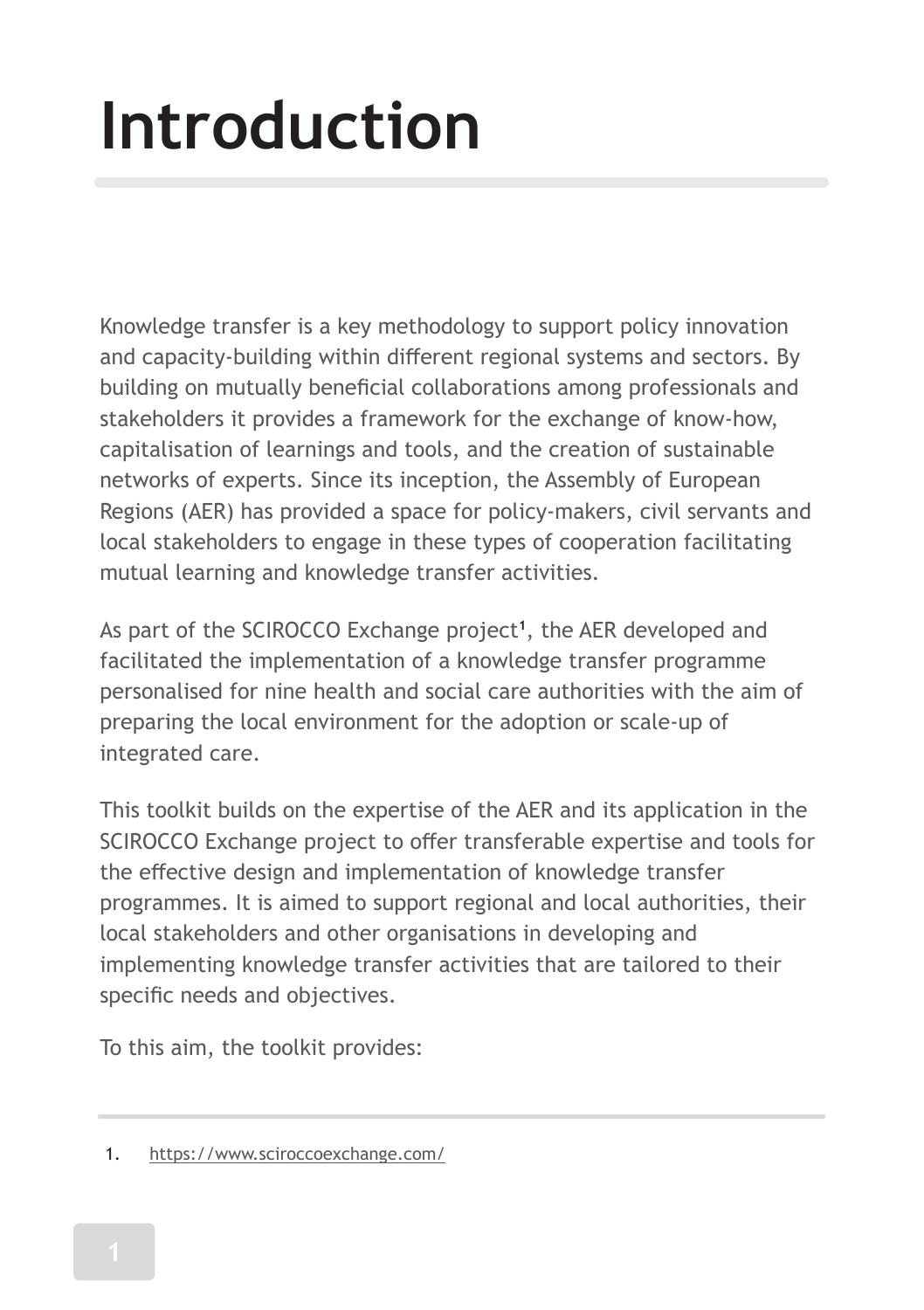- **‒** A process for the co-development of personalised knowledge transfer programmes, accompanying the user through each step in the process.
- **‒** A menu of knowledge transfer activities, describing for each activity what it can be used for, what needs and intention that specific activity can address, and offering practical information for their organisation.
- **‒** First-hand insights and learnings for the effective organisation of online and hybrid knowledge transfer activities.
- **‒** A list of key elements that shall be considered to ensure resilience and success in a knowledge transfer process.

The information and tools provided in the toolkit have been developed and presented as to ensure their applicability and effectiveness across different policy areas and local contexts.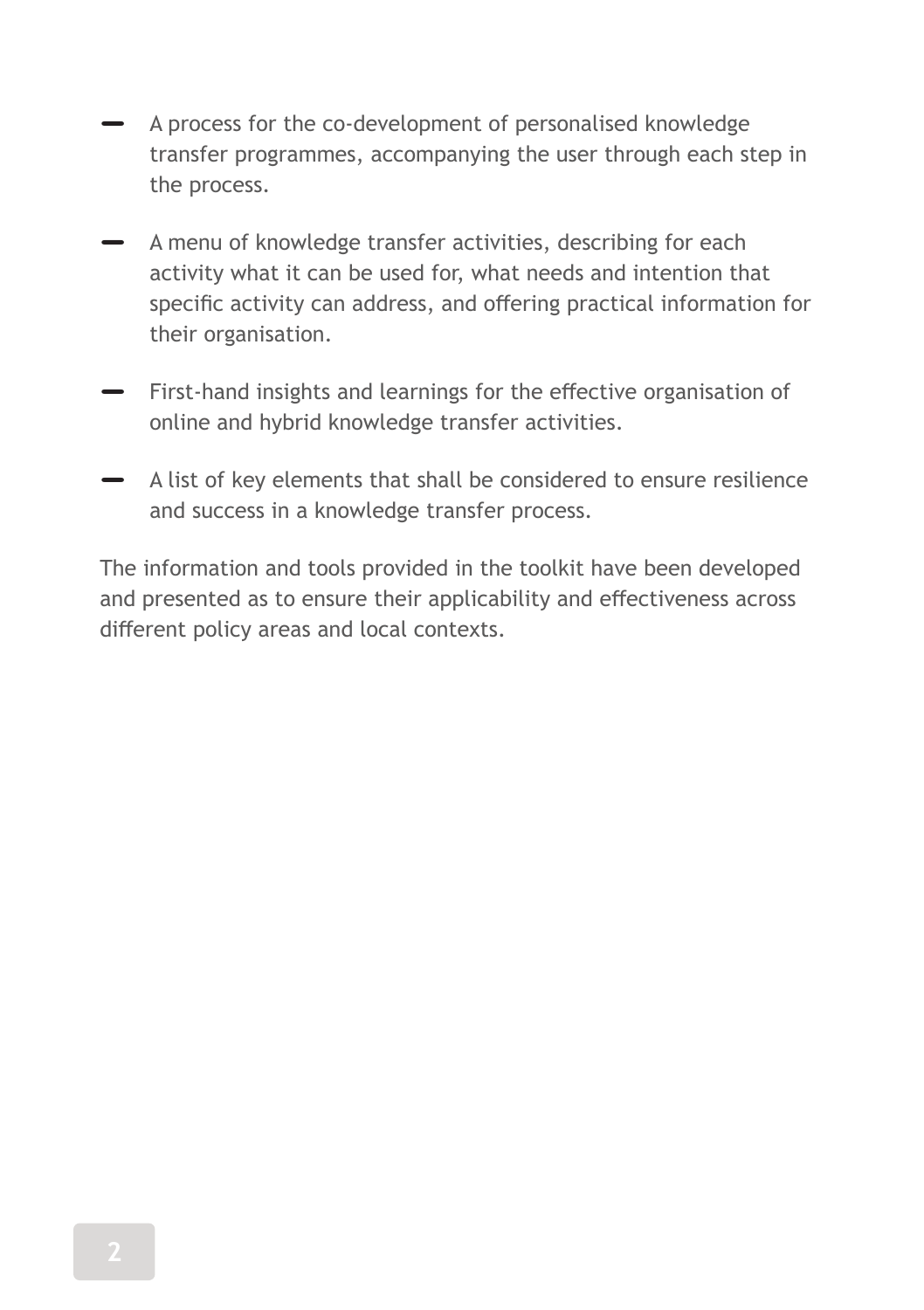# **About the Assembly of European Regions**

Established in 1985, the Assembly of European Regions (AER) is the largest independent network of regions in wider Europe, gathering over 130 member regions from 30 different countries – from Norway to Turkey and from Georgia to Portugal. The network supports regions to improve their policies and practices on all topics relevant to regional policymaking by providing a space for experience exchange and policy learning.

Throughout the years, the AER has built an expertise in knowledge transfer providing opportunities for both knowledge sharing between regions and for targeted peer-learning. The AER created different methodologies for knowledge transfer - such as the peer review methodology -, as well as original formats of events - such as the AER mutual learning event on topics such as artificial intelligence or the economy 4.0 -. It developed programmes such as the AER Summer Academy as a format for structured exchanges between civil servants, young people and politicians; Centurio, the former civil servants exchange programme; or Eurodissey a youth mobility programme.

Thanks to its large and diverse membership and the wide-spread organisation of knowledge transfer activities, the AER has developed a broad understanding of the type of knowledge transfer activities which create most impact according to the regions' specific objectives and the cultural contexts. This toolkit gathers the expertise of the AER in the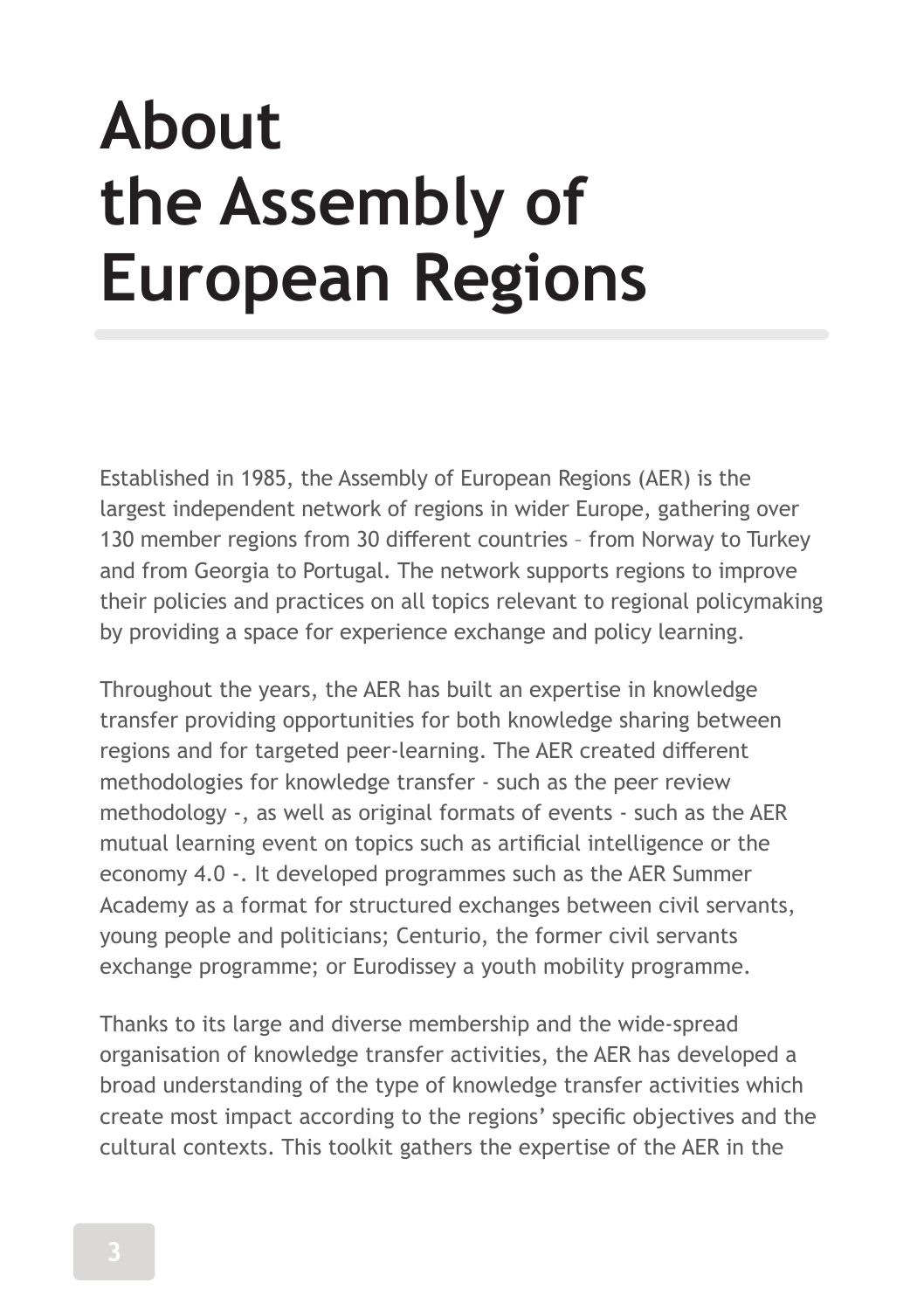field providing regions and stakeholders with tools that can support them in making an informed choice on the most suited knowledge transfer activity according to the needs of stakeholders.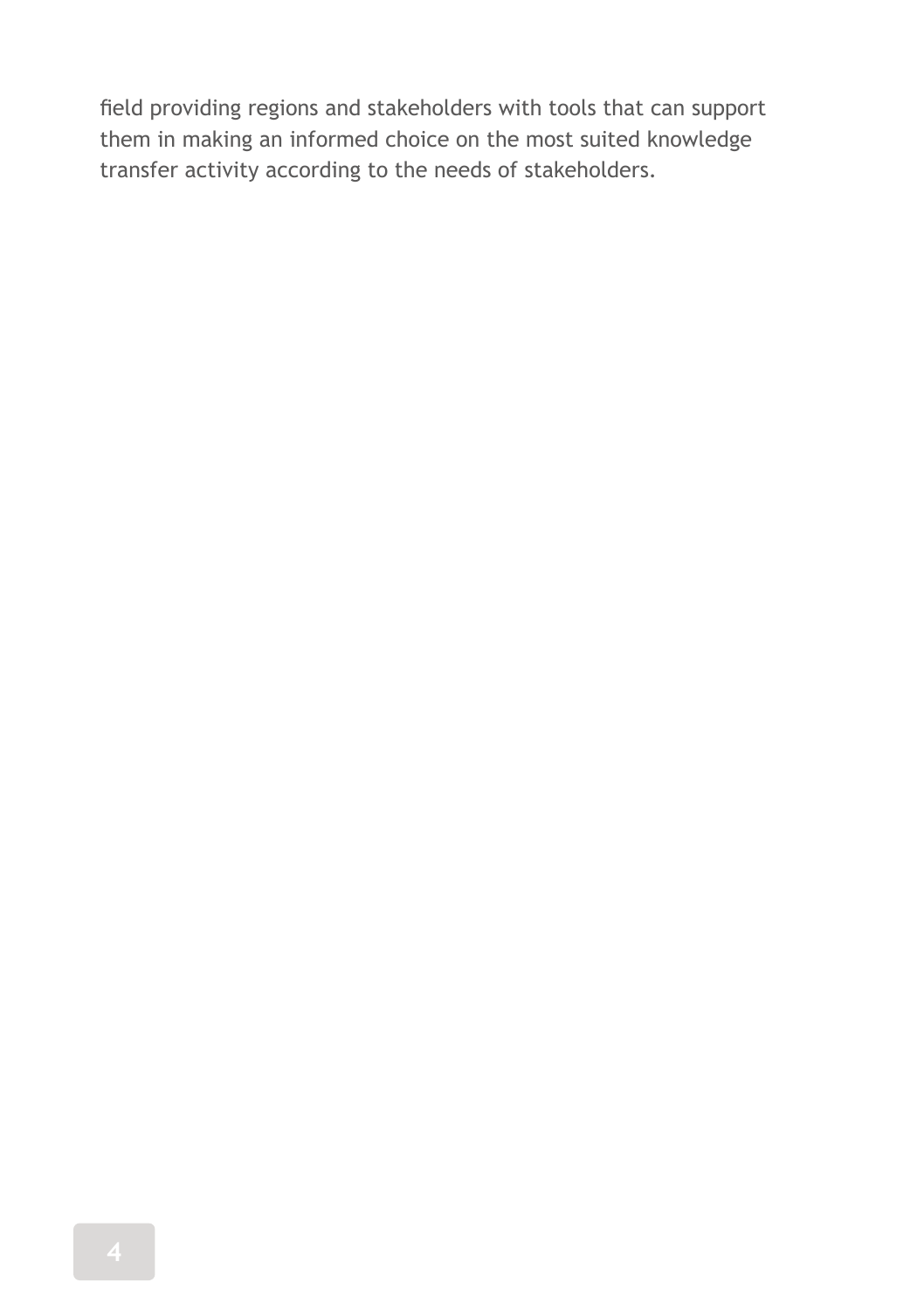# **About Scirocco Exchange**

SCIROCCO Exchange is a project co-founded by the Health Programme of the European Union and lead by the Digital Health & Care Scotland Division of the Scottish Government in partnership with other eleven organisations working in the design and/or delivery of health and social care services and two European network organisations**<sup>2</sup>** . The project run from 2019 until 2022 successfully supporting the readiness and capacity of nine health and social care authorities for the adoption and scaling-up of integrated care.

To this aim, SCIROCCO Exchange developed and implemented an evidence-based capacity-building process built upon four core pillars:

- **‒ Initial assessment of the maturity of regions' local context and readiness for the adoption or scaling-up of integrated care<sup>3</sup>**
- **‒ The development of a knowledge management hub<sup>4</sup>** as a repository of capacity-building assets and existing evidence in integrated care.

- **3.** The maturity assessment was performed through the SCIROCCO Exchange selfassessment tool available in ten languages https://scirocco-exchangetool.inf.ed.ac.uk/en\_gb/#tool
- **4.** https://scirocco-exchange-tool.inf.ed.ac.uk/en\_gb/

**<sup>2.</sup>** https://www.sciroccoexchange.com/project-partners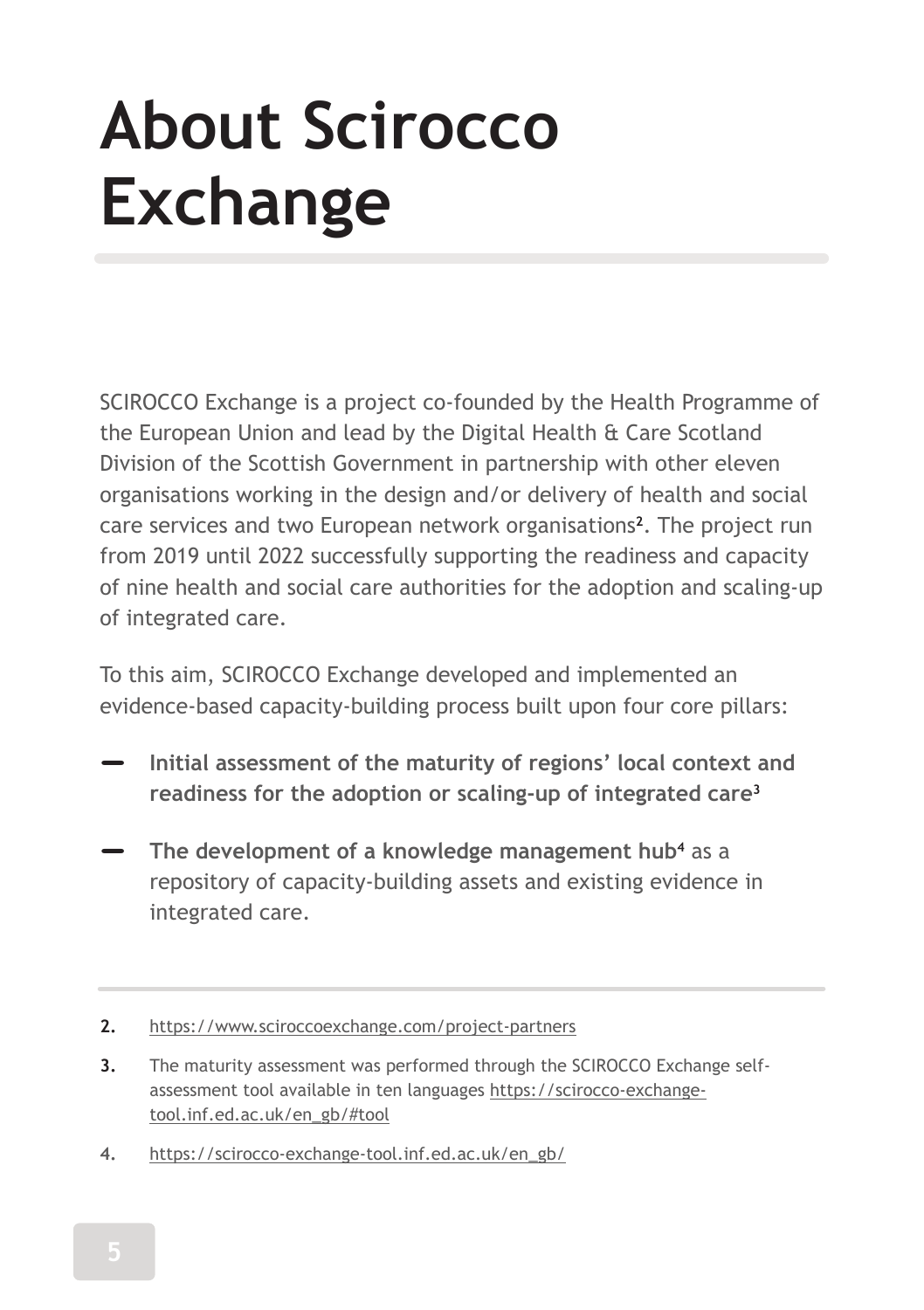- **‒ Co-design and implementation of personalised knowledge transfer programmes**.
- **‒ Co-design of improvement plans** following the implementation of the knowledge transfer and capacity-building activities.

The processes and tools developed within the SCIROCCO Exchange project have been tested to support capacity-building in different areas and across several countries. The SCIROCCO Exchange Maturity Model has adapted to two new areas – Demand Driven Innovation**<sup>5</sup>** and Digital Neighbourhood**<sup>6</sup>** . Similarly, the SCIROCCO Exchange Knowledge Transfer Programme provides effective process, tools, and learnings that can be transferable across policy areas and local contexts for the codevelopment and implementation of personalised knowledge transfer activities that are tailored to the local environment and needs.

**5.** https://scirocco-exchange-tool.inf.ed.ac.uk/en\_gb/hs-assessments/?astype=2

**6.** https://scirocco-exchange-tool.inf.ed.ac.uk/en\_gb/hs-assessments/?astype=3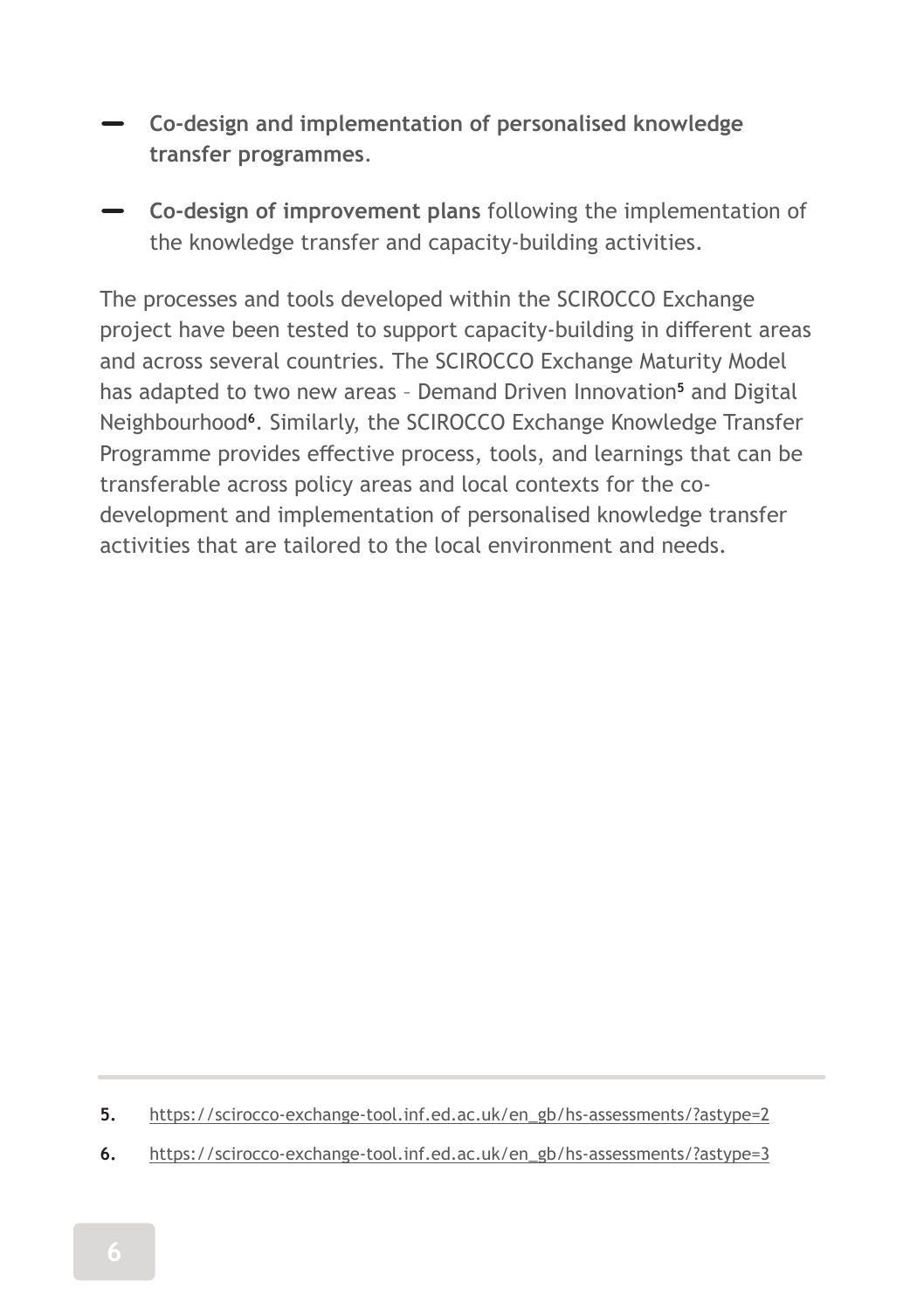# **Knowledge transfer: mind the process!**

The Scirocco Exchange project achieved impressive results in terms of knowledge transfer, despite the COVID-19 pandemic and its impact on care systems, reorganisation on priorities, availability of staff and restrictions on meeting and travelling. A clear definition of the Knowledge Transfer process allowed the implementation of the personalised knowledge transfer programmes to be adaptable to changing circumstances.

# **The process**

Knowledge Transfer can be organised in many ways. in Scirocco Exchange, we used an 8-steps process for the development of personalised knowledge transfer programmes: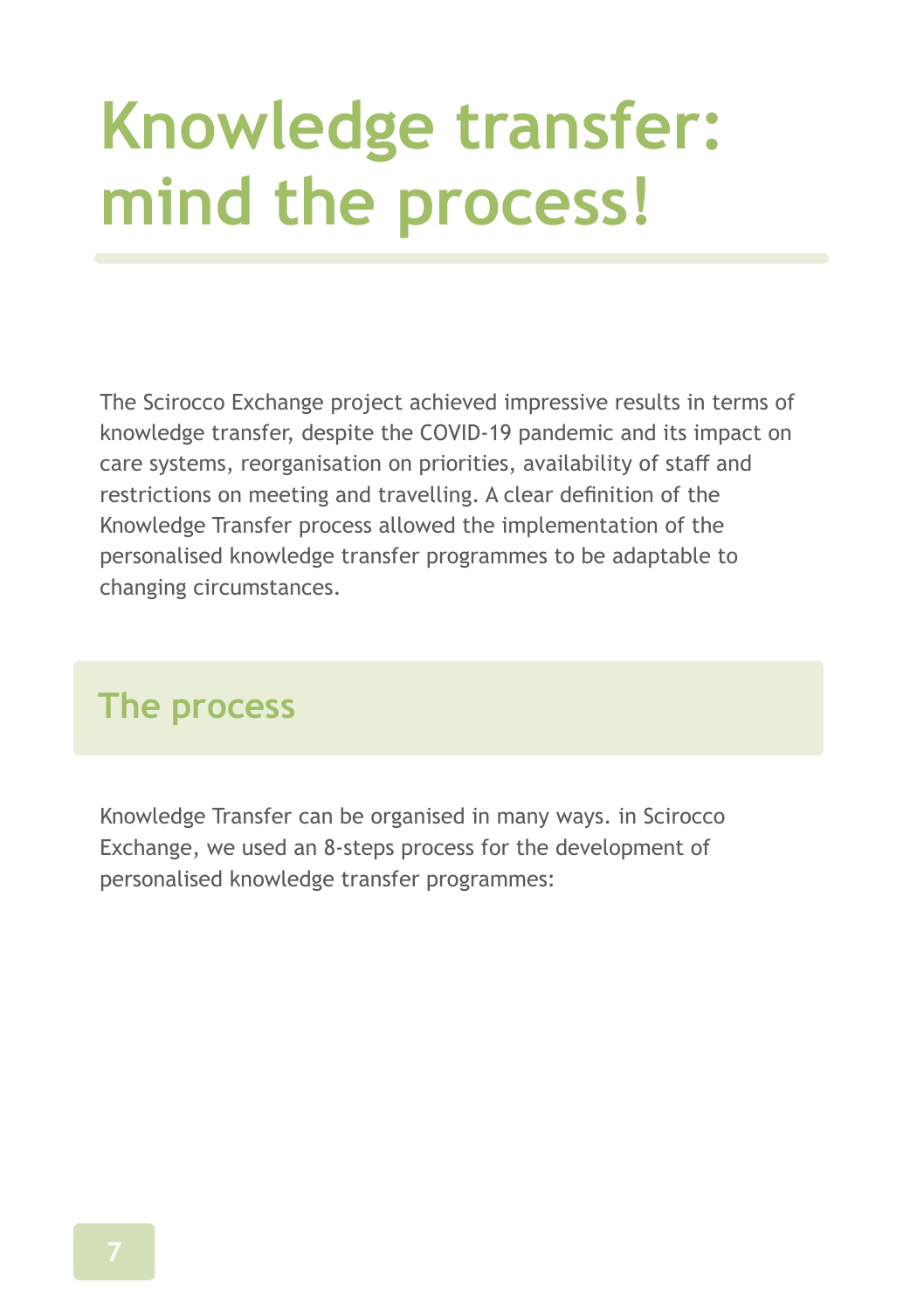Select the dimension/ aspect of integrated care for knowledge transfer

Co-design of knowledge transfer

Implement knowledge transfer

Specify objectives and needs for knowledge transfer

Select type of knowledge transfer activity

Evaluate the implementation of knowledge transfer

Identify stakeholders participating in knowledge transfer

Search & select capacitybuilding assets for knowledge transfer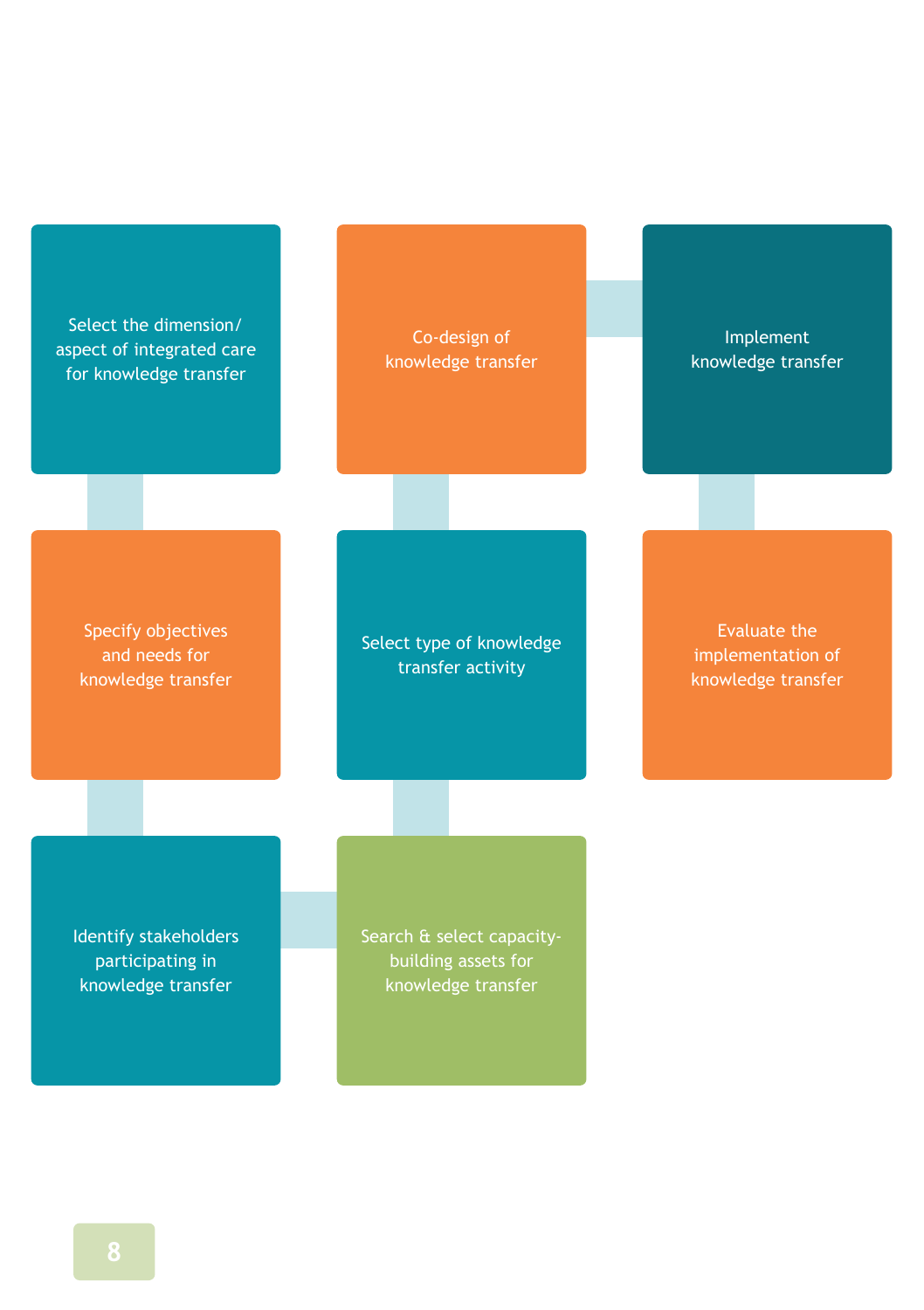# **Definition of priorities**

The definition of priorities for knowledge transfer is informed by an assessment of the situation. Depending on the topic of your project you may use tools such as a SWOT, an index, a maturity assessment. When the assessment is a collective exercise, with consensus building sessions, as was the case in the SCIROCCO Exchange project, it generates awareness and engagement of stakeholders. Assessments furthermore provide a common language between partners wishing to transfer knowledge. **12**<br> **12**<br>
The defin<br>
The defin<br>
assessme<br>
may use<br>
assessme<br>
was the o **.**

You may either want to choose to further strengthen areas where you have developed expertise, or improve on areas where you have identified weaknesses.

## **Specification of needs**

The specification of needs is crucial for the resilience and adaptability  $\sqrt{ }$  of any knowledge transfer programme. This is best done during calls, rather than by filling in a form. In SCIROCCO Exchange, we facilitated 2X1H calls with each partner. Such discussions require a lot of concentration and are energy intensive, we don't recommend having them for more than 1H30. **2**

**.**

#### Partners identify:

- 1. the change they want to see happen
- 2. what is necessary for the change to happen
- 3. how this can be achieved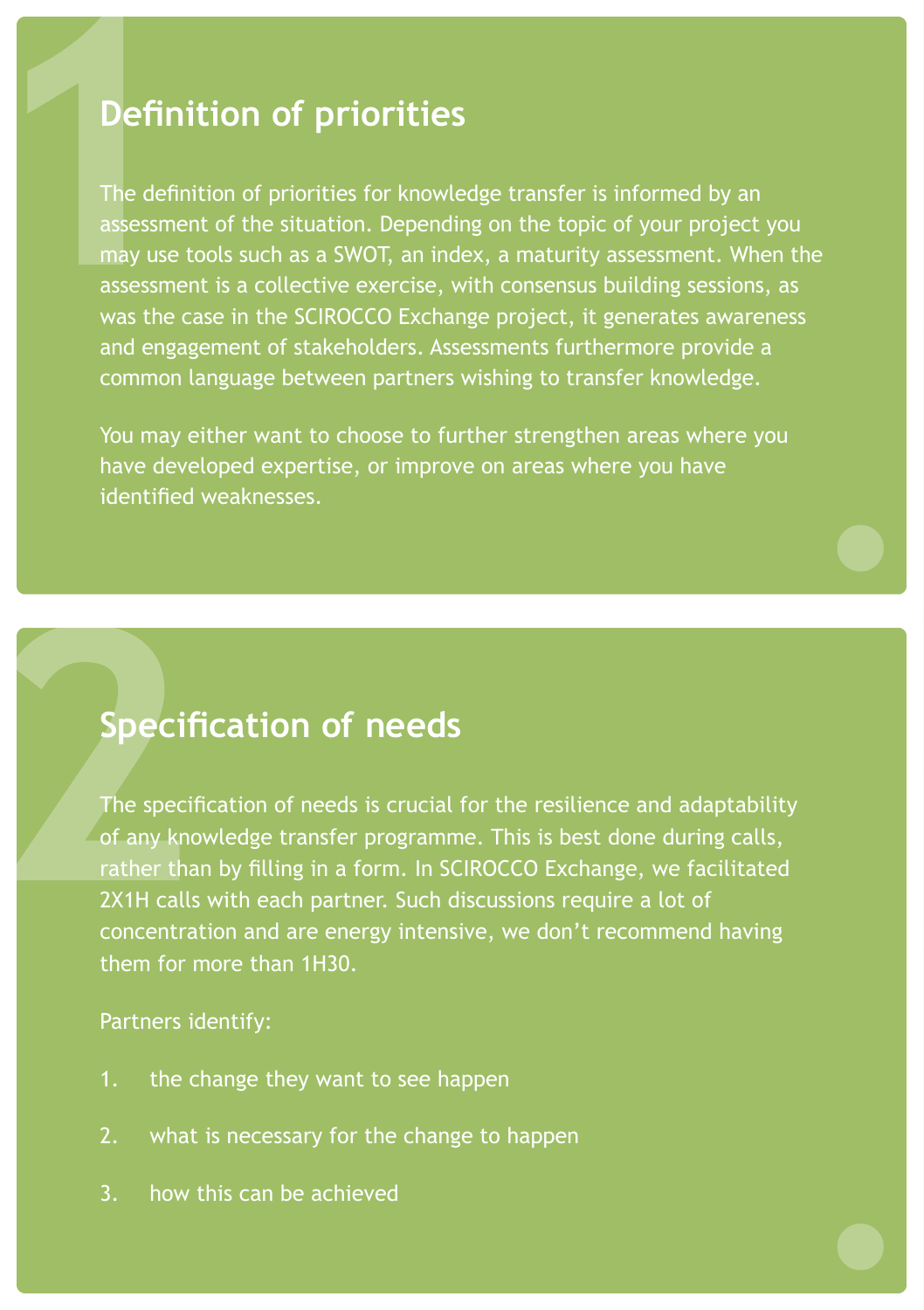- 4. who needs to make the change happen
- 5. how to measure the change, defining indicators
- 6. the expected timeline.

## **Identification of stakeholders**

Identifying specific stakeholders for knowledge transfer activities is essential to shape the activities. It is also a way to check that you are at the right level of intervention: if the stakeholders are perfect but not accessible or not available you may need to identify another level of intervention. **3**

**.**

**.**

# **Identification of the knowledge you want to transfer**

Knowledge comes in many shapes: literature, tools, good practices, official documents and strategies to name a few. In the field of integrated care systems, the SCIROCCO Exchange management hub provides a wealth of assets which can be searched according to the level of maturity in each dimension. In other policy areas you may find many resources online, via institutions and EU programmes especially **14 April 14 April 14 April 14 April 14 April 14 April 14 April 14 April 14 April 14 April 14 April 14 April 14 April 14 April 14 April 14 April 14 April 14 April 14 April 14 April 14 April 14 April 14 April 14 April 14 Ap**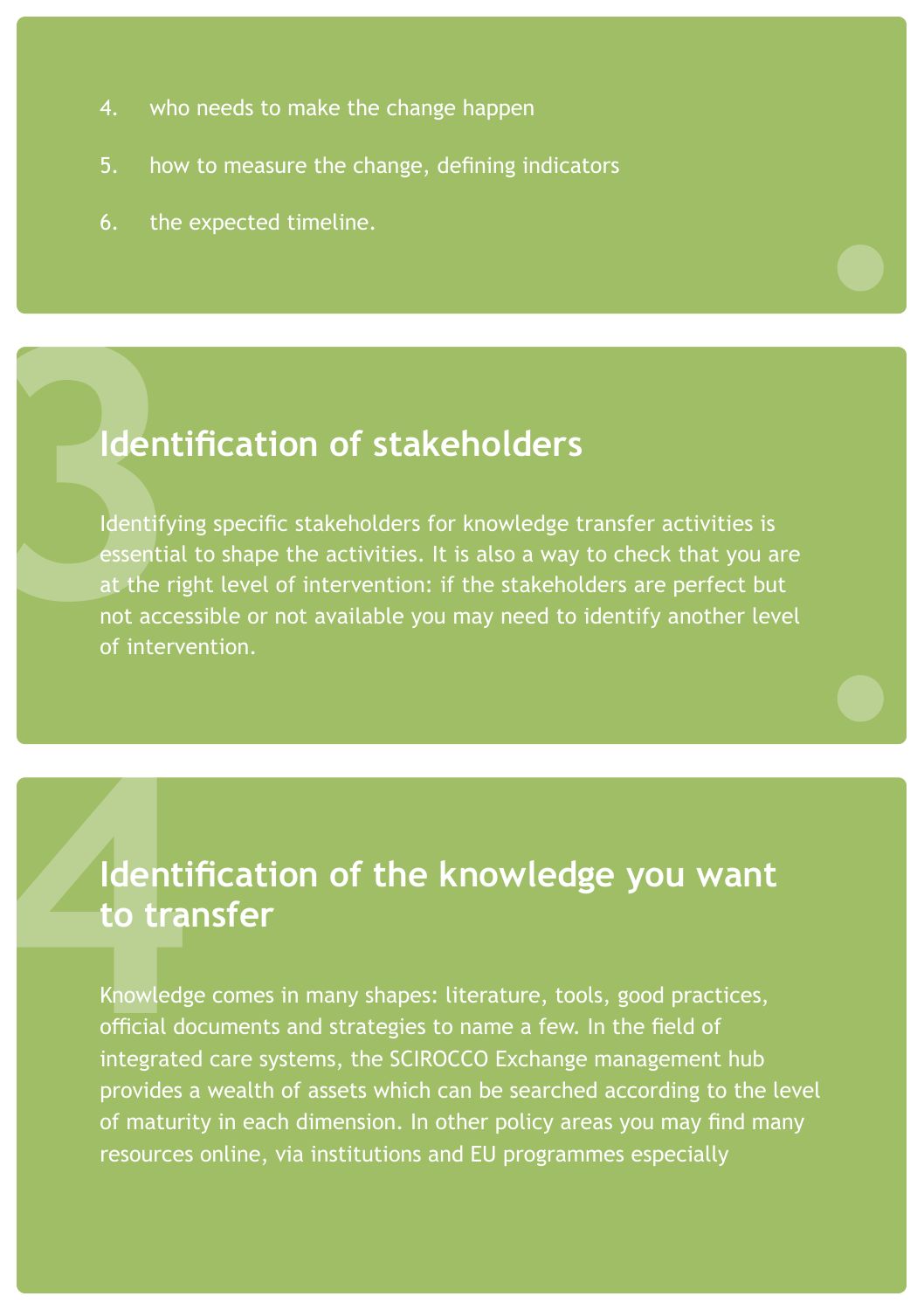The choice of knowledge to be transferred can be challenging, we recommend that this step be at least lightly facilitated, even when an online knowledge management hub exists.

**.**

**.**

# **Select type of knowledge transfer activity**

We gathered a selection of knowledge transfer activities and organised them in five categories: Selec<br>
We gather<br>
them in the Exp<br>
- Exp<br>
- Eve

- **‒** Expert mission to receiving region
- **‒** Events in receiving region with peers/ experts from "outside"
- **‒** Capacity-building activities in receiving region or elsewhere if relevant
- **‒** Study visit to transferring entity/ region
- **‒** Exchange, secondment or placement of staff

In the following pages you will find a description of each of these activities with practical information on how to organise them. To choose an activity, ask yourself first, what the intention is.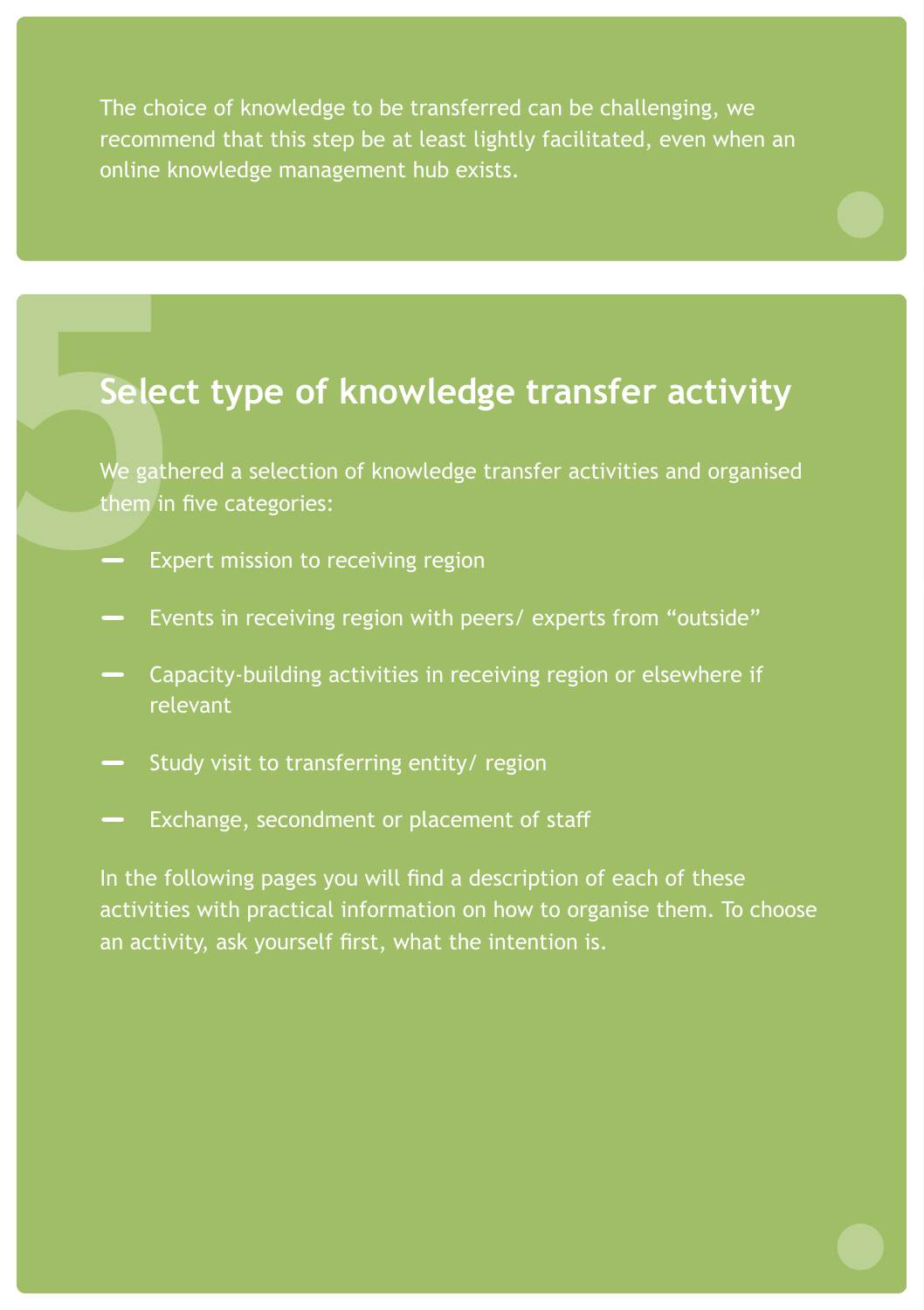# **Co-design**

Co-design is your best friend. Don't think you know better: be curious, ask questions, check with stakeholders that the process reflects their needs and expectations. Include co-design as a step in the process, and an attitude during the implementation. **6**

Co-design may feel slow sometimes or even frustrating when things don't look like you thought they would. Beyond the fact that it will ensure that activities are tailored to the needs and context of stakeholders, co-design also generates engagement. It creates coresponsibility for outputs. It ensures knowledge is actionable.

## **Implementation**

This toolkit provides information on the implementation of different knowledge transfer activities. In 2020-2021 we learned that many of these knowledge transfer activities can also be organised online. Going online however doesn't mean doing the same but online, this is further explained in the part on online and hybrid knowledge transfer activities. **1474**<br> **1474**<br>
This tooll<br>
knowledge<br>
these know<br>
online hoexplained

**.**

**.**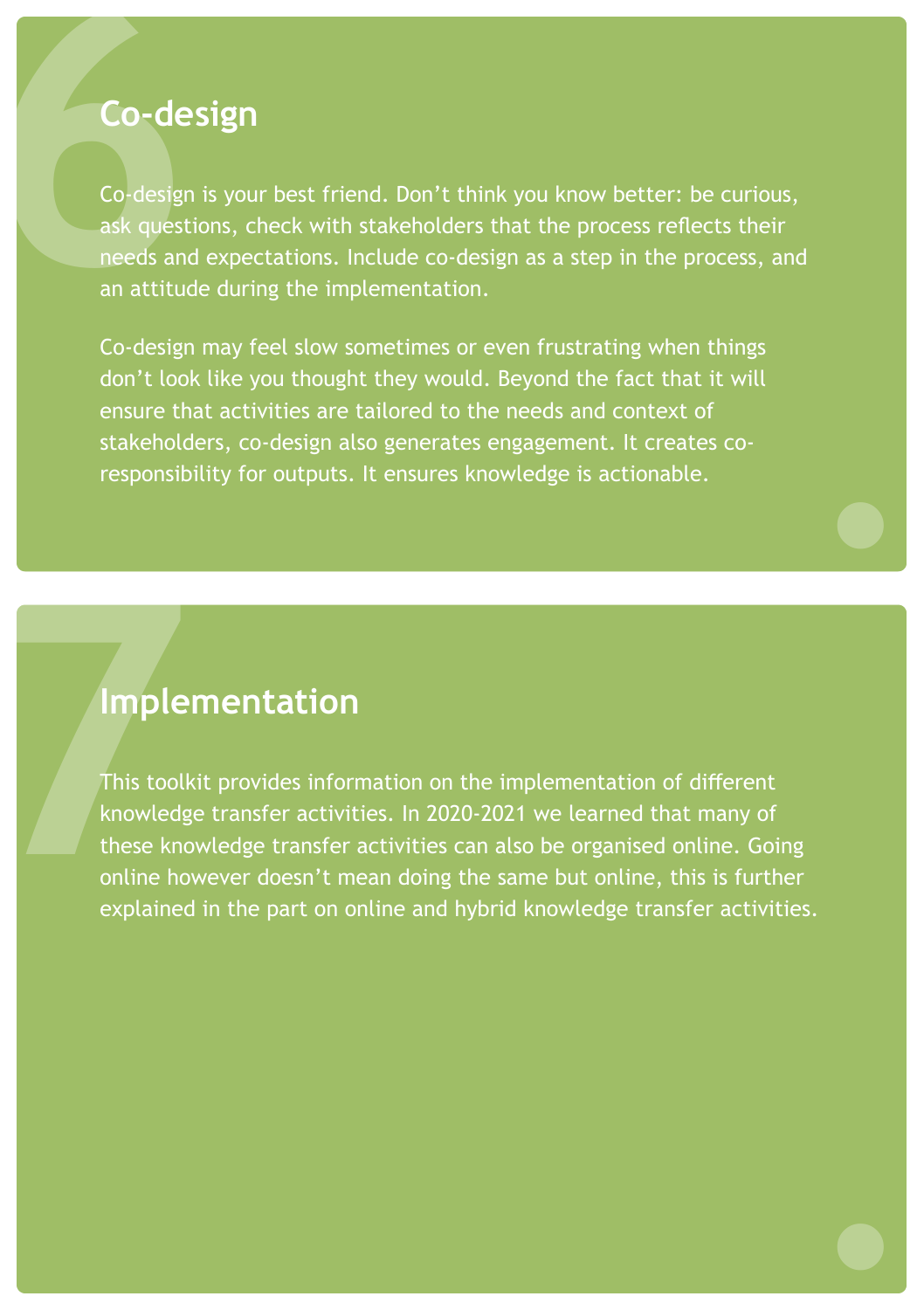# **Evaluation of knowledge transfer**

Precise definition of indicators in step 2 "specification of needs" makes it possible to evaluate the knowledge transfer. The evaluation of the outcomes of the knowledge transfer will make it possible to adjust the capacity building process, and inform improvement planning. Evalue<br>
Precise de<br>
it possible<br>
outcomes<br>
capacity

**.**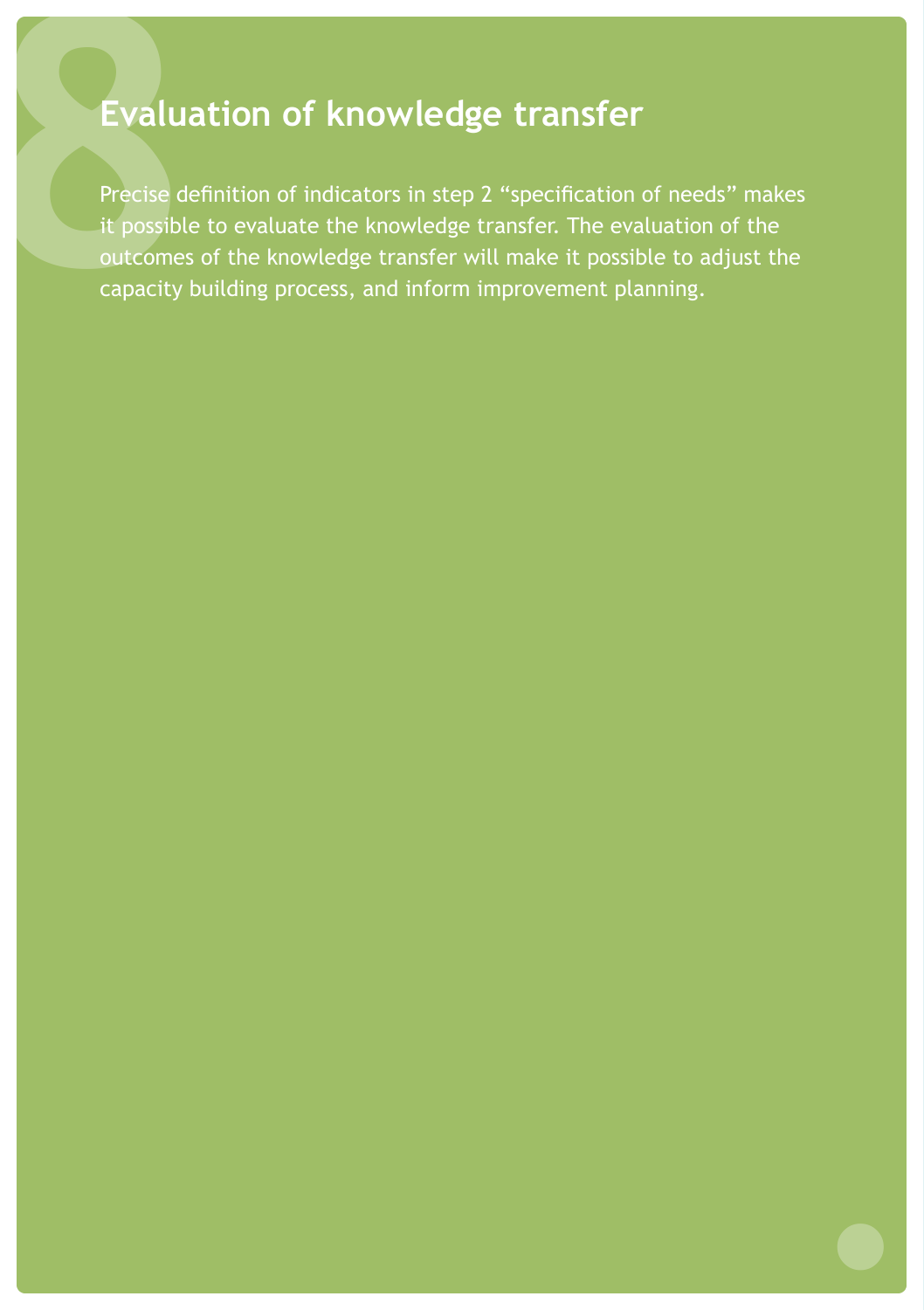# **What's on the menu? What's**

The actors in the knowledge transfer programme are the transferring region/entity, the receiving region/entity and the knowledge transfer facilitator.

The knowledge transfer activities are organised according to 5 categories: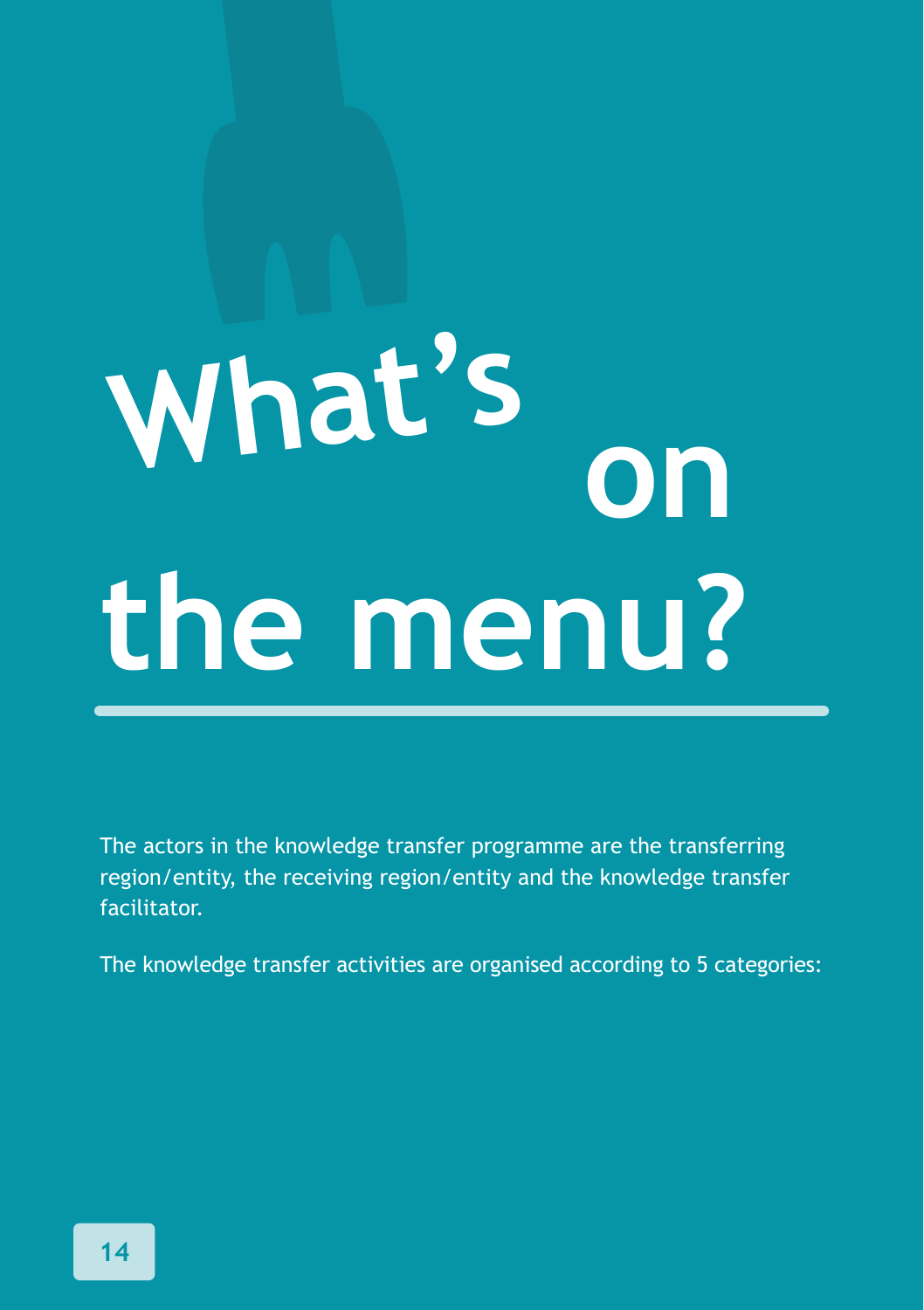#### **1. Expert mission to receiving region**

External experts and/ or peers from other regions go to the receiving region to analyse the situation according to a specific framework. They provide advice on how to further deploy an integrated care system in the region.

#### **2. Events in receiving region, or in other relevant place, with international peers and experts**

Momentum and engagement around the topic of integrated care systems in general or the deployment of integrated care systems & stakes are created via events, which can have very diverse formats.

### **3. Capacity-building activities in receiving region or elsewhere if relevant**

Regions whose stakeholders are willing to improve competences on specific aspects in the dimension chosen for improvement can benefit from different formats of capacity-building activities.

#### **4. Study visit to transferring entity/region**

Peers from the receiving region visit a transferring region to better understand a good practice in context and analyse elements needed for its transfer.

#### **5. Exchange, secondment or placement of staff**

Stakeholders from the receiving region visit and work in a transferring region for a specified duration in order to understand a good practice in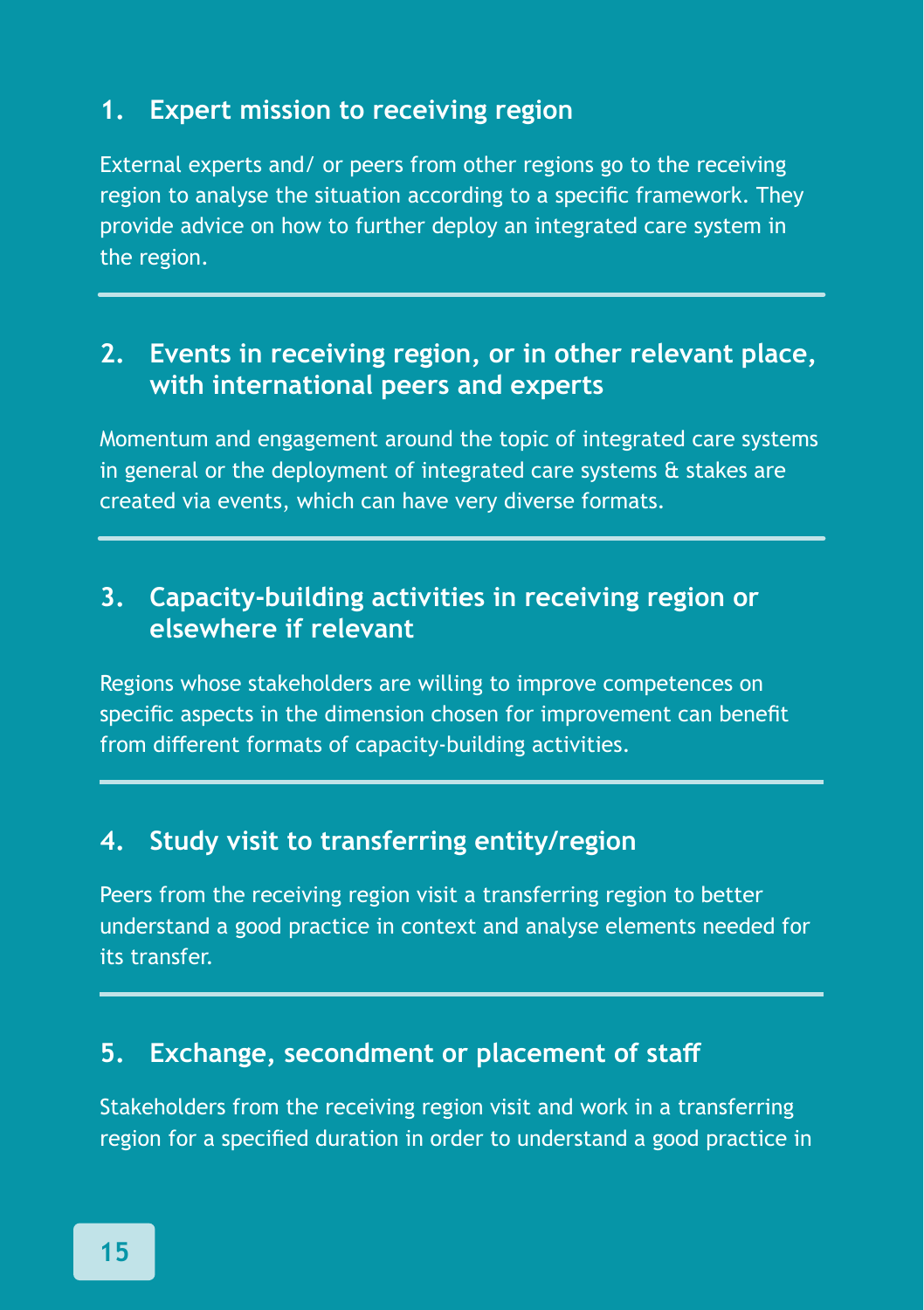context, learn how to implement it in a day-to-day context and ensure sustainable transfer.

The following table provides an overview of the knowledge transfer activities described in this toolkit, with indications on when to use them and the type of approach that characterises them (top-down, participative, co-creative).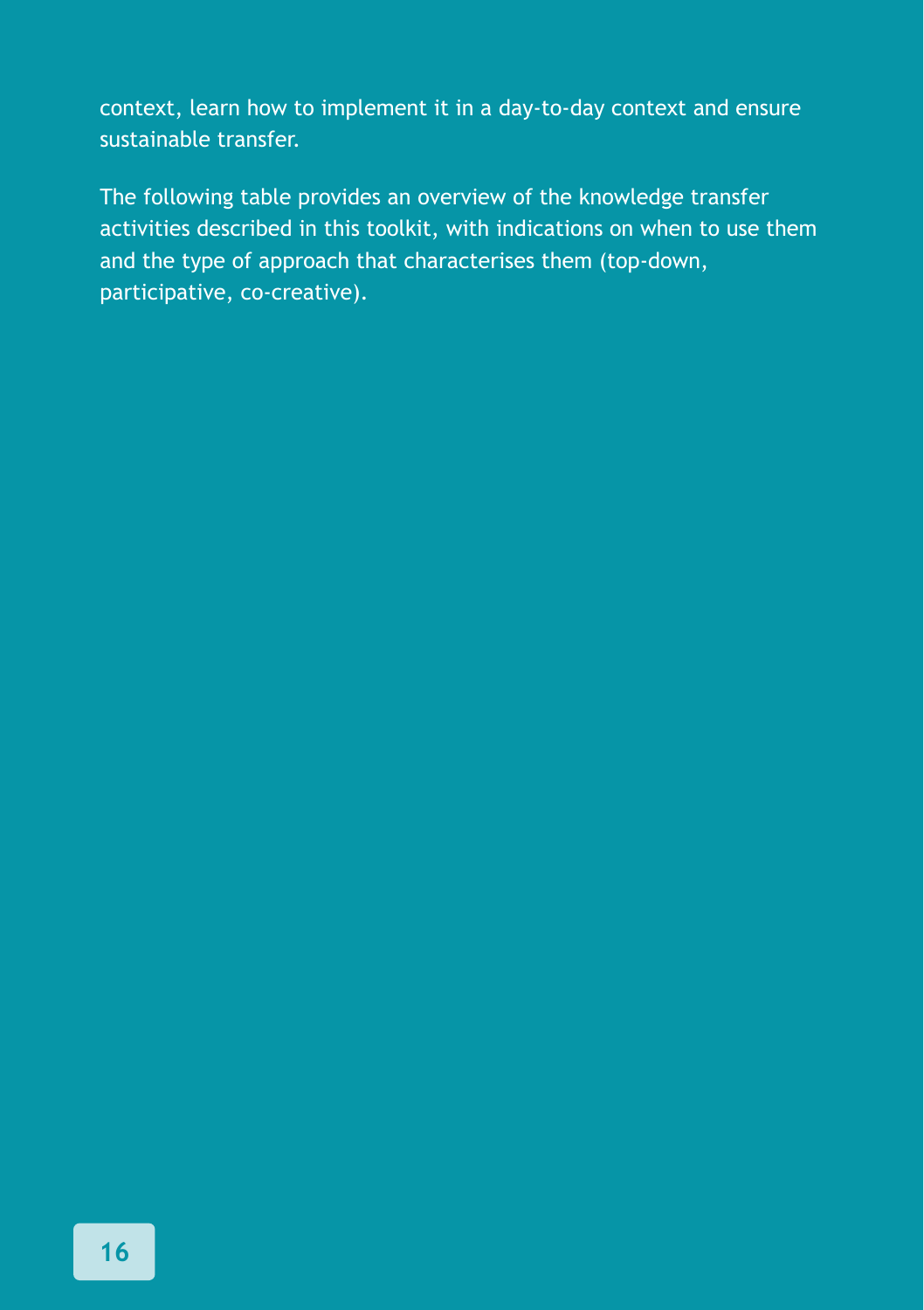# **Examples**

**1.1** AER peer review methodology

**5.2** EU calls & programs

| 1.2 | S3 Platform Peer Reviews                                   |
|-----|------------------------------------------------------------|
| 1.3 | <b>TAIEX PEER 2 PEER Expert Missions</b>                   |
| 2.1 | Conferences, thematic seminars                             |
| 2.2 | Breakfast briefings, late night lounge meetings, etc       |
| 2.3 | <b>TEDx talks and PechaKucha</b>                           |
| 2.4 | High level meetings with politicians or civil servants     |
| 2.5 | World Cafe and variants                                    |
| 2.6 | OST, unconferences                                         |
| 2.7 | AER mutual learning event on current and transversal topic |
| 2.8 | Awareness raising campaigns                                |
| 3.1 | Webinars                                                   |
| 3.2 | <b>Training Seminar</b>                                    |
| 3.3 | <b>Action Learning Set</b>                                 |
| 4.1 | SCIROCCO Exchange methodology for study visits             |
| 5.1 | Secondment programs                                        |
|     |                                                            |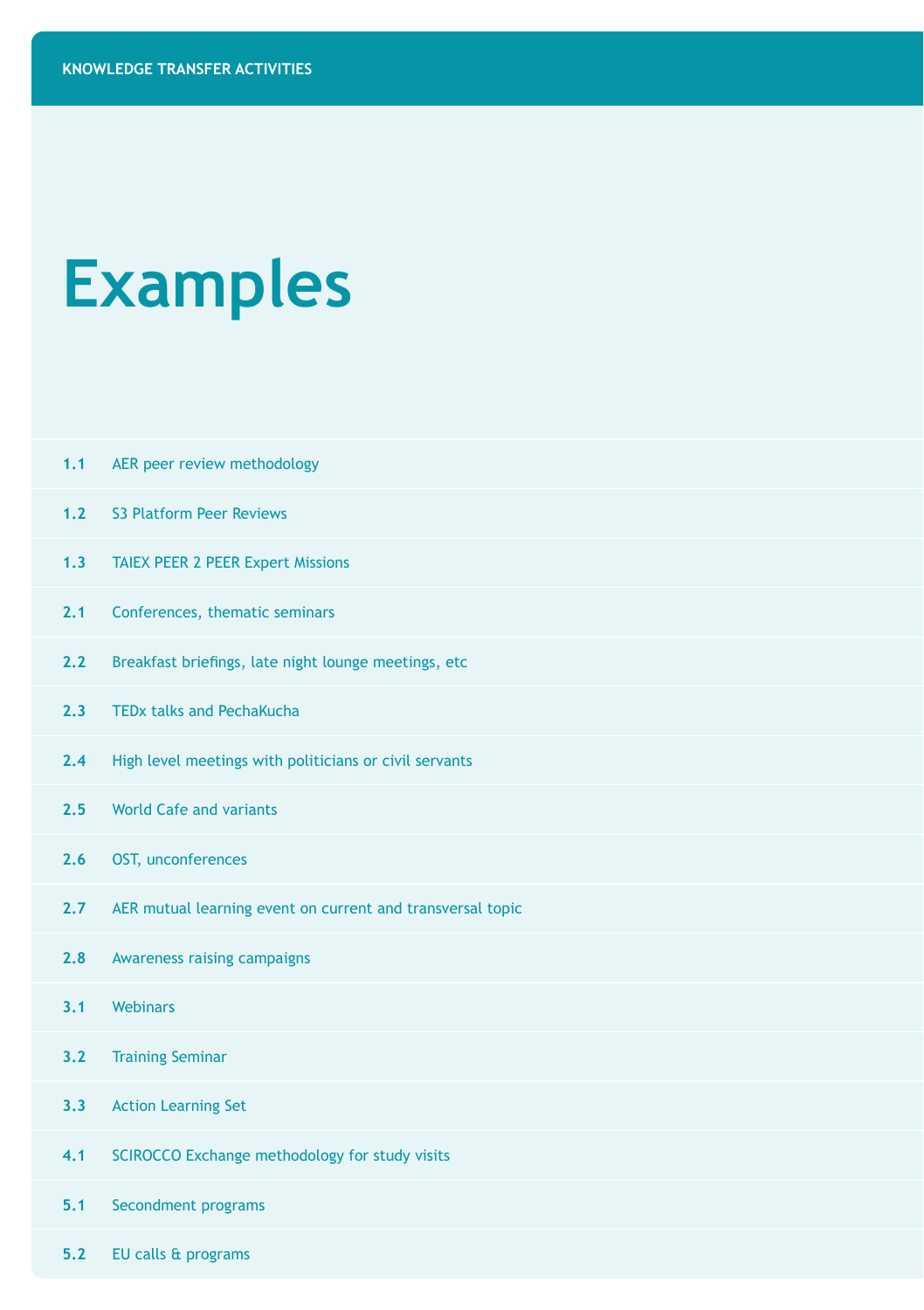| Raise Awareness    | Increase visibility, legitimacy, recognition | Bring Message across more efficiently | <b>Build momentum</b> | Engage stakeholders | Connect stakeholders  | <b>Bring new knowledge</b> | Receive external expert advice<br>(system level | level)<br>Receive feedback in context (individual | Create collective intelligence | implementation<br>Identify set of actions for | implementation of actions (system level)<br>Accelerate development & | context (individual level)<br>Learn how to implement actions in | soft/ indirect capacity building (system<br>level) | Capacity building (system level) | Develop skills (individual level) | <b>Top Down</b>    | Participative      | Co-creative        |
|--------------------|----------------------------------------------|---------------------------------------|-----------------------|---------------------|-----------------------|----------------------------|-------------------------------------------------|---------------------------------------------------|--------------------------------|-----------------------------------------------|----------------------------------------------------------------------|-----------------------------------------------------------------|----------------------------------------------------|----------------------------------|-----------------------------------|--------------------|--------------------|--------------------|
|                    |                                              | X                                     | X                     | X                   |                       | $\pmb{\mathsf{x}}$         | X                                               |                                                   | $\pmb{\mathsf{X}}$             | X                                             |                                                                      |                                                                 |                                                    |                                  |                                   |                    | $\pmb{\mathsf{x}}$ |                    |
|                    |                                              | X                                     | X                     | X                   |                       | X                          | X                                               |                                                   | $\pmb{\mathsf{x}}$             | X                                             |                                                                      |                                                                 |                                                    |                                  |                                   |                    | X                  |                    |
|                    |                                              | X                                     | X                     | X                   |                       | X                          | X                                               |                                                   | $\pmb{\mathsf{x}}$             | X                                             |                                                                      |                                                                 |                                                    |                                  |                                   |                    | $\pmb{\mathsf{x}}$ |                    |
| X                  | X                                            |                                       | X                     | X                   | X                     | X                          |                                                 |                                                   |                                | X                                             |                                                                      |                                                                 | X                                                  |                                  |                                   | $\pmb{\mathsf{x}}$ |                    |                    |
| X                  | X                                            |                                       | X                     | X                   | X                     | X                          |                                                 |                                                   |                                | X                                             |                                                                      |                                                                 | X                                                  |                                  |                                   | $\pmb{\times}$     |                    |                    |
| X                  | $\pmb{\mathsf{x}}$                           |                                       | X                     | X                   | X                     | X                          |                                                 |                                                   |                                | X                                             |                                                                      |                                                                 | X                                                  |                                  |                                   | X                  |                    |                    |
| X                  | X                                            |                                       | X                     | X                   | $\pmb{\mathsf{x}}$    | X                          |                                                 |                                                   |                                | X                                             |                                                                      |                                                                 | $\pmb{\mathsf{x}}$                                 |                                  |                                   | $\pmb{\mathsf{x}}$ |                    |                    |
| $\pmb{\mathsf{x}}$ | X                                            |                                       | X                     | X                   | X                     | X                          |                                                 |                                                   | $\pmb{\mathsf{X}}$             | X                                             |                                                                      |                                                                 | X                                                  |                                  |                                   |                    |                    | $\pmb{\mathsf{x}}$ |
| $\pmb{\mathsf{x}}$ | $\pmb{\mathsf{x}}$                           |                                       | X                     | X                   | X                     | X                          |                                                 |                                                   | $\pmb{\mathsf{x}}$             | X                                             |                                                                      |                                                                 | $\pmb{\mathsf{x}}$                                 |                                  |                                   |                    |                    | $\pmb{\times}$     |
| x                  | $\pmb{\mathsf{x}}$                           |                                       | X                     | X                   | X                     | X                          |                                                 |                                                   | $\pmb{\mathsf{x}}$             | X                                             |                                                                      |                                                                 | X                                                  |                                  |                                   |                    | X                  |                    |
| X                  | X                                            |                                       | X                     | X                   | $\pmb{\times}$        | X                          |                                                 |                                                   |                                | X                                             |                                                                      |                                                                 | X                                                  |                                  |                                   | $\pmb{\times}$     |                    |                    |
|                    |                                              |                                       |                       |                     |                       | X                          |                                                 |                                                   | $\pmb{\mathsf{x}}$             | X                                             |                                                                      |                                                                 |                                                    | X                                | X                                 | X                  |                    |                    |
|                    |                                              |                                       |                       |                     | X                     | X                          |                                                 |                                                   | $\pmb{\mathsf{x}}$             | X                                             |                                                                      |                                                                 |                                                    | X                                | X                                 | $\pmb{\mathsf{x}}$ |                    |                    |
|                    |                                              |                                       |                       |                     | $X$ $X$ $X$           |                            |                                                 |                                                   |                                |                                               |                                                                      |                                                                 |                                                    |                                  |                                   |                    |                    | $\mathsf X$        |
|                    |                                              |                                       |                       |                     | $x \times x \times x$ |                            |                                                 |                                                   |                                | $X$ $X$ $X$                                   |                                                                      | $\mathbf{X}$ and $\mathbf{X}$                                   |                                                    |                                  |                                   |                    |                    | $\mathbf{x}$       |
|                    |                                              |                                       |                       |                     |                       | $\mathsf X$                |                                                 | $\mathsf X$                                       |                                | $\mathbf{x}$                                  |                                                                      | $\mathbf{x}$                                                    |                                                    |                                  | $\mathbf{x}$                      |                    | $\pmb{\mathsf{X}}$ |                    |
|                    |                                              |                                       |                       |                     |                       | $\mathsf{X}$               |                                                 | $\mathbf{x}$ and $\mathbf{x}$                     |                                | $\mathbf{X}$ and $\mathbf{X}$                 |                                                                      | $\mathbf{x}$                                                    |                                                    |                                  | $\mathbf{x}$                      |                    | $\mathbf{X}$       |                    |

**PURPOSE (WHEN TO USE?)** 

# **APPROACH**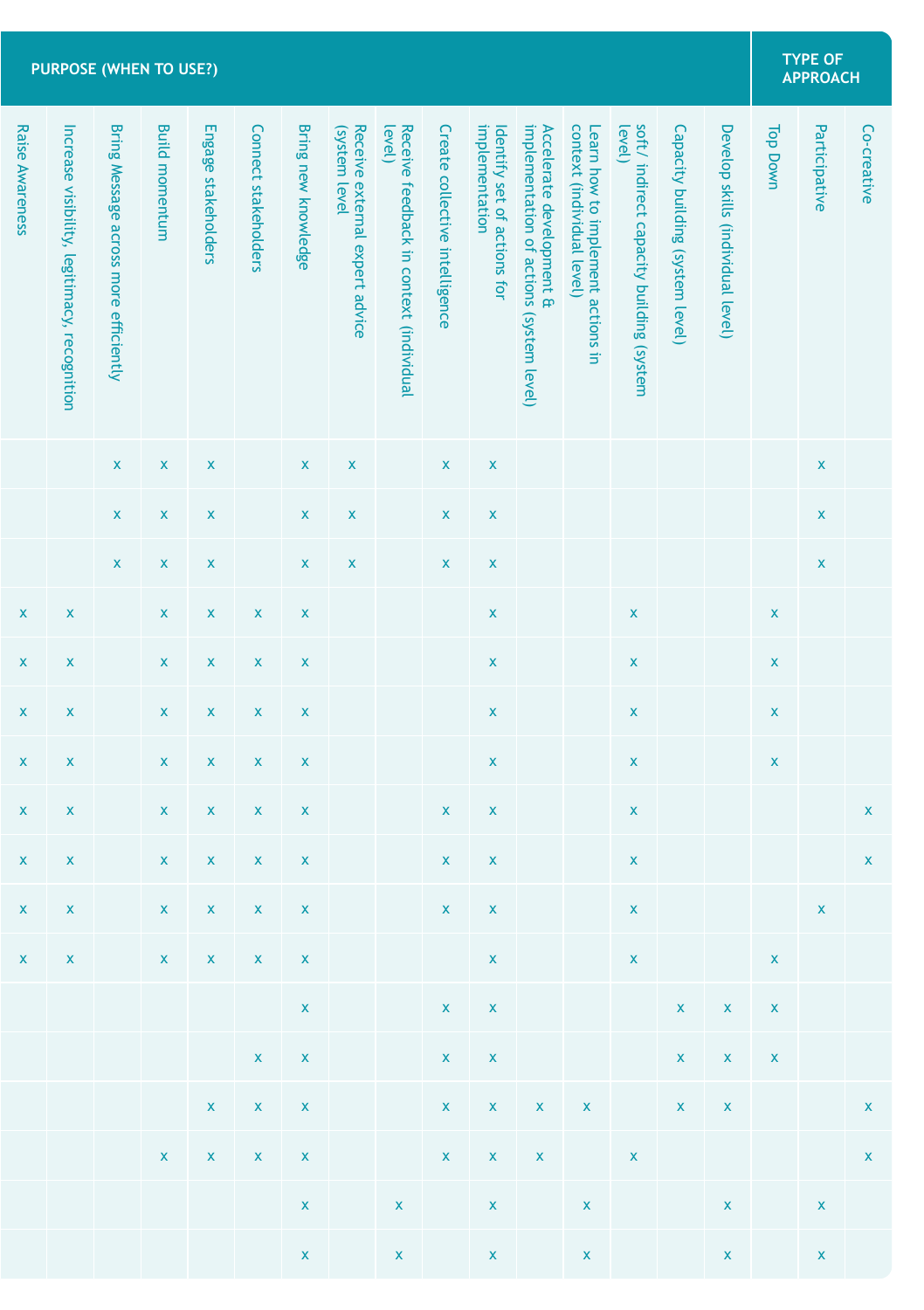# **Pick, choose, reinvent!**

For each of the five categories of knowledge transfer activities, we selected some examples to illustrate how activities can be shaped.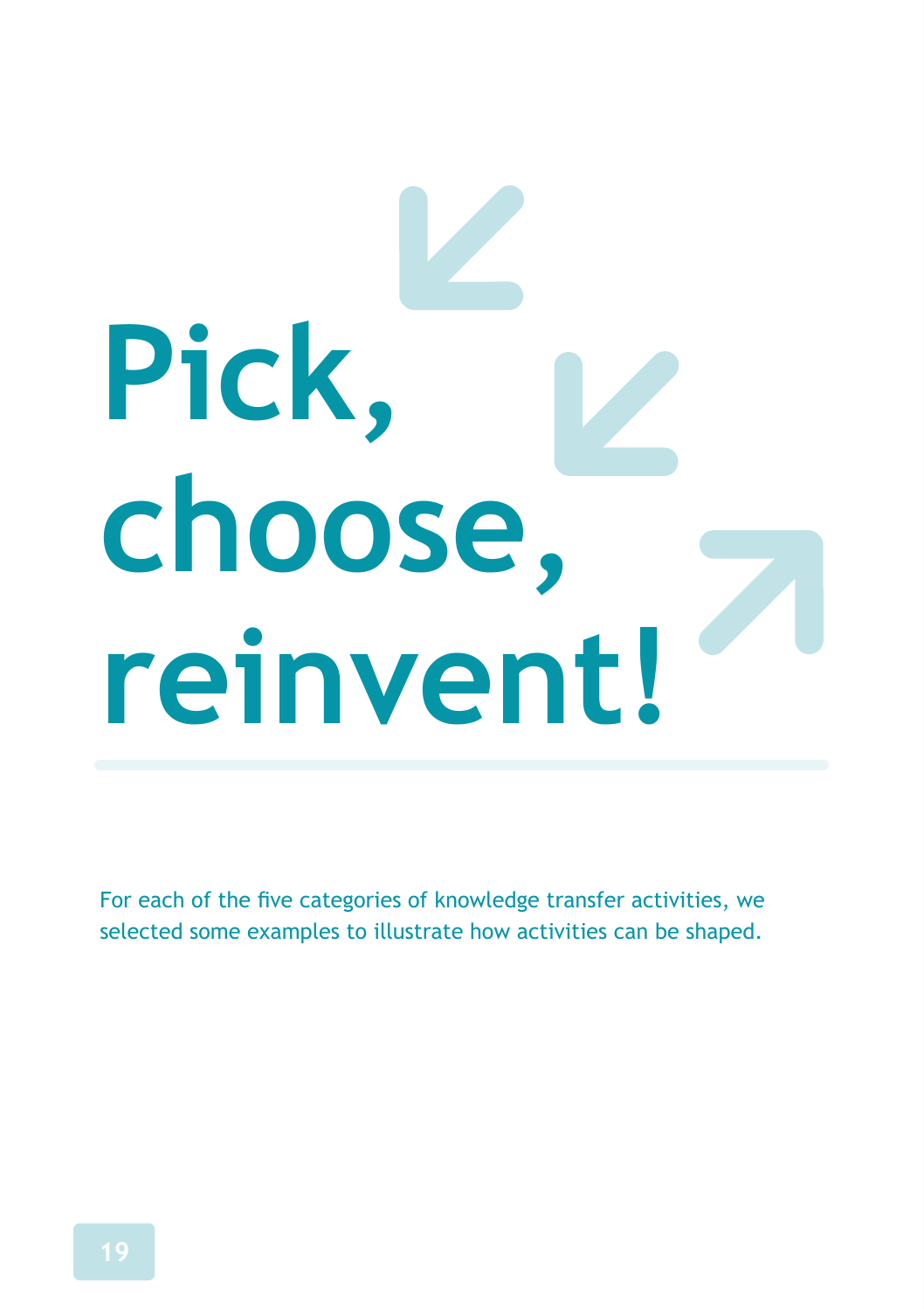

# **EXPERT MISSION TO RECEIVING REGION**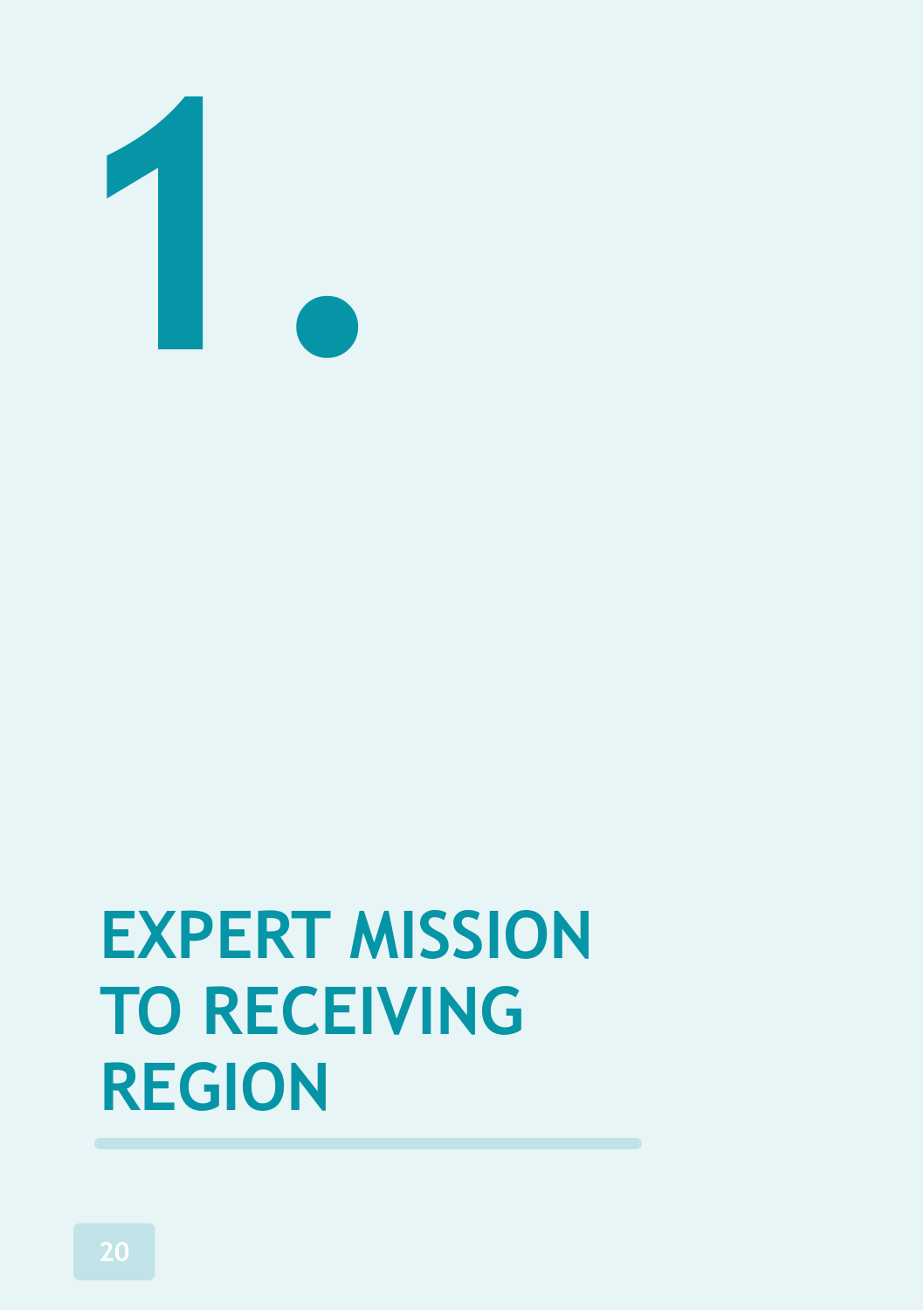Experts or peers from other regions go to the receiving region to analyse the situation according to a specific framework. They provide advice on how to further deploy an integrated care system in the region. Expert missions offer an external perspective and additional inputs. Their presence and interest in turn create further interest and engagement in the receiving region.

#### **When to use this type of format?**

- **‒** You have identified a problem and would like to get advice from external experts
- **‒** You need to engage stakeholders and bring messages across in a more efficient way (No one is a prophet in their own land)

#### **Examples of expert missions**

- **‒** AER peer review methodology
- **‒** S3 platform peer reviews
- **‒** TAIEX-EIR expert missions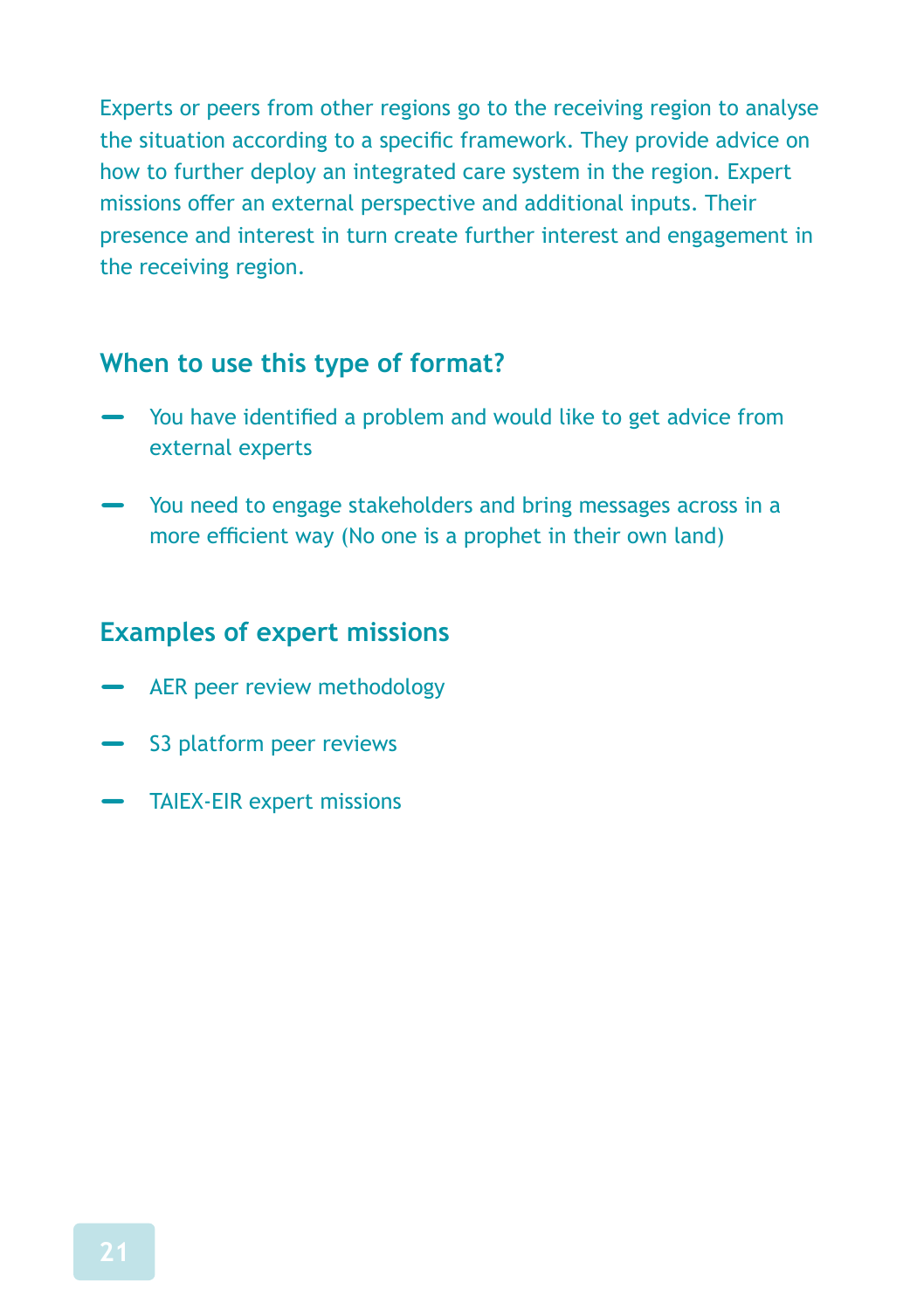# **1.1. The AER peer review methodology**

The regional peer review methodology was developed by the AER in 2006 in the field of economic development to help regions harness the potential of the network and benefit from a friendly audit by peers. This versatile methodology has been used and evolved into a very effective tool through different EU projects and can be adapted to any topic.

#### Examples of application so far include:

- **‒** Innovation-based job creation, in the SmartEurope INTERREG IVC**<sup>7</sup>** project.
- **‒** Financing renewables, in the Regions4GreenGrowth INTERREG IVC**<sup>8</sup>** project
- Youth employment policies
- **‒** Sustainable tourism

The specificity of this methodology, which is detailed in the SmartEurope toolkit**<sup>9</sup>** , is that, compared to other peer reviews, it is a relatively long event, which includes field visits, and interviews with a variety of stakeholders. It is a powerful yet work intensive event, both in the preparation and the implementation.

- **8.** Website: https://ec.europa.eu/regional\_policy/en/projects/bulgaria/ regions4greengrowth-helps-regions-to-invest-in-green-energy-schemes
- **9.** Toolkit: https://smart-europe.eu/toolkit

**<sup>7.</sup>** Website: https://smart-europe.eu/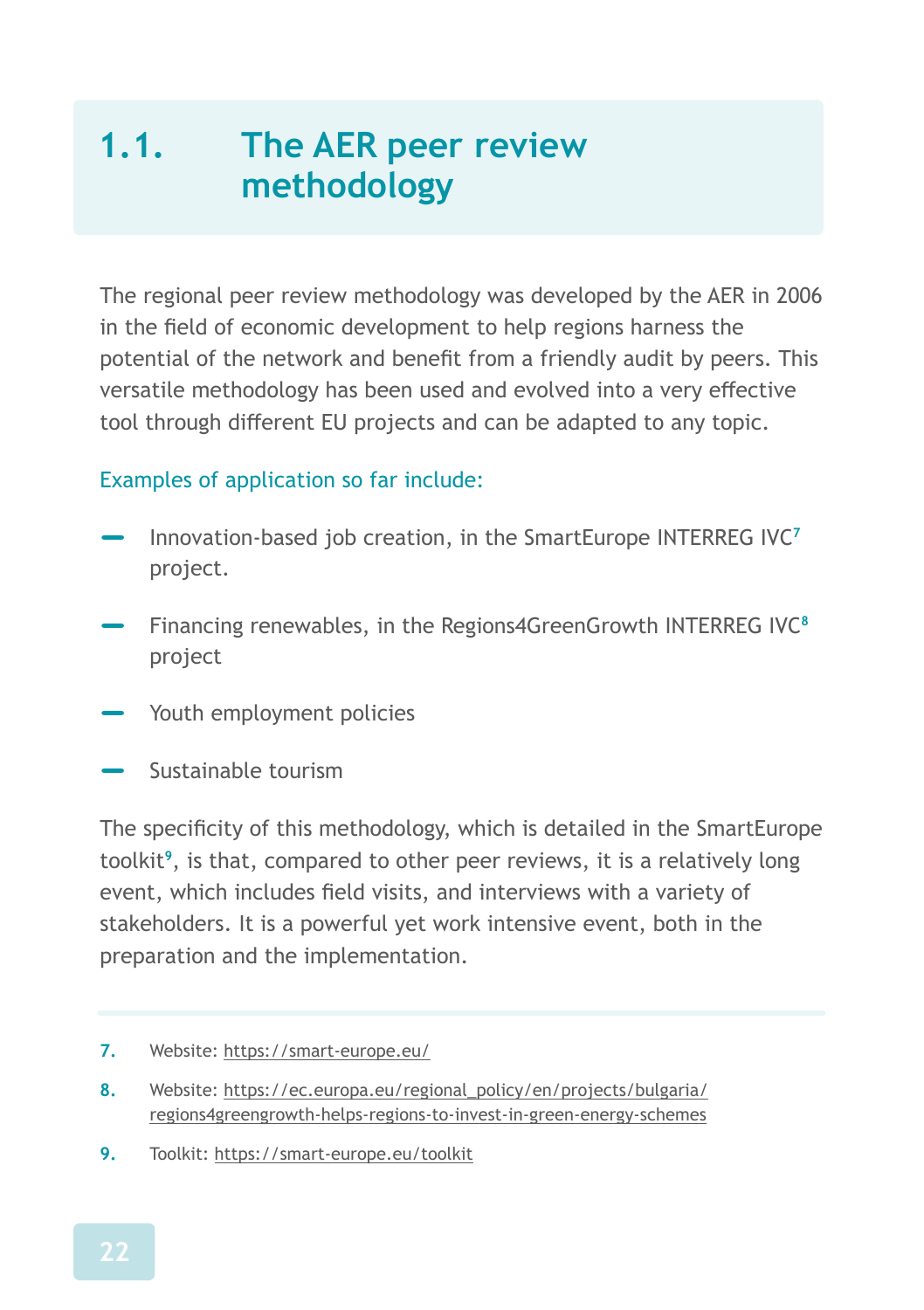### **Practicalities:**

Steps for the implementation of such a peer review in the context of a project include:

- **‒** Adaptation of the peer review checklist.
- Formulation by the receiving region of their specific question.
- Preparation of the programme of the peer review by the receiving region
- **‒** Recruitment of peer review team
- **‒** Background information, assessment, specific question and programme of peer review are sent to peer review team.
- Peer review takes place: peers visit a number of relevant places, carry out interviews with stakeholders based on the checklist.
- Peers produce a SWOT analysis, which will be presented on the last day to stakeholders and decision-makers.
- Peers provide a series of recommendations and relevant good practices
- **‒** After the peer review, the host region identifies actions for followup on recommendations.

#### **Preparation:**

Recruitment of peers (time may vary according to distance and specificities) + minimum 6 weeks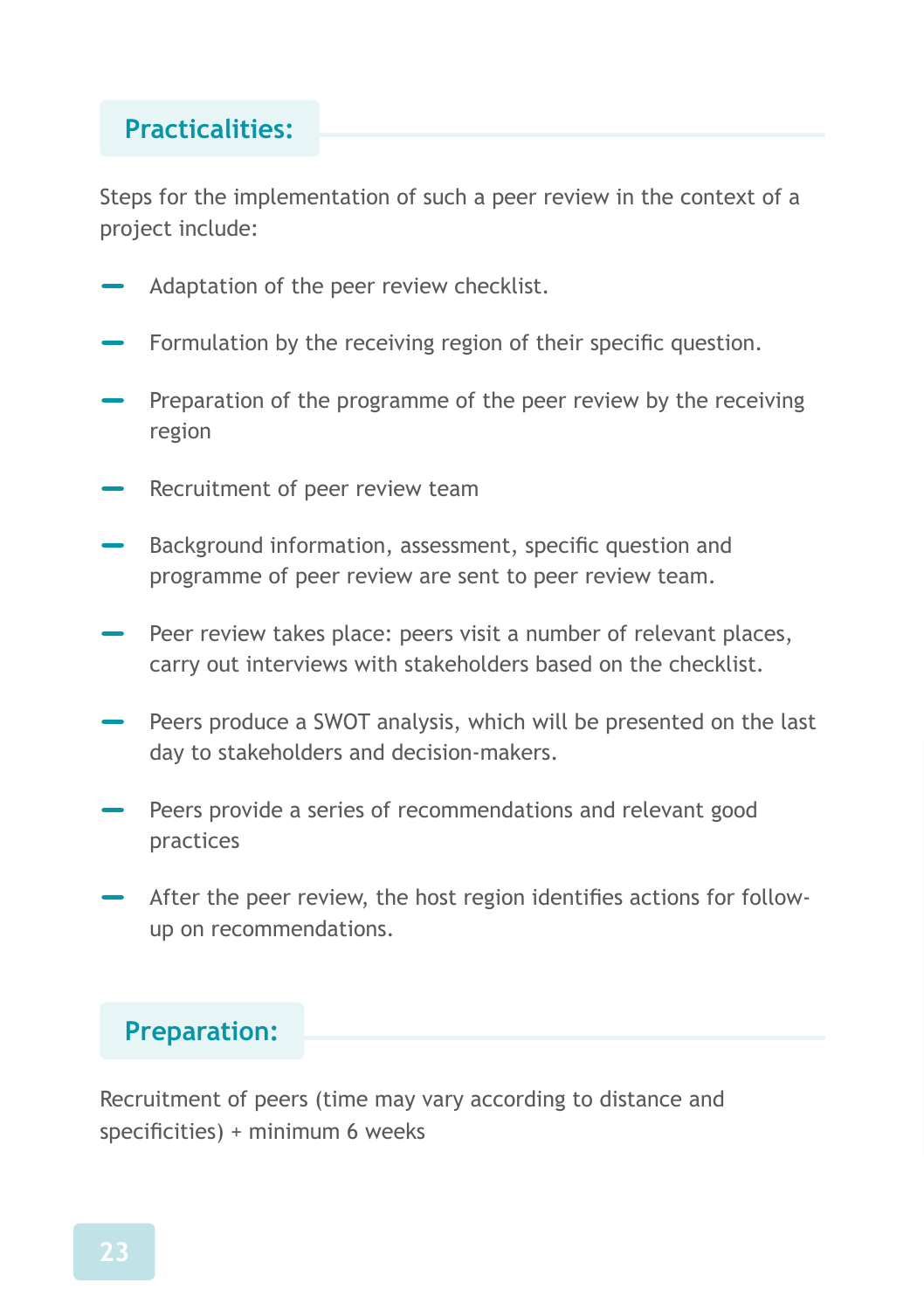### **Duration:**

5 days (trip + meetings and visits). In principle, experts should arrive on Monday midday and depart at midday on Friday of the Peer Review week.



8-12 highly experienced peers from different regions and professional backgrounds. Peers are selected based on the needs and focus of the receiving region.

Below is an example of the programme of a peer review in the SmartEurope project:

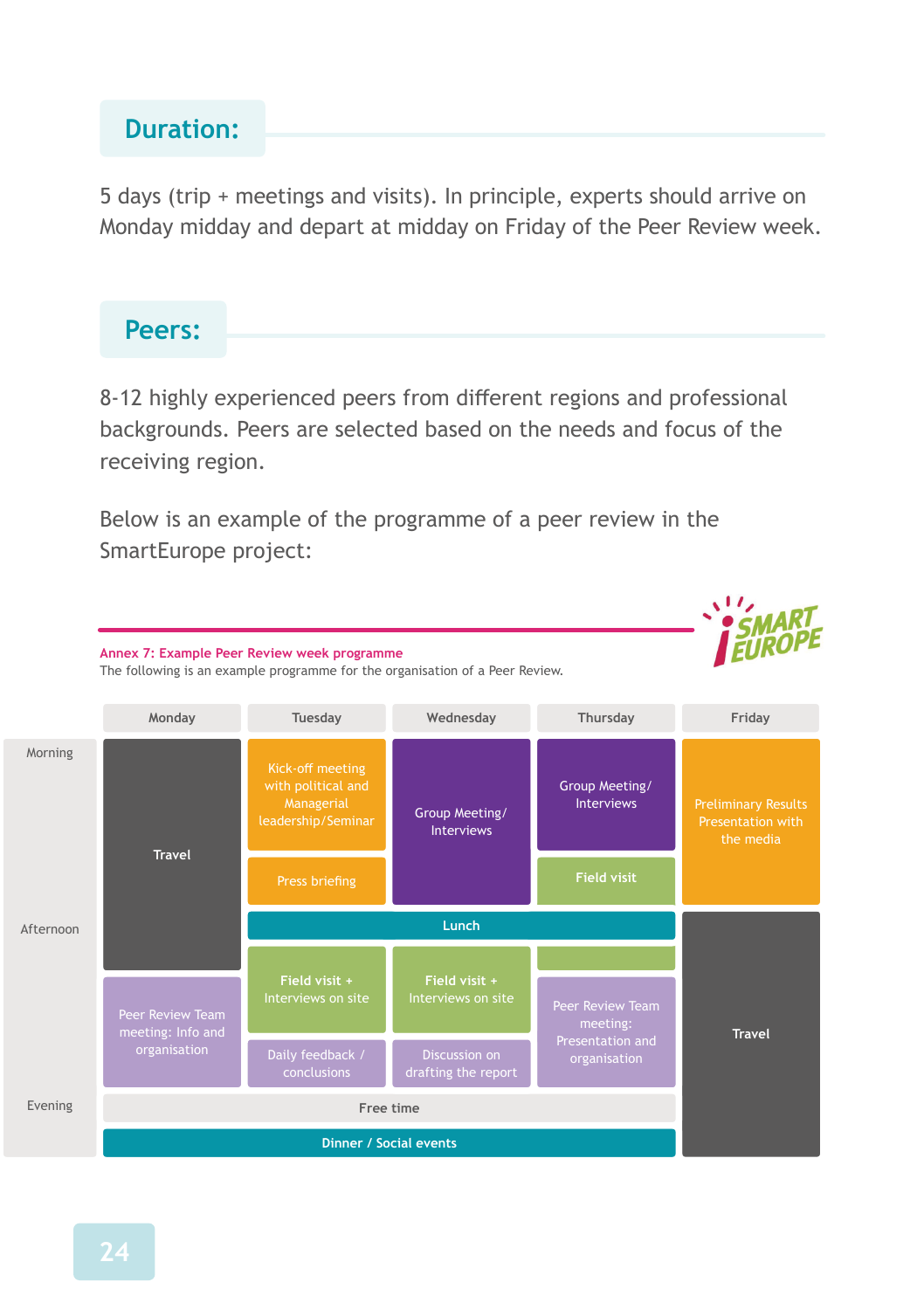# **1.2. The S3 Platform peer reviews**

The Smart Specialisation (S3) Platform was established by the European Commission in 2011 to help European regions to define their research and innovation strategies based on the principle of smart specialisation. This type of peer review, which is described in the S3 Knowledge Repository is condensed and doesn't include field visits. Peers base their analysis on the material provided in the presentations and preparation material.**<sup>10</sup>**

## **Practicalities:**

Steps for the implementation of such a peer review include:

- **‒** Adaptation of the peer review material.
- **‒** Formulation by the receiving region of their specific question.
- **‒** Decision on whether it should be an individual peer review or a combined event where several regions will both be reviewers and be reviewed (as is generally the case with the RIS3 peer reviews).
- **‒** Recruitment of peer review team by facilitator
- Preparation: Outcomes of maturity assessment are sent to peers.

**<sup>10.</sup>** https://s3platform.jrc.ec.europa.eu/documents/20182/114903/ JRC85133\_S3P\_Peer\_Review\_Methodology.pdf/ df0f0be7-5613-459f-990b-407a60bbe510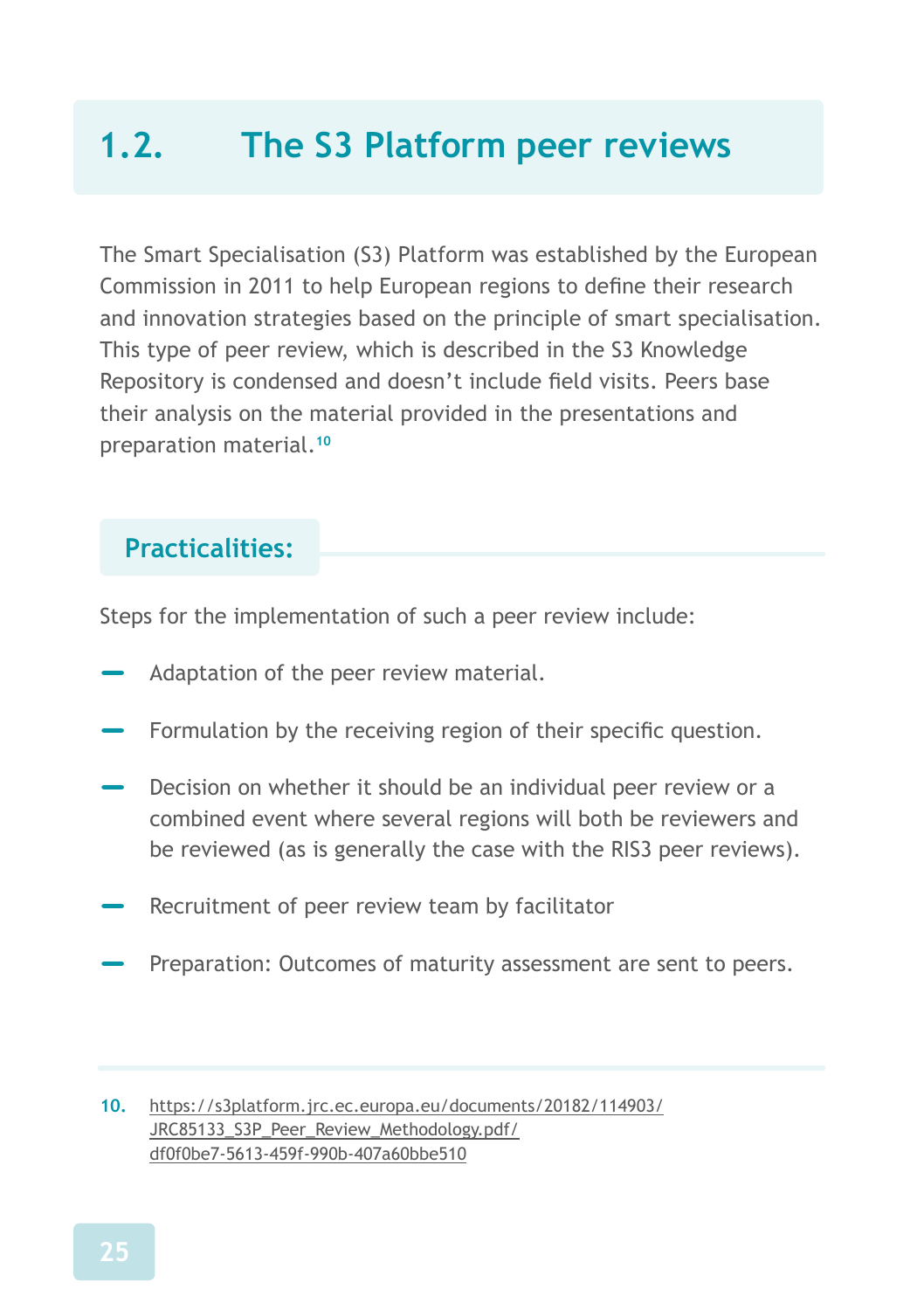- **‒** Peer review workshop is implemented.
- **‒** After the peer review, the host region identifies actions for followup on recommendations.

An S3 peer-review workshop generally runs over two half-days and a maximum of two full days. They feature a number of plenary and parallel sessions.

#### **Preparation:**

Recruitment of peers (time may vary according to distance and specificities) +minimum 6 weeks.

## **Duration:**

Generally, 1 day, sometimes 2 half days.

#### **Peers:**

S3 peer review workshops accommodate 50 to 70 participants fitting in one of the 7 categories of participants listed in the S3 peer review methodology. A SCIROCCO Exchange peer review workshop would rather include 5 categories of actors (maybe only 4). Categories of participants are listed below:

1. Participants from receiving regions under peer review. Ideally 3-5 representatives from the region are invited to represent their region at the workshop. In the case of the S3 peer reviews, 3-5 regions underwent peer-review.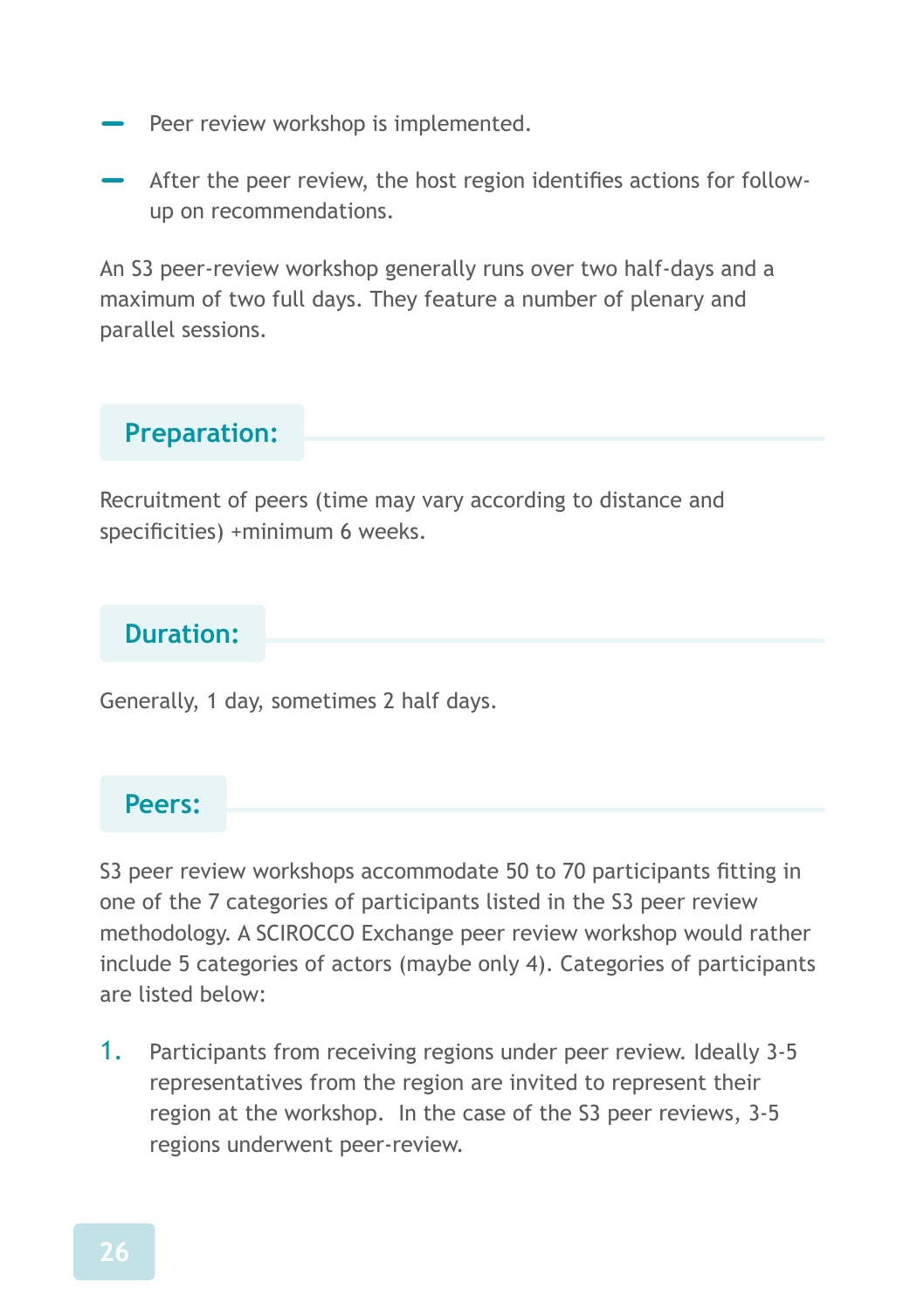- 2. Critical friends. All peers at the workshop have the role of a critical friend. The region being reviewed in one session acts as a critical friend in the next session. They act as peers and share their different knowledge and experience. Critical friends are at the heart of each peer review session.
- 3. Critical buddies. Prior to peer review workshops, the S3 Platform team approaches a sub-group of carefully selected peers ('critical buddies'). This group of peers are asked to provide additional and structured feedback to regions under review.
- 4. Invited experts. During the plenary part of the peer review workshop, invited experts generally contribute by delivering presentations on relevant topics. These experts also attend peerreview sessions and offer their expert advice, recommendations and comments. During the peer review sessions, experts act as peers alongside everyone else. They are also asked to share their expert advice and general reflection in the workshop closing session.
- 5. Representatives of the European Commission DGs and services. These participants deliver presentations focusing on the latest updates. During the peer-review sessions, representatives of the European Commission contribute to the discussions in the capacity of 'critical friends'.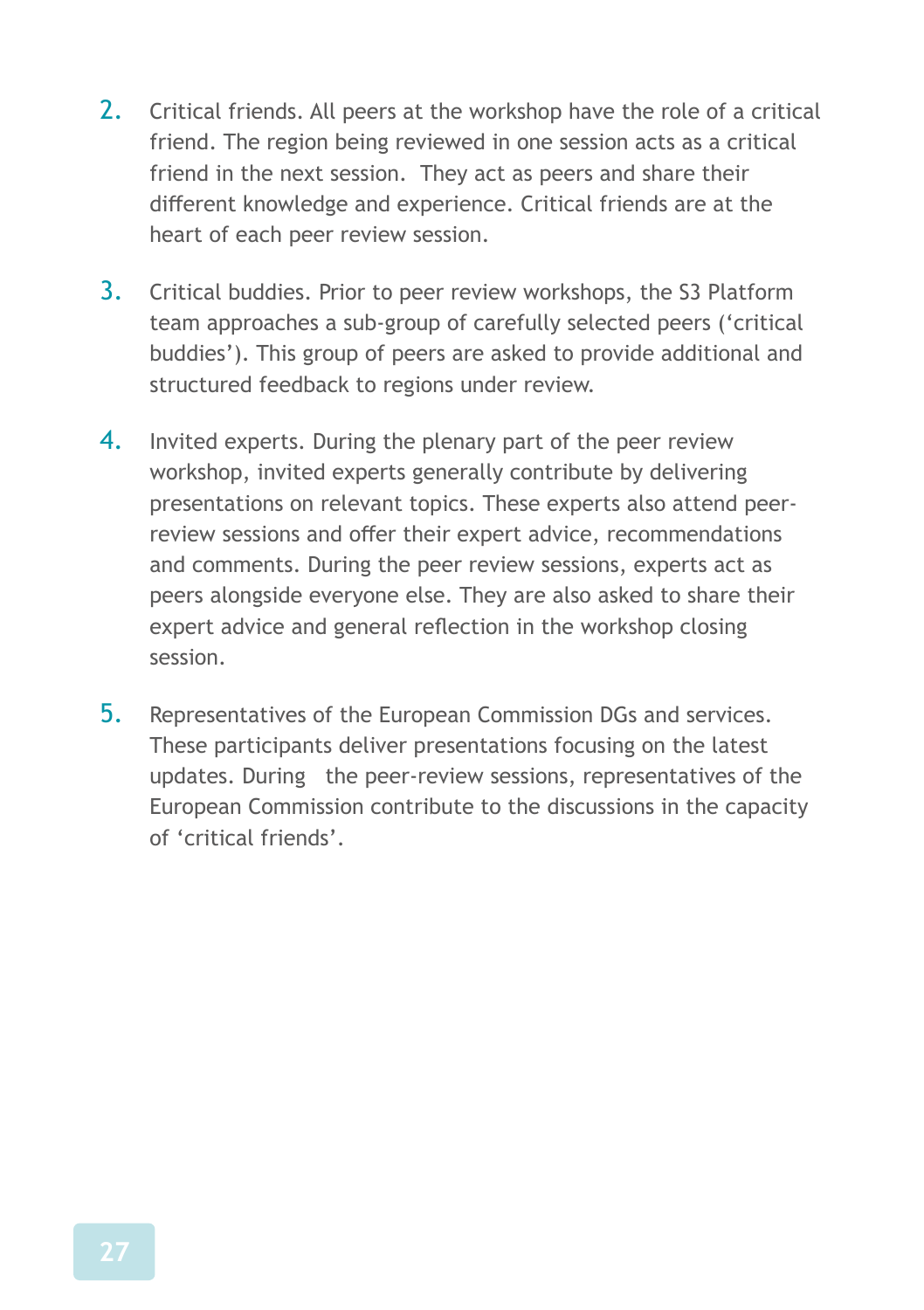The below figure provides an overview of a typical programme of a S3 peer review workshop:

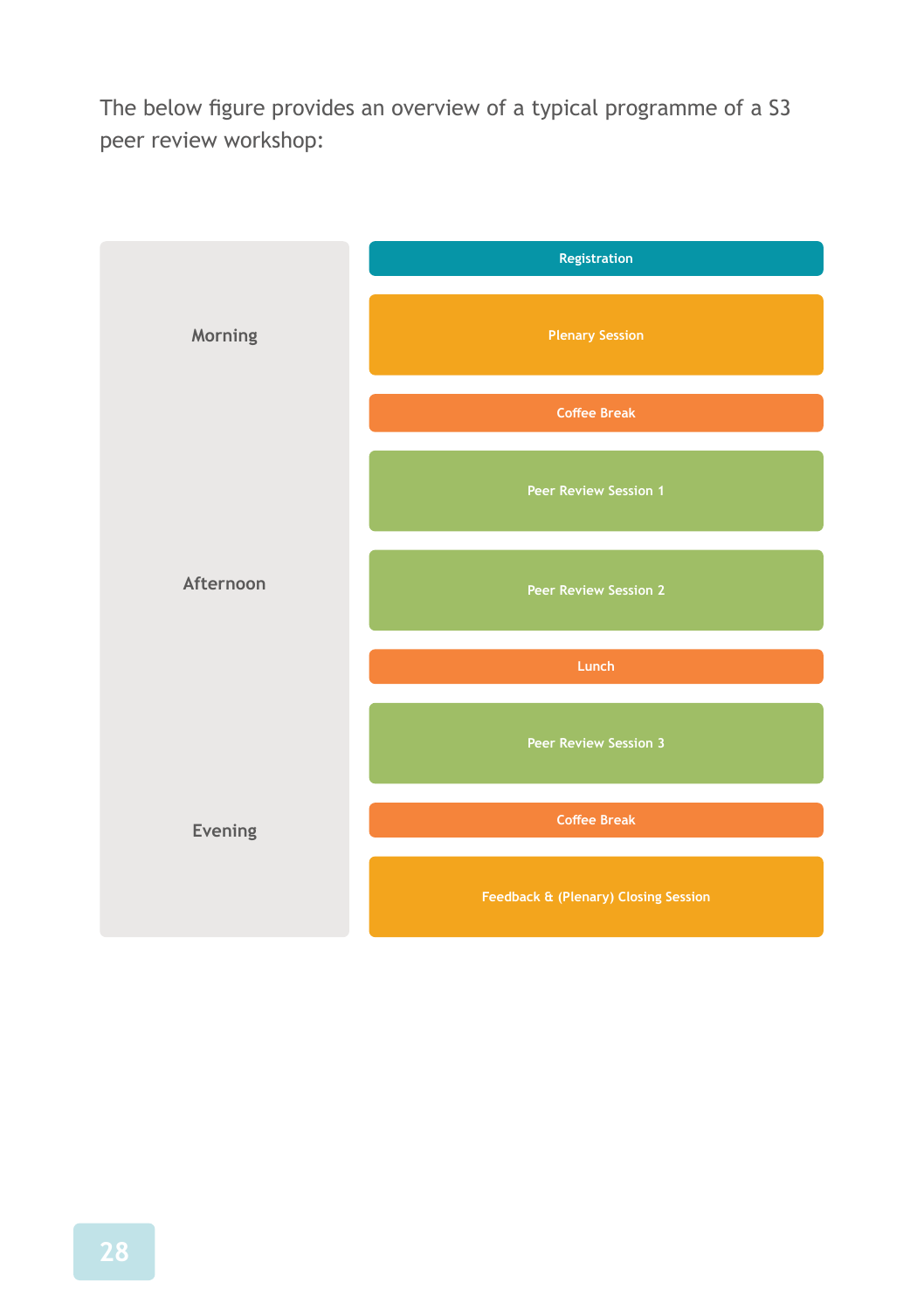# **1.3. TAIEX PEER 2 PEER expert mission**

TAIEX**<sup>11</sup>** is the Technical Assistance and Information Exchange instrument of the European Commission. It was created in 1996 and provides support to beneficiaries in areas as diverse as security, agriculture, the use of structural funds or environmental policies. A methodology which was also relevant to consider in the context of the SCIROCCO Exchange, project was the one used for TAIEX-EIR**<sup>12</sup>**, the tool which supports authorities in charge of environmental policies.

In TAIEX-EIR Expert missions, experts from an EU Member State environmental authority visit an environmental authority in other Member States that have requested peer advice and exchange of experience on a specific topic. These visits can be carried out both at national level and at regional level.

The TAIEX-EIR type of expert missions are rather light in terms of preparation as only one peer organisation is invited to provide an external perspective and expertise. They generally combine field visits and presentations. They are an opportunity to invite a greater number of stakeholders on the spot to increase engagement.

## **Practicalities:**

Steps for the implementation of such an expert mission include:

**12.** https://ec.europa.eu/environment/eir/p2p/index\_en.htm

**<sup>11.</sup>** https://ec.europa.eu/neighbourhood-enlargement/tenders/taiex\_en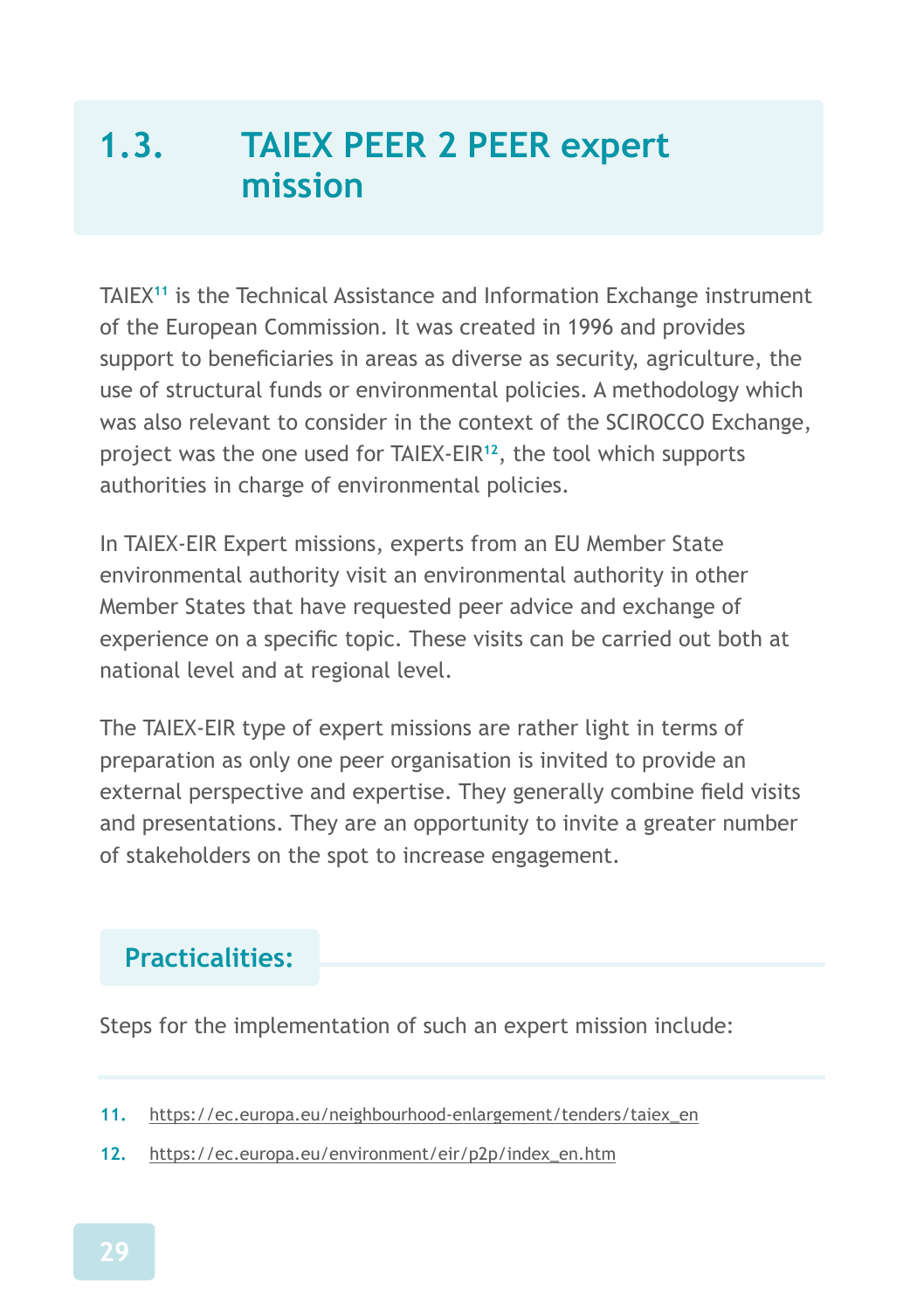- **‒** Formulation by the receiving region of their specific question.
- **‒** Identification of relevant peer organisation
- Preparation of the programme of the expert mission by receiving region
- Background information (maturity assessment), specific question and programme of expert mission are sent to experts.
- Expert mission takes place: Experts visit the receiving region, and presentations are made by relevant stakeholders in the receiving region as well as by experts. On-site visits can be included.
- Experts provide a series of recommendations.

#### **Preparation:**

Identification of relevant peer organisation (time may vary according to distance and specificities) +minimum 6 weeks.

**Duration:**

2 to 5 days.

#### **Experts:**

1 or 2 experts from a peer organisation.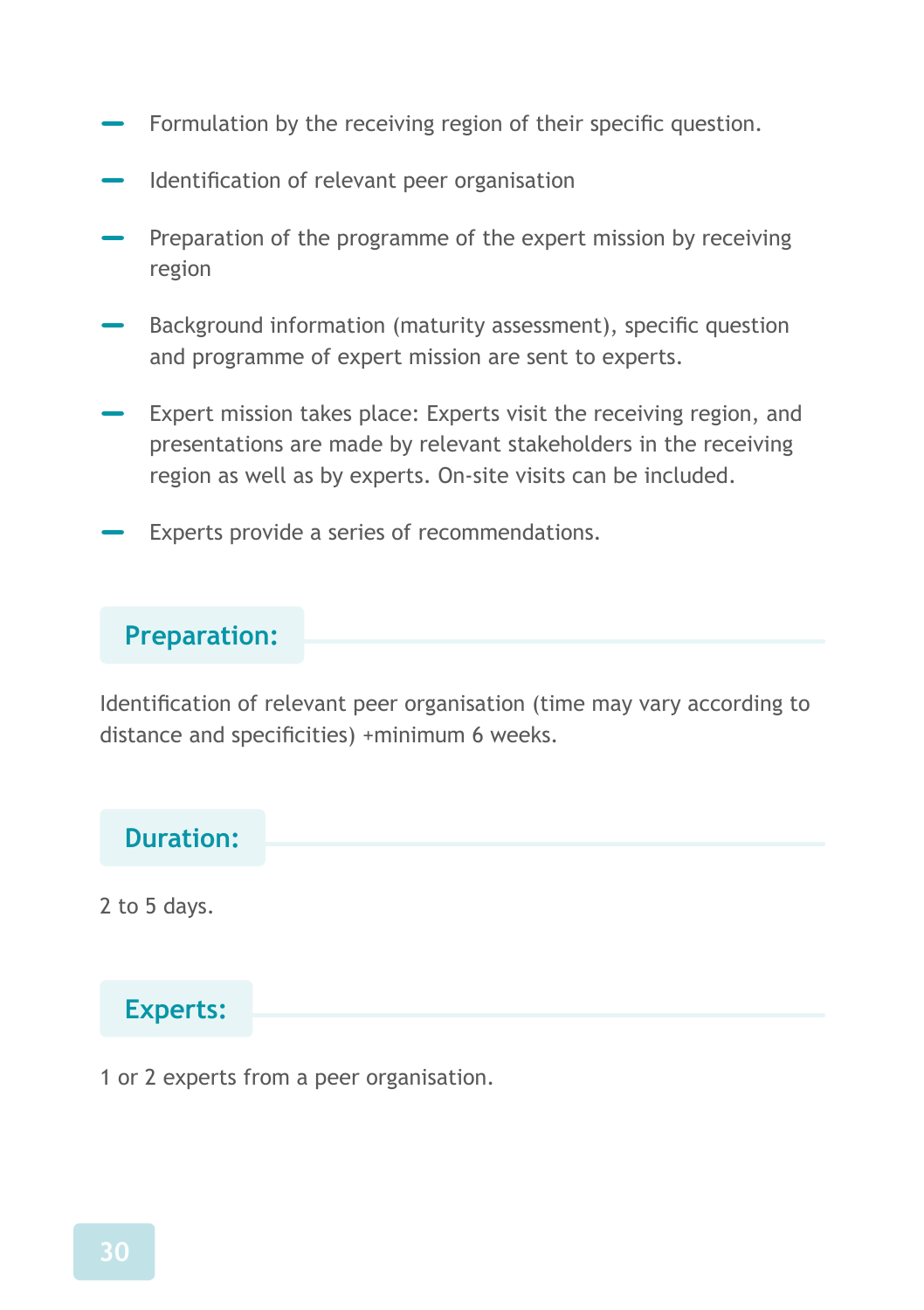

**EVENT IN RECEIVING REGION or in other relevant place, with international peers and experts**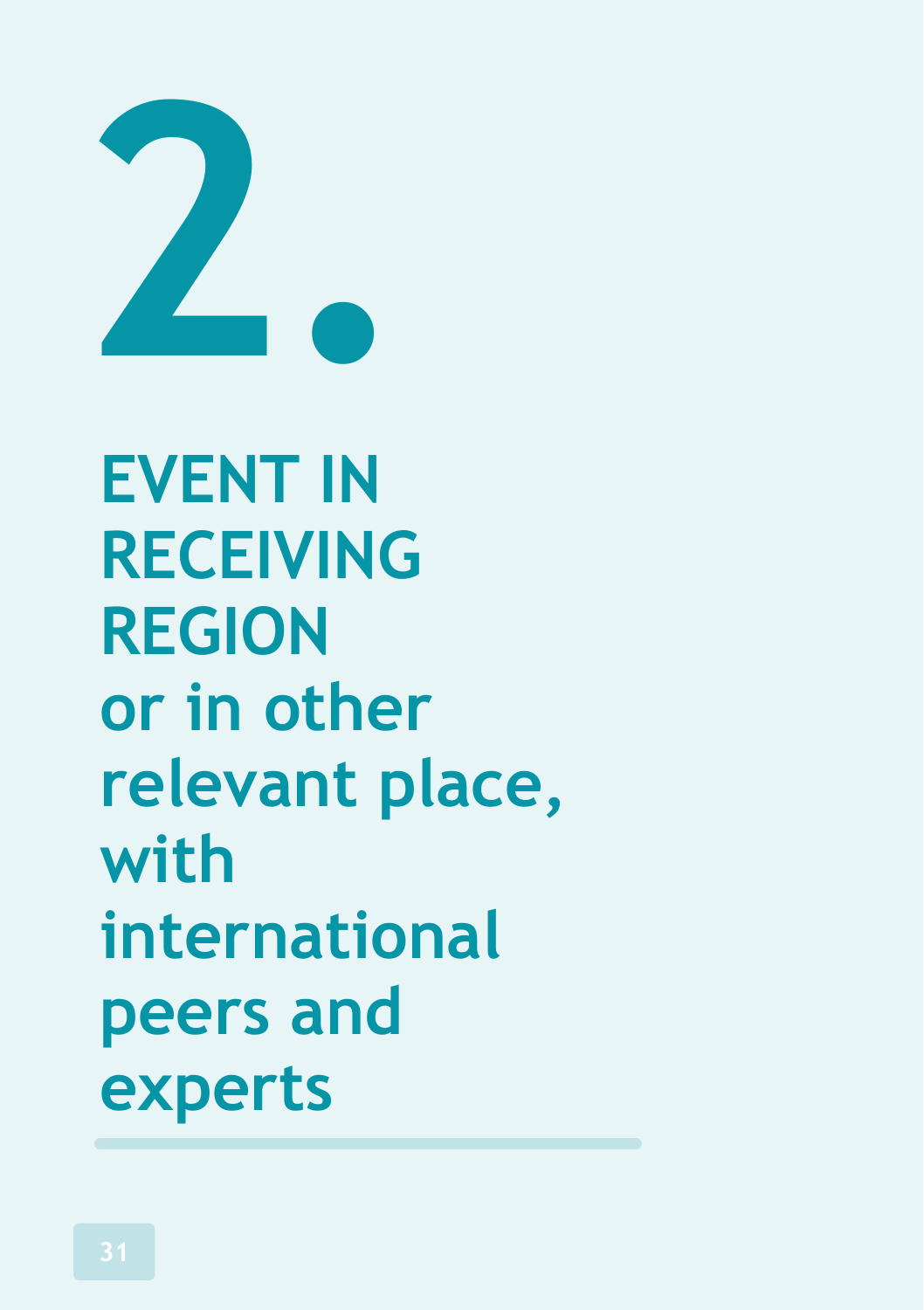Momentum and engagement around the topic of integrated care systems in general and/or the deployment of integrated care systems and stakes are created via events, which can have very diverse formats. They are usually organised in the receiving region, although it may in some cases be relevant to organise an event in a place which has symbolic significance related to the topic addressed, among these: Places of power, historical places, places of expertise, and places where needs are particularly pressing.

#### **When to use this type of format?**

- You want to raise awareness, increase visibility, legitimacy, recognition of the importance of a topic.
- **‒** You want to increase engagement, interest, and ownership.
- You want to enable stakeholders of an ecosystem to meet in a safe space, engage with each other and create collective intelligence.

#### **You want to build momentum**

- **‒** You want to bring new knowledge and perspectives to a place.
- **‒** You want to inspire, with the aim to bring about change.
- **‒** You want to provide soft capacity building (easier to implement if there is no formal request despite the need for capacity building).

#### **Examples of events**

**‒** Conferences, Thematic seminars;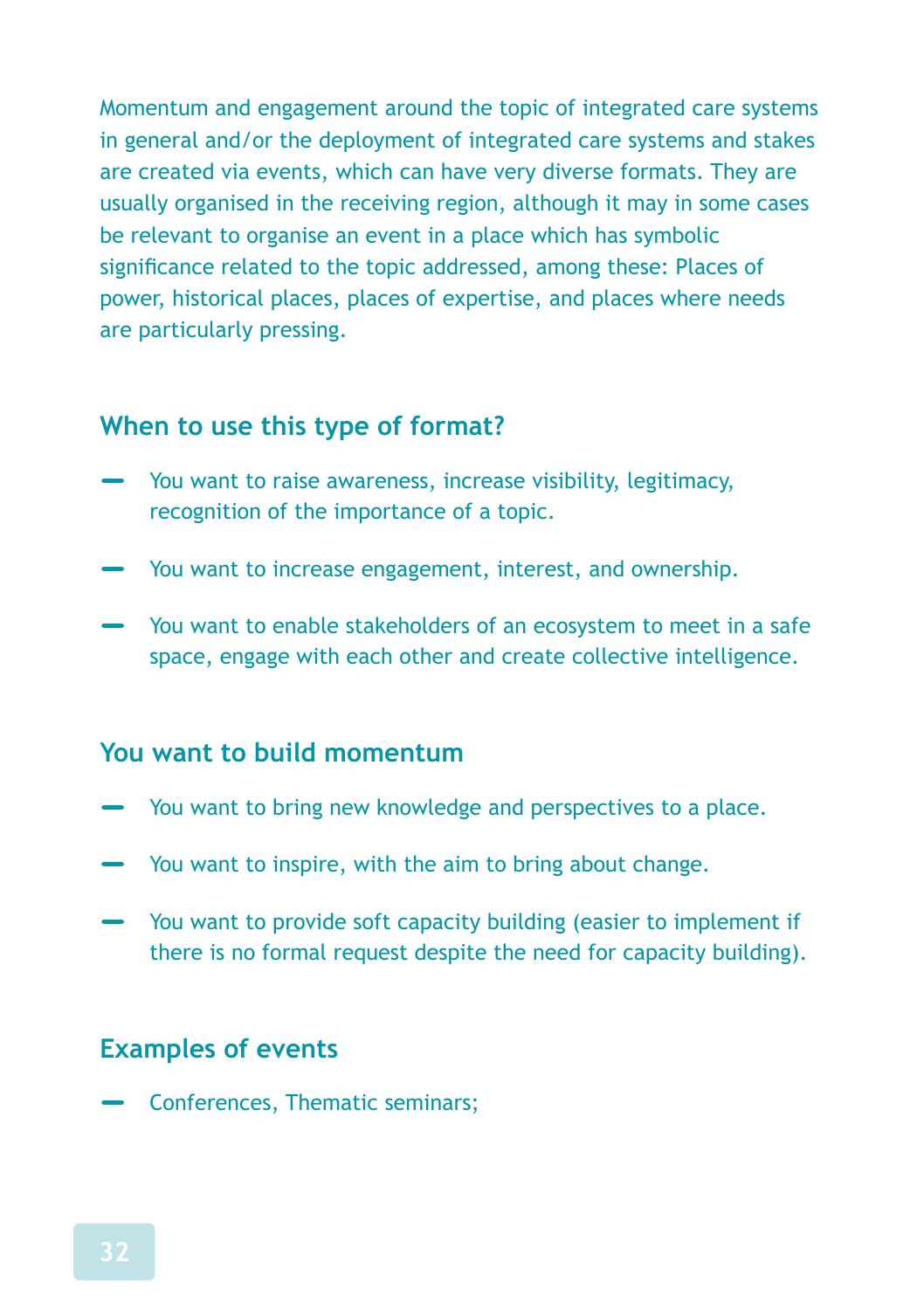- **‒** Breakfast briefings, late night lounge meetings, etc;
- **‒** TED talks and Pecha Kucha presentations;
- **‒** High-level meetings with politicians or civil servants;
- **‒** World Café and variants;
- **‒** AER mutual learning event on current and transversal topic;
- **‒** Open Space Technology, unconferences;
- **‒** Awareness raising campaigns.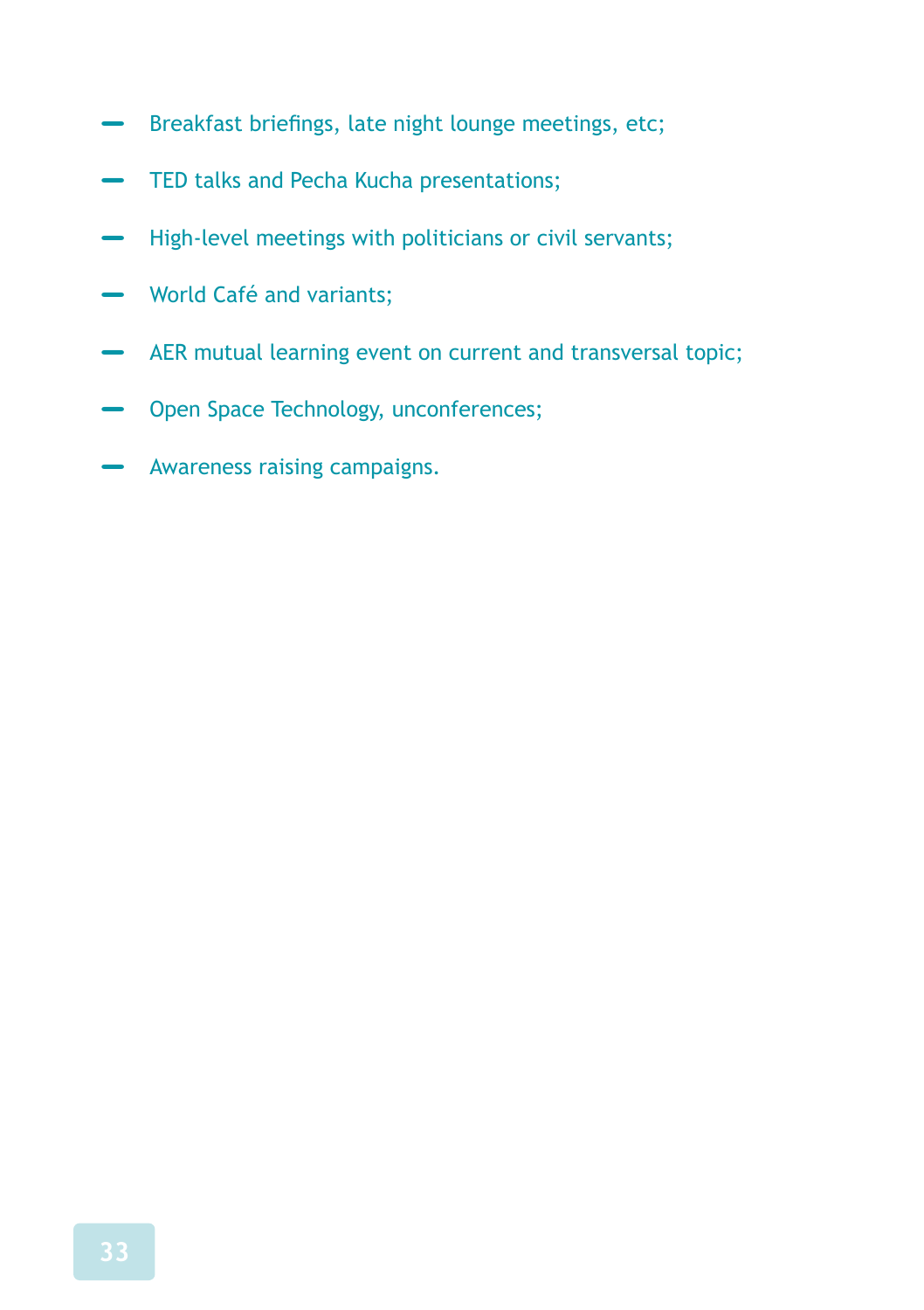# **2.1. Conferences, Thematic seminars**

Conferences and thematic seminars are gatherings of a large number of delegates to discuss a particular topic. These events, which have a rather formal format, serve to:

- **‒** Create momentum and raise awareness on a topic, in cases where the issue addressed is not yet very familiar for stakeholders in the receiving region;
- **‒** Share technical knowledge and findings on a specific topic with a community of experts.

Formal events are all the more efficient to create momentum and consolidate legitimacy of a new topic when they are supported by institutions - such as hospitals, universities, local regional and national governments, international institutions - as well as stakeholders recognised for their legitimacy, as patients' organisations, carers' organisations, etc. While the format of conferences and seminars can vary, they often include the following elements:

- **Keynote speakers:** Eminent personalities in the field whose presence is meant to attract more people to attend the conference, as well as to inspire participants and initiate collective thinking.
- **Panel discussion:** A group of people gathered to discuss a topic in front of an audience. Panels usually include a moderator who guides the discussion and sometimes elicits audience questions, with the goal of being informative and entertaining. This is also an opportunity to confront diverging views or varying experiences.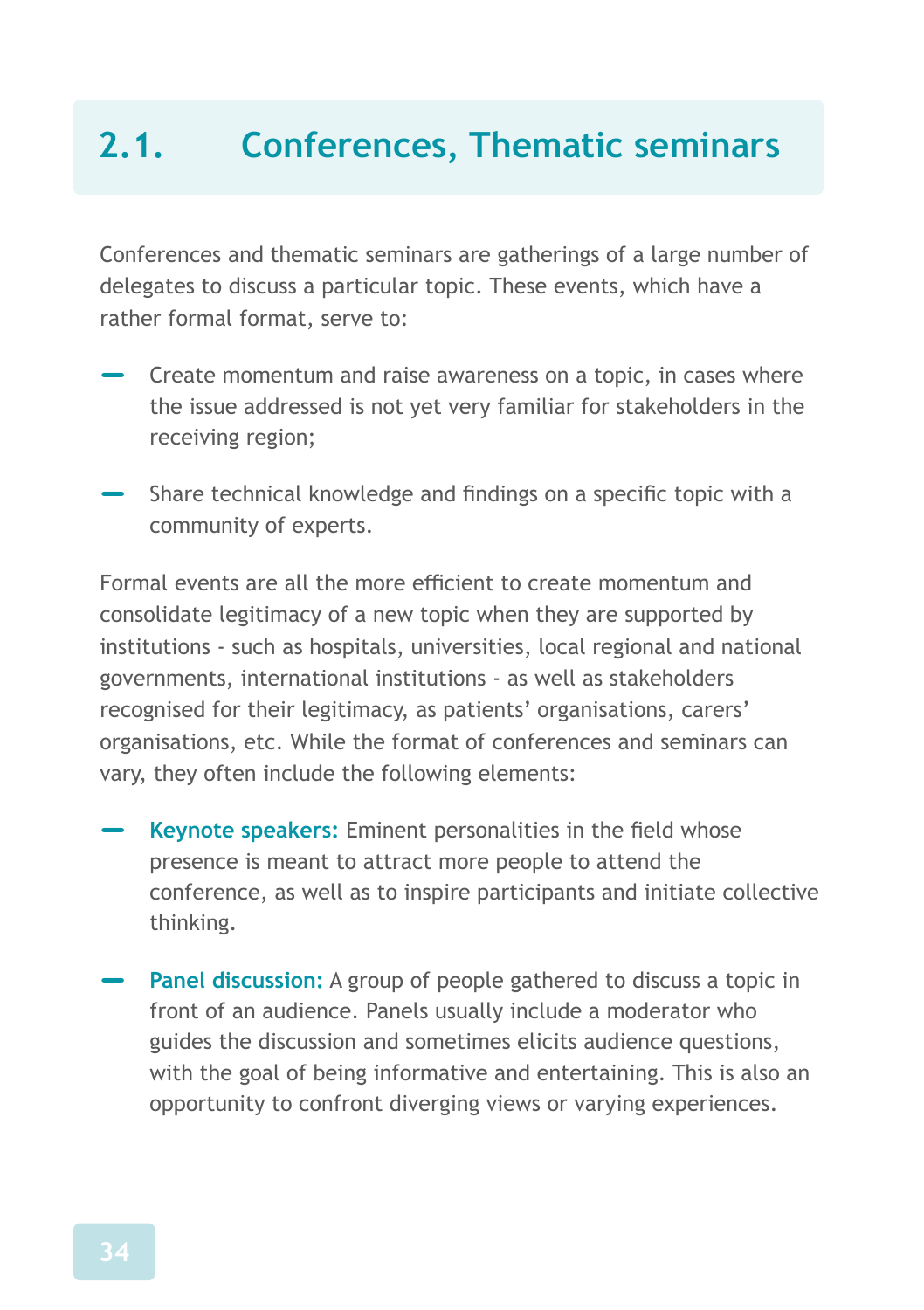**‒ Presentations of case studies and examples:** Presentations are generally most useful when the format - number of slides, type of information, type of illustrations, timing - is very strict. Presentations can for instance use a TED-X format or Pecha Kucha format to be more entertaining (see description below).

Additionally, other elements described in this document can be included in the programme of a conference. In particular: on-site visits, workshops, high level meetings, etc.

## **Practicalities:**

Steps for the organisation of a conference typically include:

- **‒** Definition of purpose of the conference by the receiving region (who should benefit from which knowledge and how will the conference help to achieve this?).
- **‒** Definition of target audience.
- **‒** Identification of knowledge assets to be transferred
- **‒** Co-definition of the concept, format, content of conference by receiving region and facilitator of knowledge transfer
- **‒** Organisation of logistics by the receiving region.

## **Preparation:**

Large conferences require 6 months preparation, smaller seminars may require only 4 months, depending on the type of speakers expected and the number of delegates.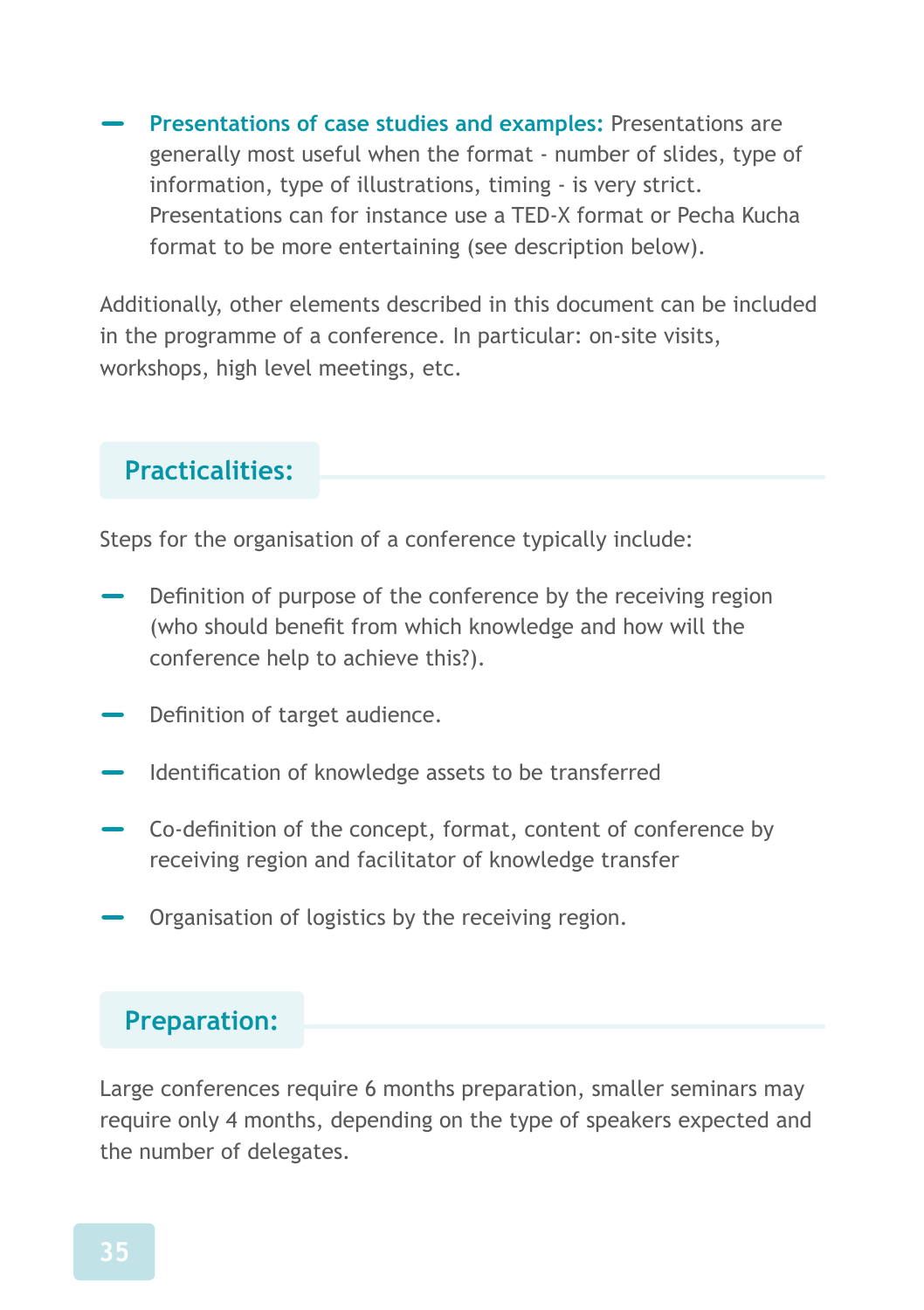# **Duration:**

1 to 2 days.

# **Participants:**

+/- 100-300 for a conference; 50-100 for a seminar.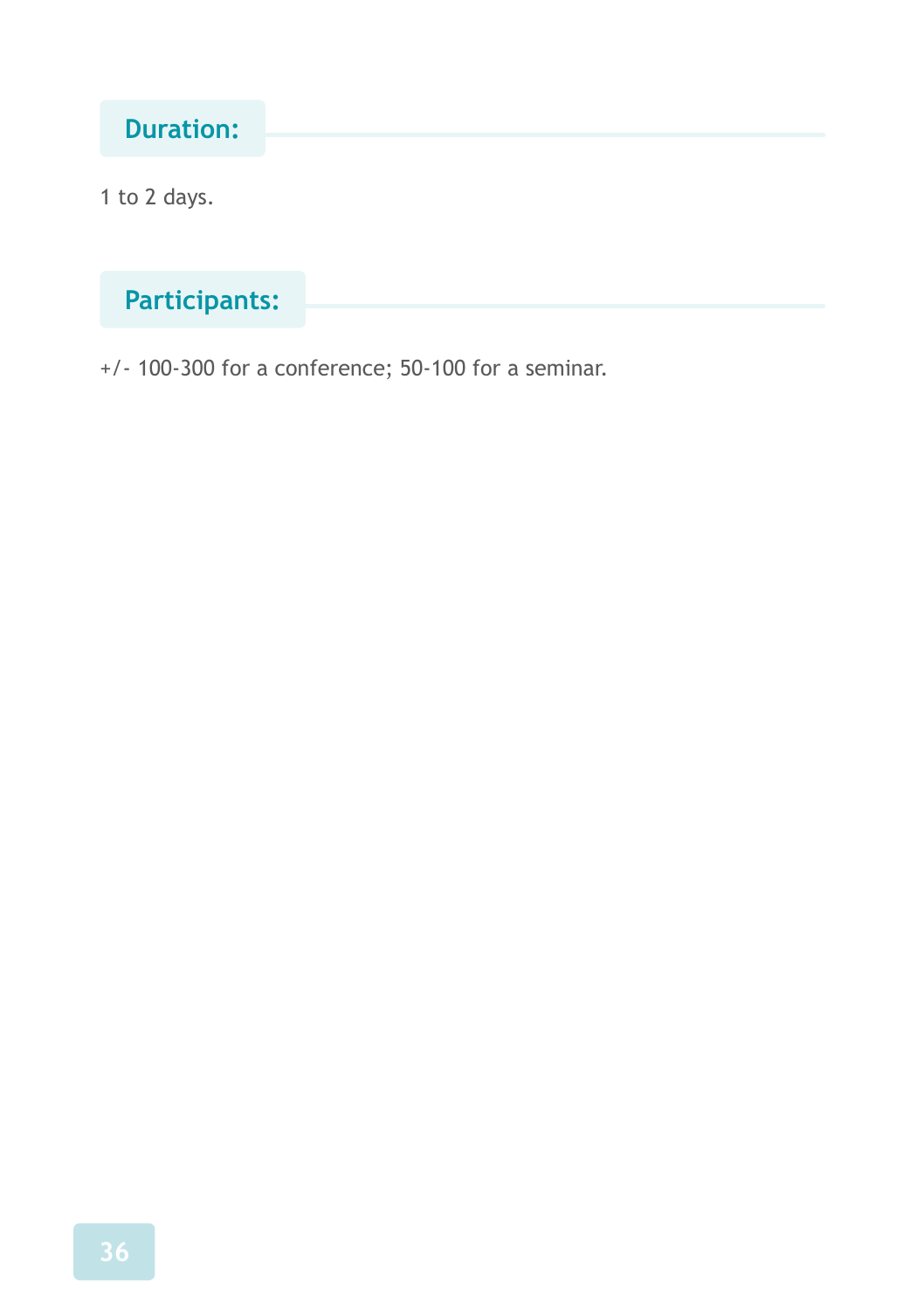# **2.2. Breakfast briefings, late night lounge meetings etc**

Breakfast briefings take place before 10:00 AM and do not last more than 2 hours. The idea is to enable people to attend an event without having too much impact on the normal organisation of their workday. Similarly, late night lounge meetings, Lunch briefings or News & Booze events are a less formal and recreational format. This encourages people, who already have packed agendas and many invitations, to attend yet another meeting without creating a heavy burden on their daily logistics, while also being entertaining.

These events are rather affordable – offering breakfast and using a room for 2 hours generally implies low costs, while in a so-called brown-bag meeting, participants even bring their own lunches, and the same goes for the News & Booze**<sup>13</sup>** format which states in their practical information "BYOB" (Bring Your Own Bottle!).

Breakfast briefings, brown bag lunches, news and booze and other similar events are generally used to inform. While the format is informal and aimed to encourage qualitative networking, they are a top-down activity: The topic is decided in advance and the information flow is mainly unidirectional.

**13.** News and Booze is a free meet up for NGO communicators and non-profits in Brussels co-hosted by Joanna Sullivan, MD of Conscience Consulting, Gareth Harding, MD of Clear Europe and Julia Ravenscroft, Communications Manager at Eurodad.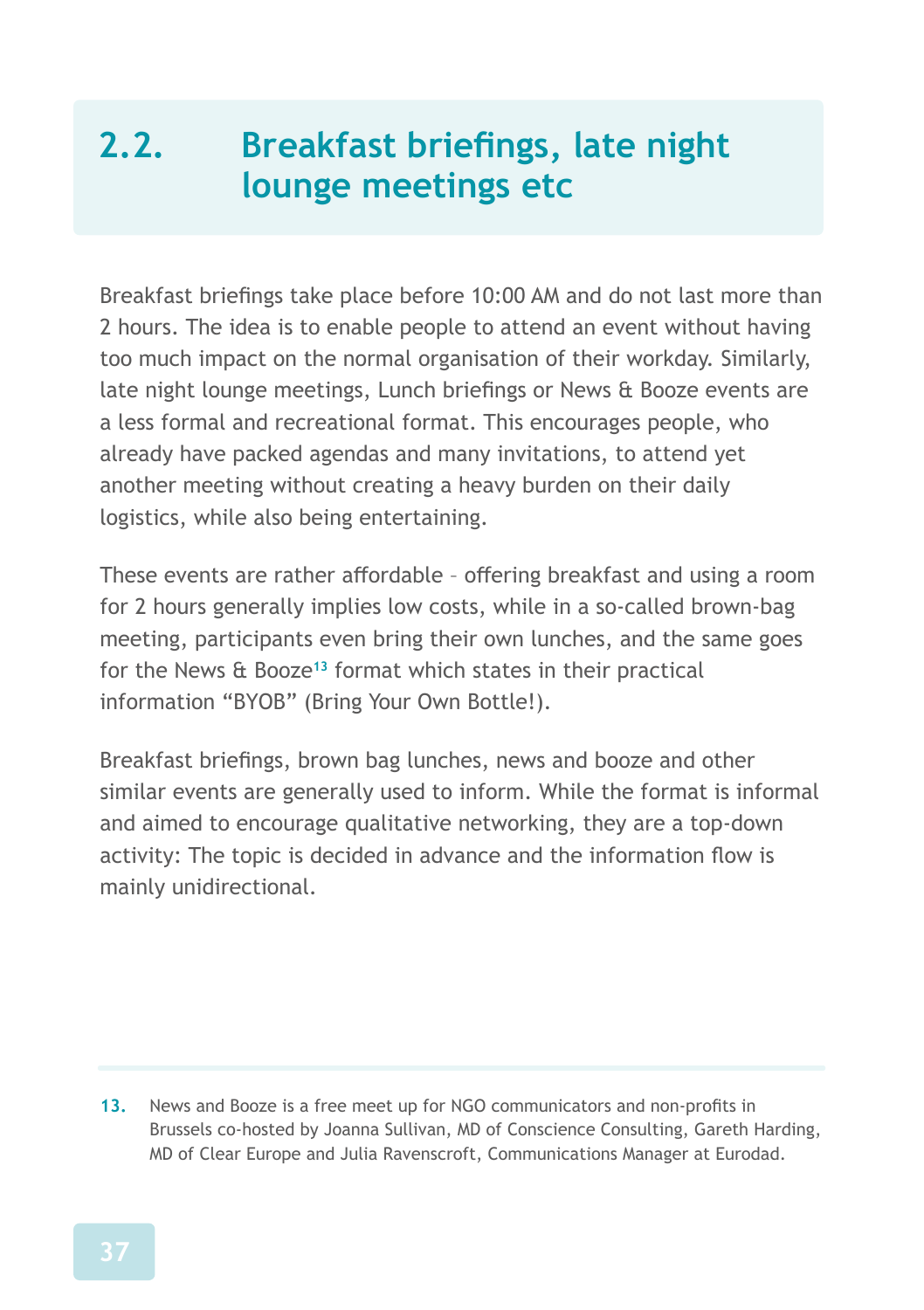#### The main advantages of these events are the following:

- They are scheduled more or less outside working hours or with minimal impact on a workday, and this makes it easier to decide to attend in the first place.
- **‒** Their concentrated format makes them affordable for participants in terms of time spent.
- The informal, often slightly hipster format, makes the event more attractive.
- The different energy that comes with a less formal context increases the quality of networking and learning.
- These smaller events are relatively easy and quick to organise.
- Costs are very limited.

# **Practicalities:**

Steps for the organisation of a Breakfast briefing or variation thereof, typically include:

- **‒** Definition of purpose of the informal event by the receiving region.
- **‒** Identification of knowledge assets to be transferred
- **‒** Receiving region develops an Exchange Breakfast briefing with help of colleagues in the consortium
- Organisation of logistics by receiving region.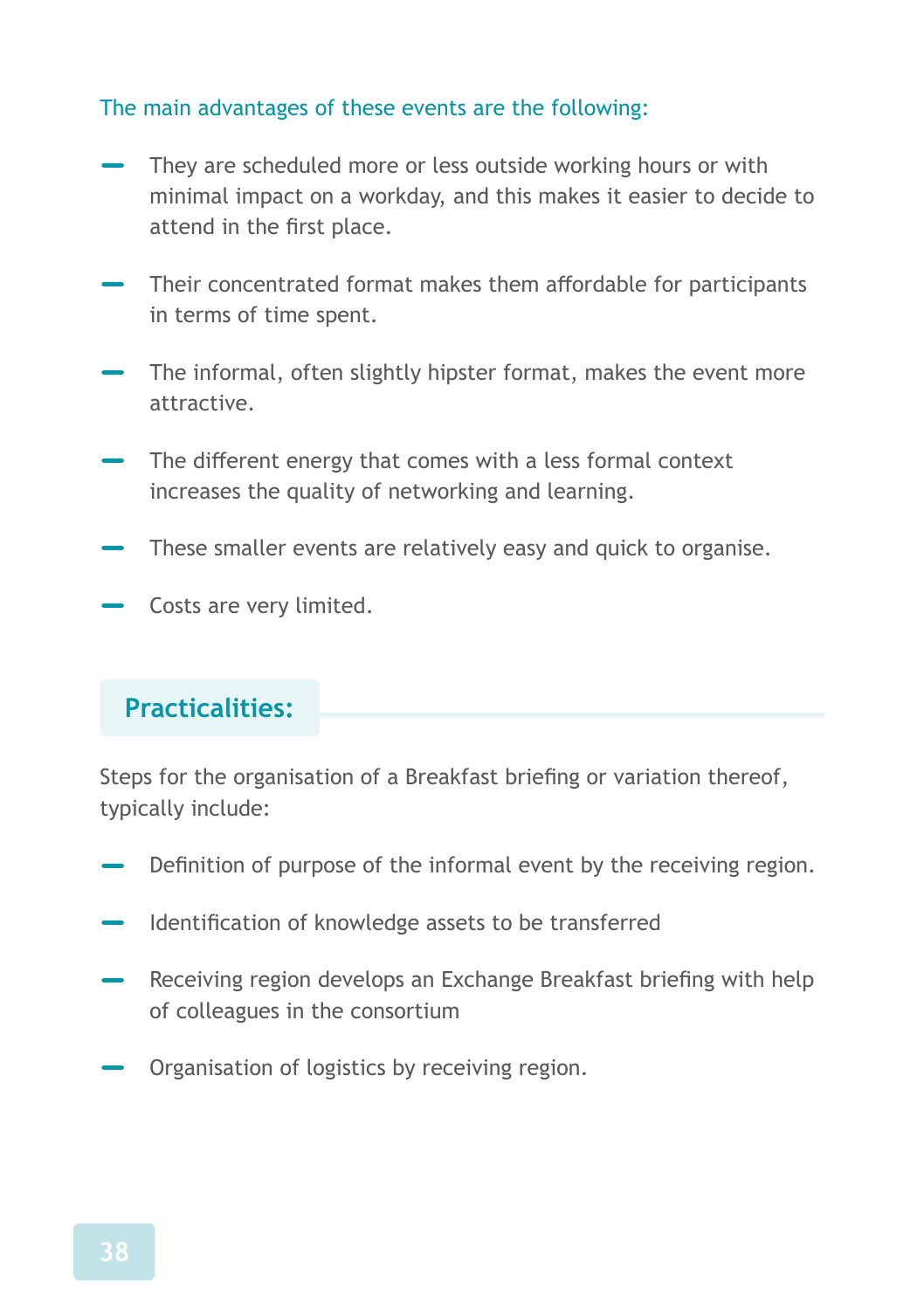# **Preparation:**

2-4 months for the preparation, depending on the type of speakers expected, number of delegates and whether the ecosystem is used to get invitations for events (and attend) or not.

| <b>Duration:</b>     |
|----------------------|
| Half a day.          |
| <b>Participants:</b> |

20-60 to depending on venue, logistics and capacity to engage stakeholders.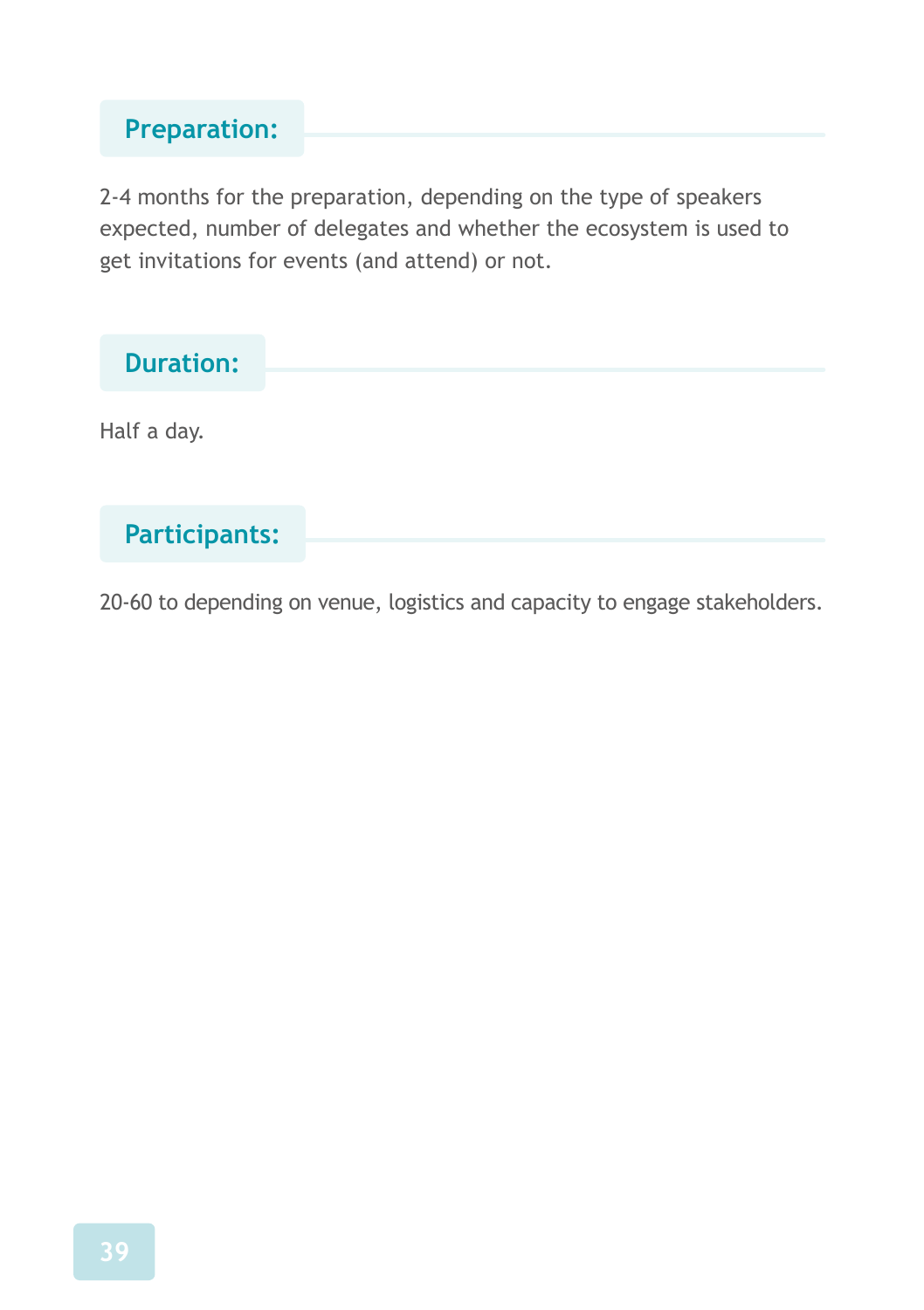# **2.3. Strictly framed and inspiring presentations: TEDx talks and PechaKucha**

TEDx talks and PechaKucha presentations are a strictly framed format for sharing knowledge. It is possible to either organise an event (conference, briefing, workshop…) with one or more presentations which follow the TEDx or PechaKucha format, or to organise an event with only TEDx-style or PechaKucha-style presentations.

Talks and presentations can either ignite an event and inspire, or numb audiences into a soporific stupor. The delivery of a presentation is what often makes all the difference.

Strictly framed formats, therefore, provide a framework which allows speakers to focus on their story and the message they want to convey.

A TEDx Talk is a showcase for speakers presenting great, well-formed ideas in under 18 minutes. The TEDx organizer guide**<sup>14</sup>** details what makes a great well-formed idea:

- **‒** Something that's new and surprising; an idea or invention that the audience has never heard about.
- **‒** A great basic idea (that the audience has maybe already heard) with a compelling new argument behind it that challenges beliefs and perspectives.

**14.** https://www.ted.com/participate/organize-a-local-tedx-event/tedx-organizerguide/speakers-program/what-is-a-tedx-talk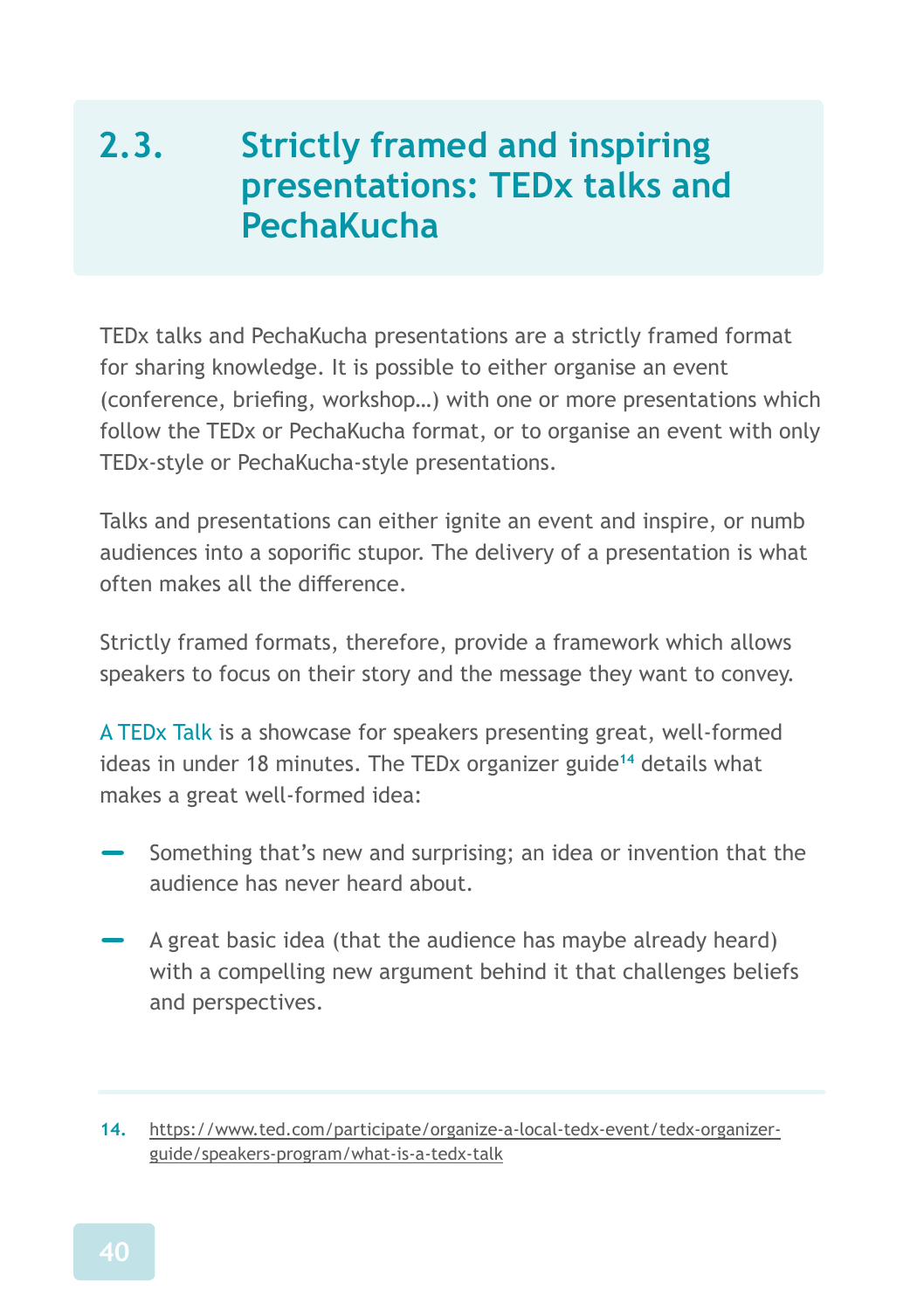PechaKucha is a storytelling format where a presenter shows 20 slides for 20 seconds of commentary each (6'40" in total). Slides change automatically.

PechaKucha was created by Astrid Klein and Mark Dytham of Tokyo's Klein-Dytham Architecture (KDa) in 2003, the objective was to "talk less, show more".

#### **NB:**

TEDx and PechaKucha are trademarks. Information about licence agreements can be found on the TEDx**<sup>15</sup>** and PechaKucha**<sup>16</sup>** websites.

## **Practicalities:**

These formats require more work from the speaker, which is why the briefing needs to be done carefully. Often this also requires more courage, and hence it is essential to provide speakers with elements which show them they will perform well.

#### **Preparation:**

It is advised to brief speakers at least 3-4 weeks in advance on the type of presentation they will have to provide. For a Pecha Kucha

**<sup>15.</sup>** https://www.ted.com/participate/organize-a-local-tedx-event/apply-for-a-tedxlicense/tedx-license-agreement

**<sup>16.</sup>** https://www.pechakucha.com/hostevent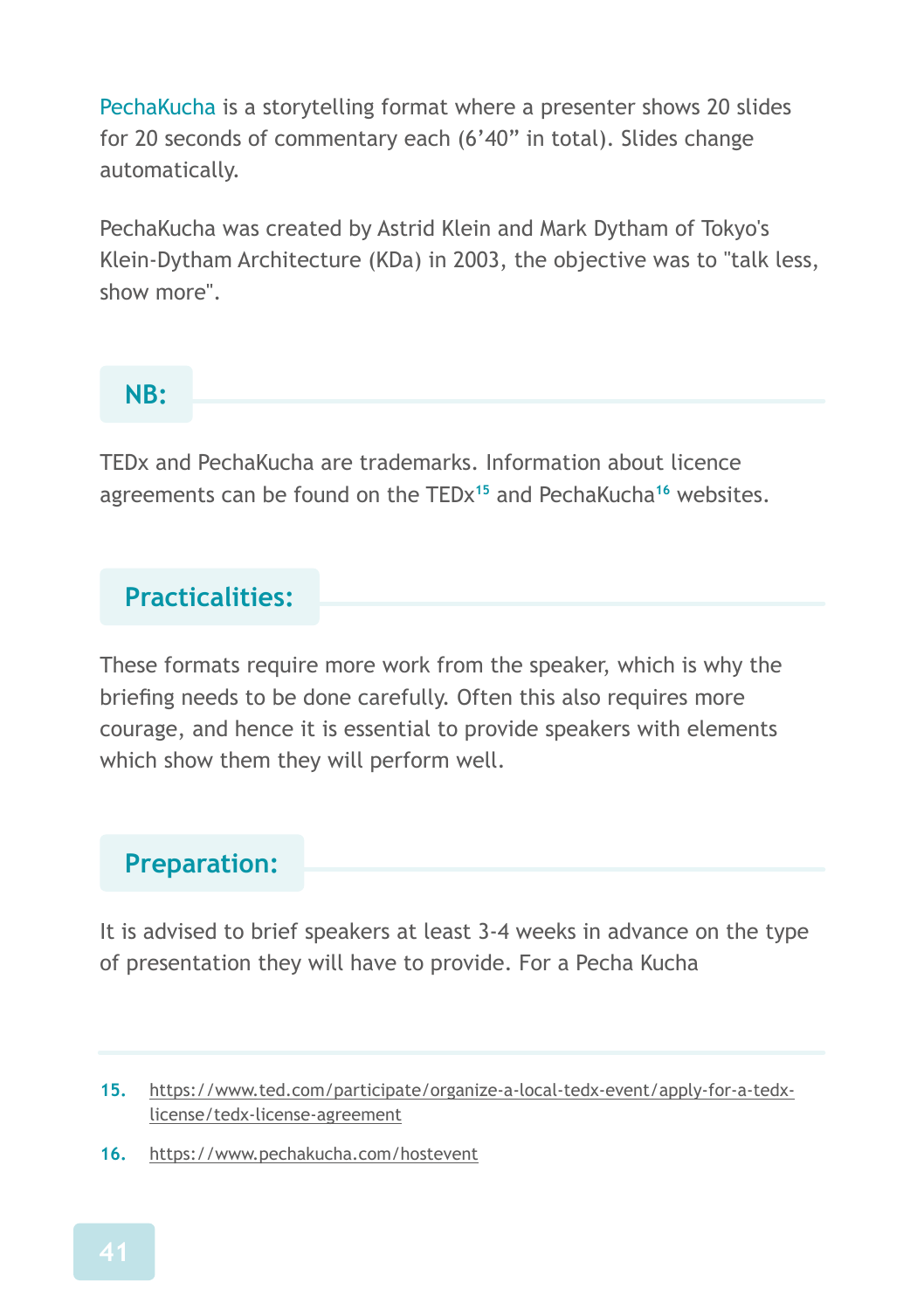presentation, it's best to provide speakers with a template with automatic transitions. Always check presentations, content and transitions before the event.

# **Duration:**

TEDx-like talks or PechaKucha presentations can fit in any type of event. The duration of the presentation itself is limited: Under 18 minutes for a TEDx-like talk and 6:40 minutes for a PechaKucha presentation.

## **Participants:**

Any number.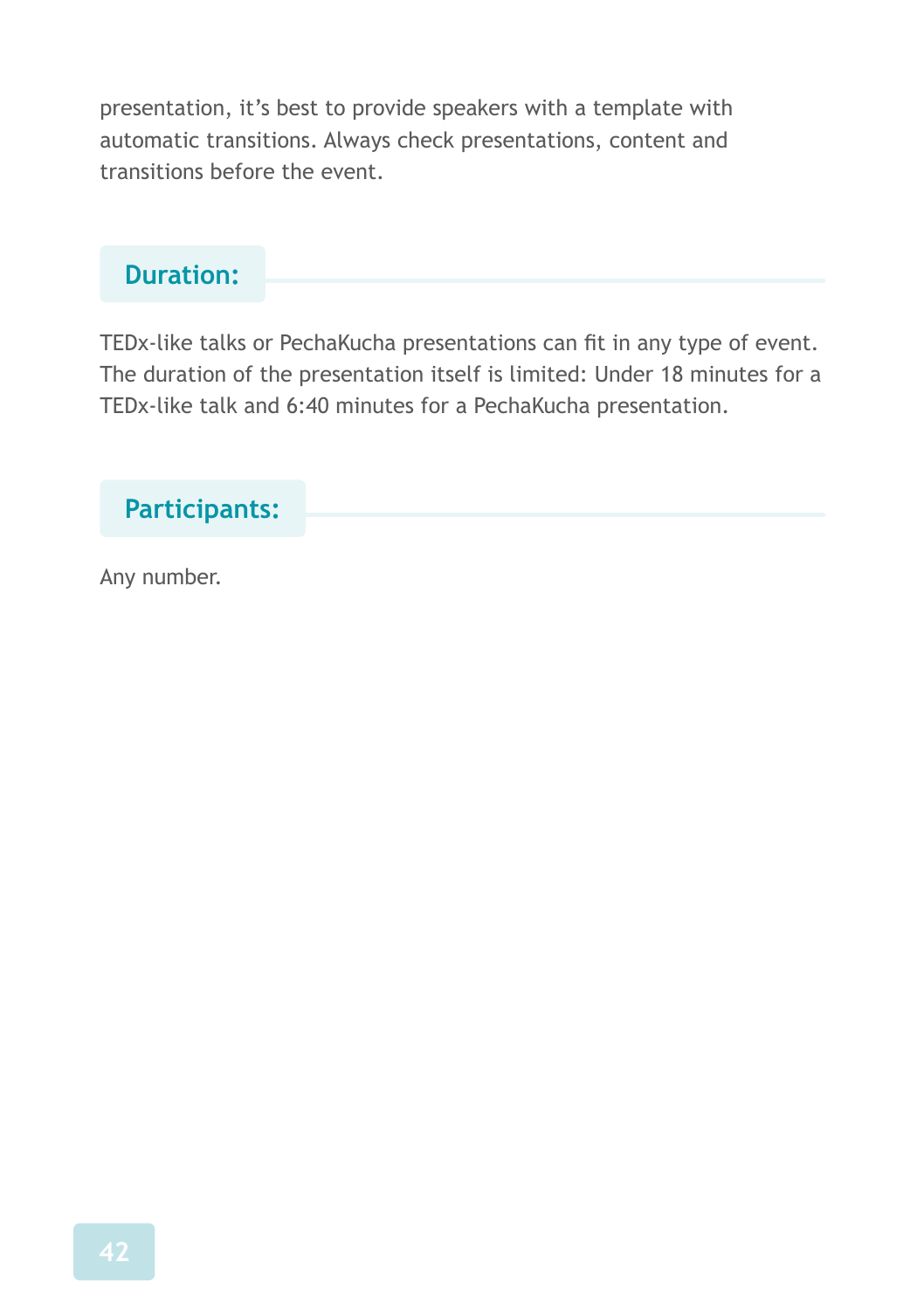# **2.4. High-level meetings with politicians or civil servants**

High-level meetings with politicians or civil servants can be organised in the receiving region or any other relevant place (Brussels, Strasbourg, Luxembourg, capital cities…), depending on the actual purpose of the meeting.

High-level meetings between decision makers from the receiving region on the one hand, and EU Commissioners, Members of the European Parliament, Representatives of international organisations, etc. on the other hand, are a way to both engage decision makers further, and increase the visibility of the work of the receiving region.

In terms of knowledge transfer, these meetings are a way to access relevant information from the right source and channel it directly to decision makers be it upstream (towards international decision makers) or downstream (towards regional decision makers).

High-level meetings also provide momentum and good communication material, opportunities for pictures, press releases, and articles. They are an opportunity to build reputation and increase legitimacy: Legitimacy depends not only on the quality of the development or the implementation, but also on who acknowledges the work, and who is seen together with actors. Legitimacy in turn is essential to ensure that messages are actually being heard.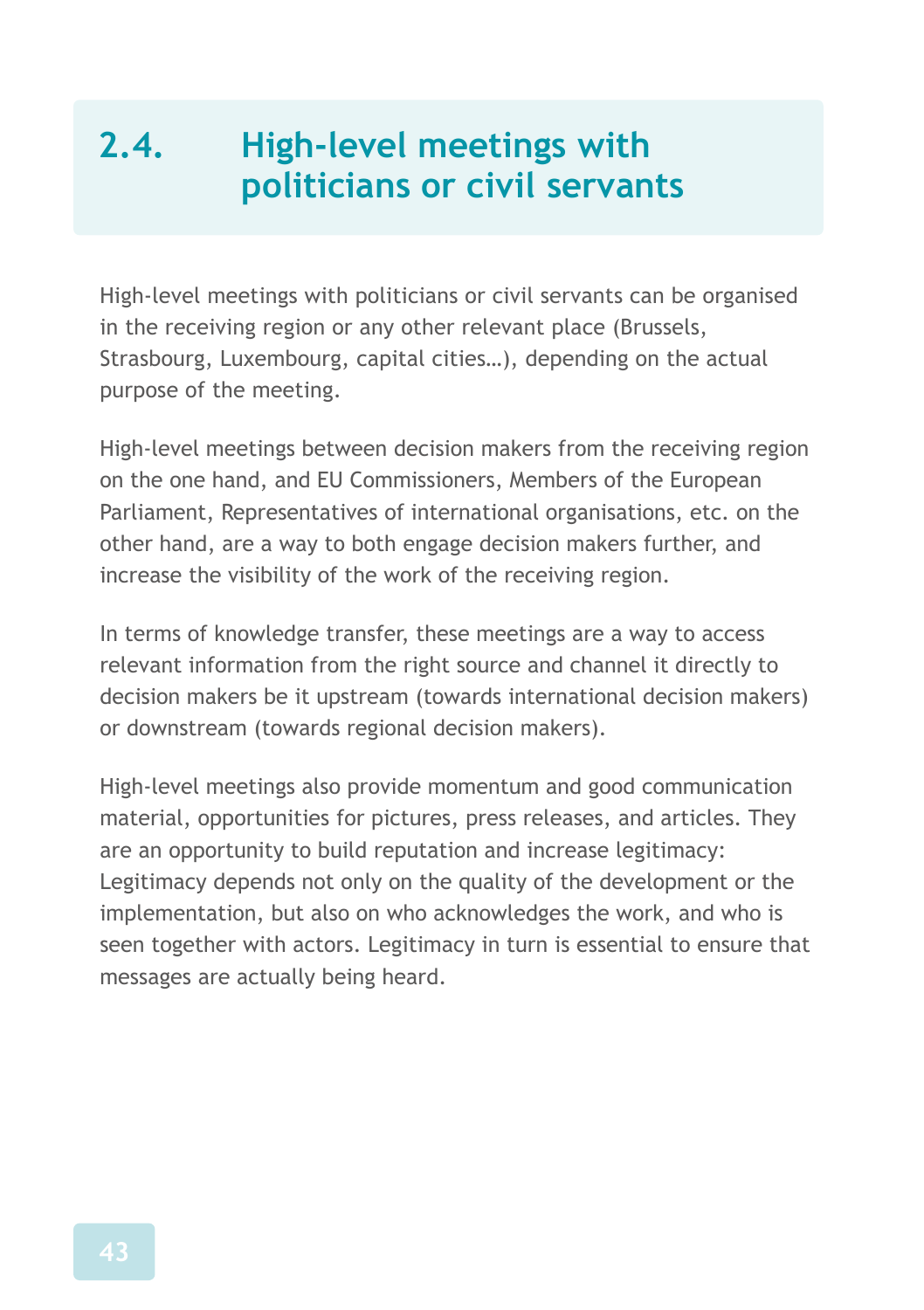## **Practicalities:**

Steps for the organisation of a High-level meetings with politicians or civil servants include:

- **‒** Definition of purpose of the High-level meetings with politicians or civil servants by the receiving region (who do you want to know you and recognise you? Who do you want to be seen with? What do you want to say? What do you want to know?).
- **‒** Identification of knowledge assets to be transferred
- **‒** Organisation of logistics by receiving region, potentially with support of facilitator

#### **Preparation:**

This is highly variable, depending on the level of the meeting with institutions and international organisations and the flexibility of highlevel representatives from the receiving region. It is reasonable to prepare such meetings 6-8 months in advance.



2-15 depending on format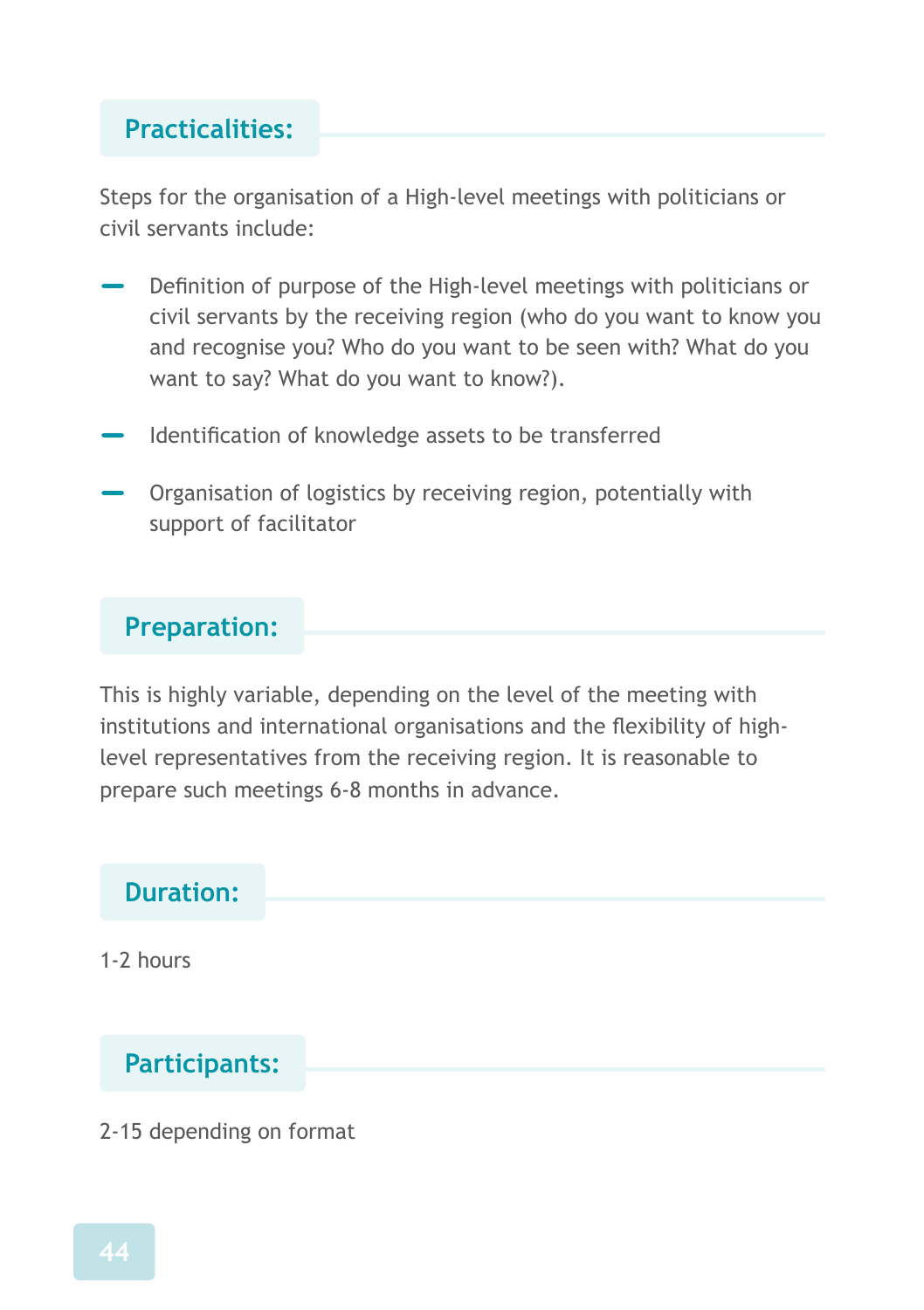# **2.5. World Café and variants**

World Café discussions are based on the principles and format developed by the World café global movement**<sup>17</sup>**. They are a structured conversational process for knowledge sharing among people who are divided in groups of 4 to 5 participants. Groups discuss a topic at several tables, with individuals switching tables periodically.

The World café methodology is detailed in the World café Hosting Tool Kit**<sup>18</sup>**. It is a method for creating a constructive dialogue around questions that matter for real work. Cafés in different contexts have been adapted and named in many ways to meet specific goals, for example Creative Cafés, Strategy Cafés, Leadership Cafés, Smart Cafés**<sup>19</sup>**, Knowledge Cafés**<sup>20</sup>**, or Community Cafés. They are a bottom-up approach and as such the outcomes can be surprising.

#### They are particularly powerful to:

- Bring stakeholders from an ecosystem together;
- Bring new knowledge to a place and facilitate cross pollination;
- **‒** Identify patterns;
- Grow collective knowledge.
- **17.** http://www.theworldcafe.com/
- **18.** http://www.theworldcafe.com/tools-store/hosting-tool-kit/
- **19.** https://smart-europe.eu/sites/default/files/2.1.%20SMART%20EUROPE%20 Cafe%CC%81.pdf
- **20.** https://conversational-leadership.net/knowledge-cafe-process/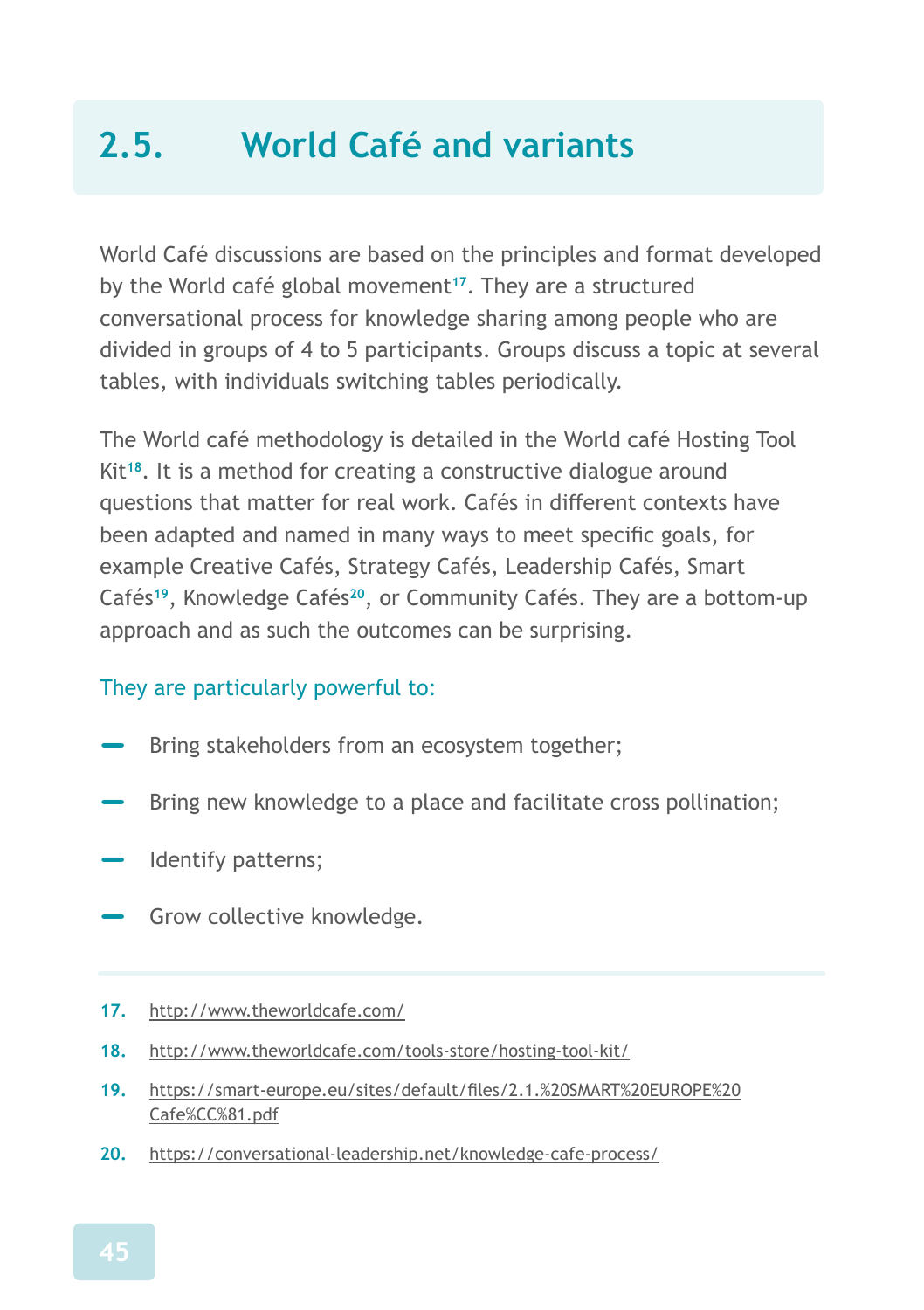#### World Cafés generally include the following steps:

- **‒** Groups of 4-5 people are seated at small tables or in conversation clusters;
- **‒** Progressive rounds of conversation are organised, approximately 20 minutes each;
- **‒** Questions addressed genuinely matter to the work or the community;
- After at least three rounds of conversation, a period of sharing discoveries and insights in a whole group conversation is initiated.

## **Practicalities:**

Steps for the organisation of a World café include:

- **‒** Definition of purpose of the World café by the receiving region (what do you want to change or improve? Who should be part of the conversation? What topics or questions will be most pertinent? What sorts of harvest (output) will be more useful?).
- **‒** Identification of knowledge assets to be transferred
- **‒** Receiving region and facilitator develop World café
- **‒** Organisation of logistics by receiving region.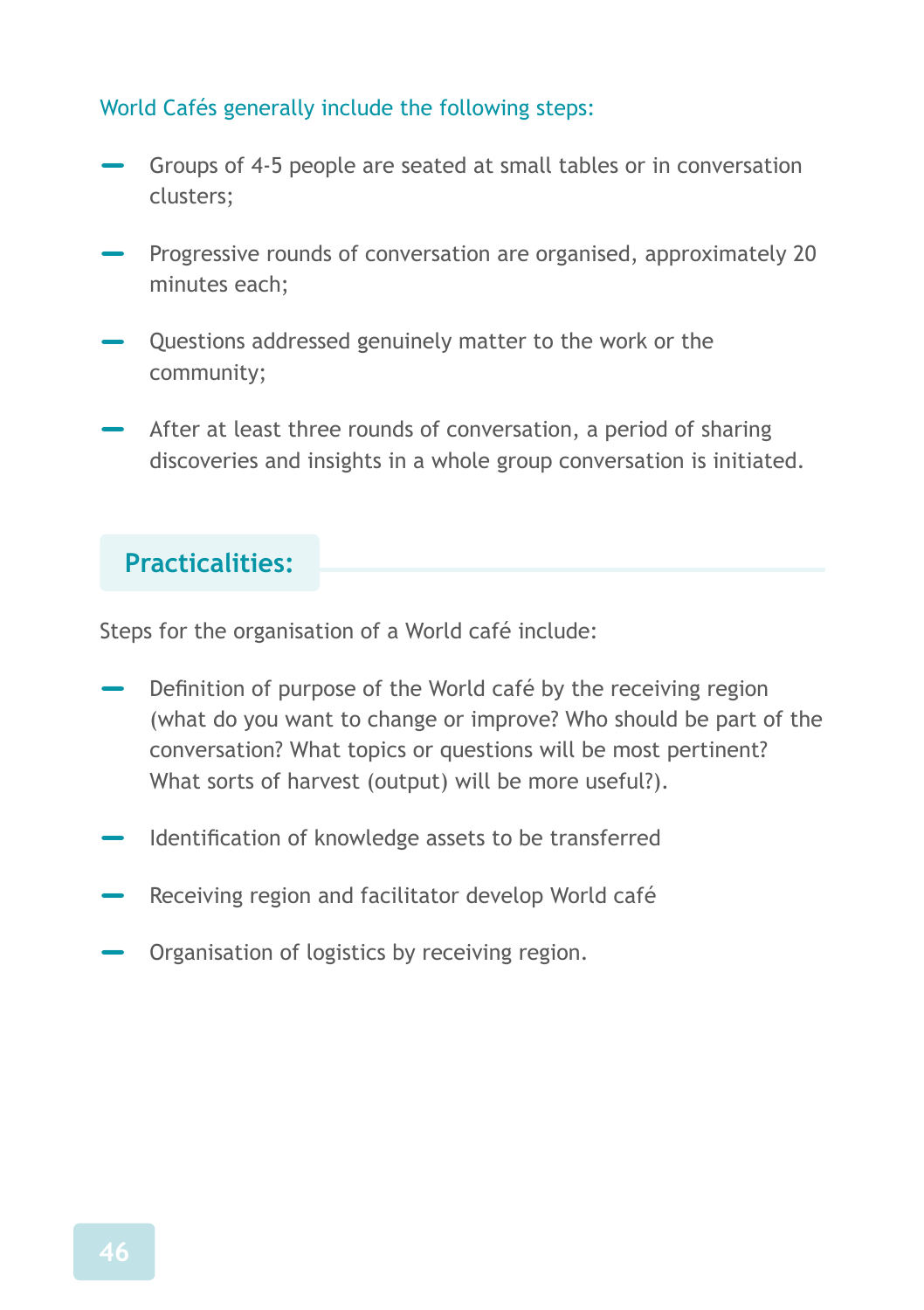# **Preparation:**

2-4 months for the preparation, depending on the type of speakers expected, number of delegates and whether the ecosystem is used to get invitations for events (and attend) or not.

Any number starting from 12-15 people to depending on venue, logistics and capacities for facilitation.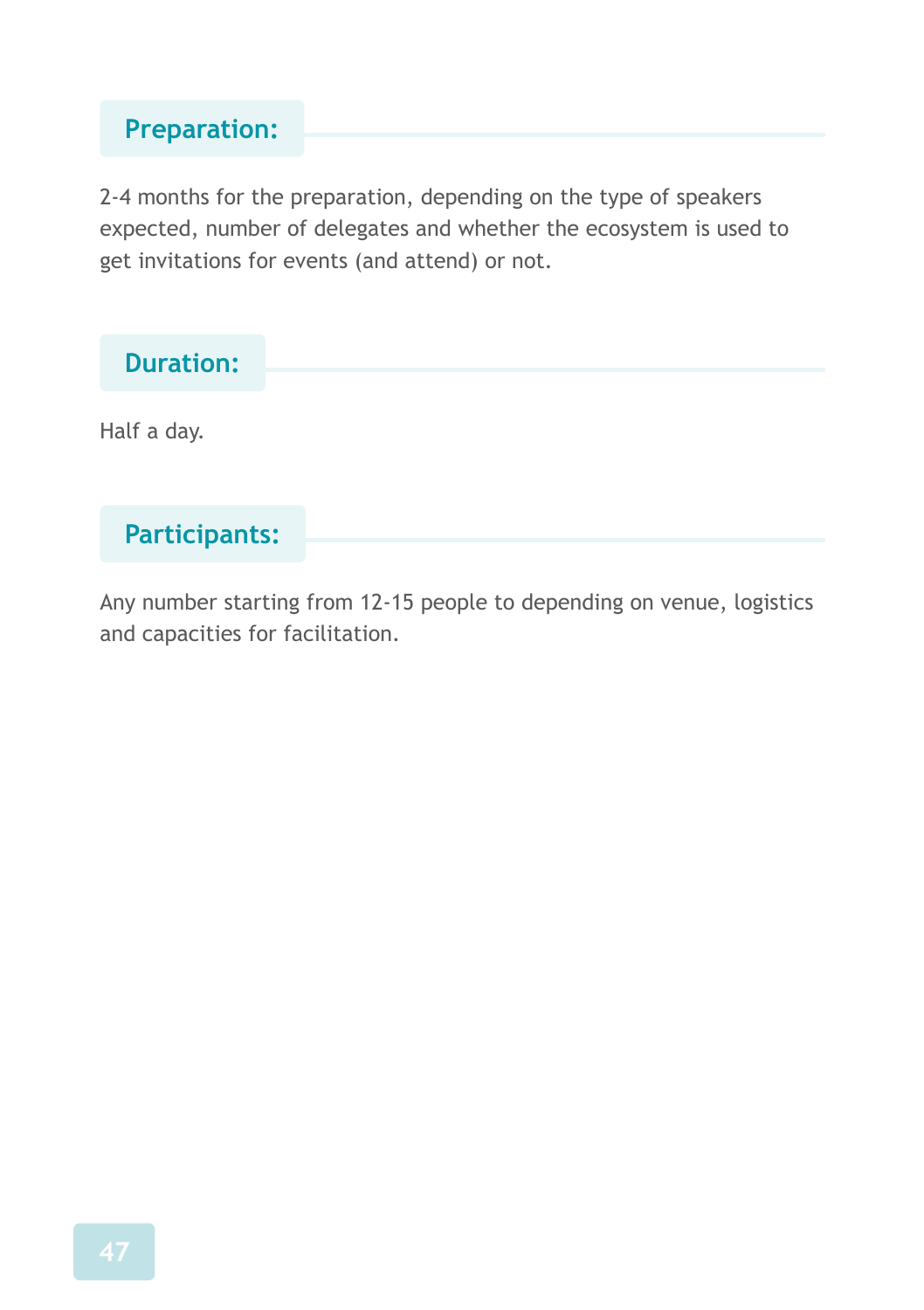# **2.6. Open Space Technology, unconferences**

Open Space Technology (OST)**<sup>21</sup>** is a method for organising and running a meeting or multi-day conference, where participants have been invited in order to focus on a specific, important task or purpose. It was developed by Harrison Owen, an Episcopal priest and Civil Rights activist, in the 1980s, based on his experience of how coffee breaks and other unorganised encounters were the most productive parts of formal meetings.

In contrast with pre-planned conferences where who speaks at which time is scheduled often months in advance, and therefore subject to many changes, OST sources participants once they are physically present at the live event venue. In this sense OST is participant-driven and less organiser-convener-driven. **Pre-planning remains essential however.**

In Open Space meetings, events and organisations, participants create and manage their own agenda of parallel working sessions around a central theme of strategic importance, such as: What is the strategy, group, organisation or community that all stakeholders can support and work together to create**<sup>22</sup>**?

#### OST operates on four principles and one law:

- 1. Whoever comes are the right people. This reinforces that the wisdom to achieve solutions is present in the room and the group is not to worry about who is not present or to panic about who is.
- **21.** https://en.wikipedia.org/wiki/Open\_Space\_Technology
- **22.** https://openspaceworld.org/wp2/what-is/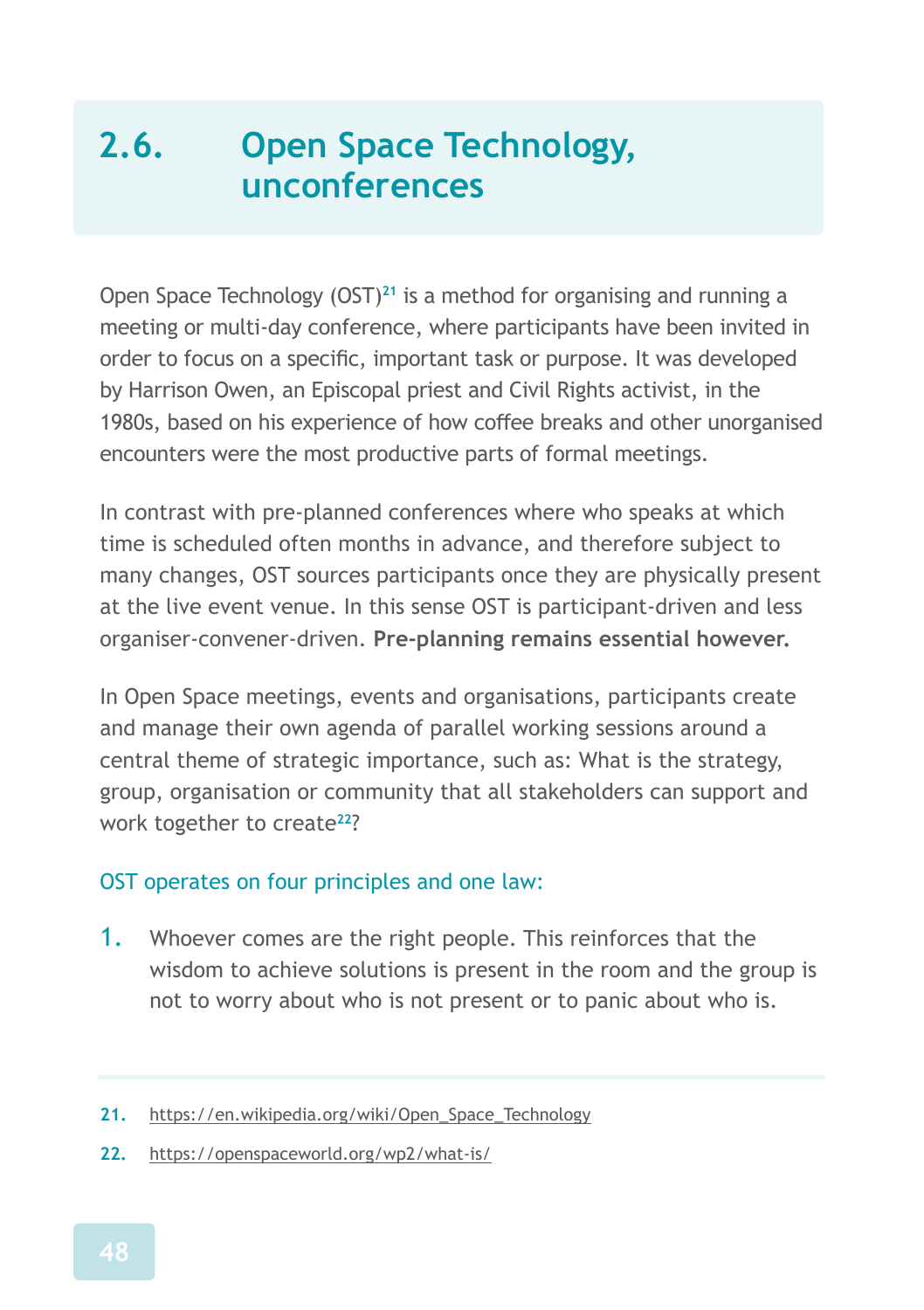- 2. Whatever happens is the only thing that could have. This keeps the attention on the best possible effort in the present, not worrying about "what we should have done".
- 3. Whenever it starts is the right time. This reminds people that creativity cannot be controlled.
- 4. When it's over, it's over. This encourages people to continue their discussion as long as there is energy for it. Some sessions will finish well within the anticipated time. Others will run longer than the allotted time.
- **‒** *The Law of Mobility*, also known as The Law of Two Feet, indicates that people can enter or leave an open space session as they choose. If the session you are in is not meeting your needs for either contributing or learning, go to another one.

Unconferences often use variations on OST. The term "unconference" has been applied, or self-applied, to a wide range of gatherings which try to avoid hierarchical aspects of a conventional conference, such as sponsored presentations and top-down organisation. An "unconference" is particularly useful when participants have a high level of expertise or knowledge in the field the conference convenes to discuss.

As with classical conferences, the event itself can include a variety of components, such as world cafés, PechaKucha presentations, workshops etc

The unconference/ OST methodology can also be used for parts of a classical conference, a workshop for instance.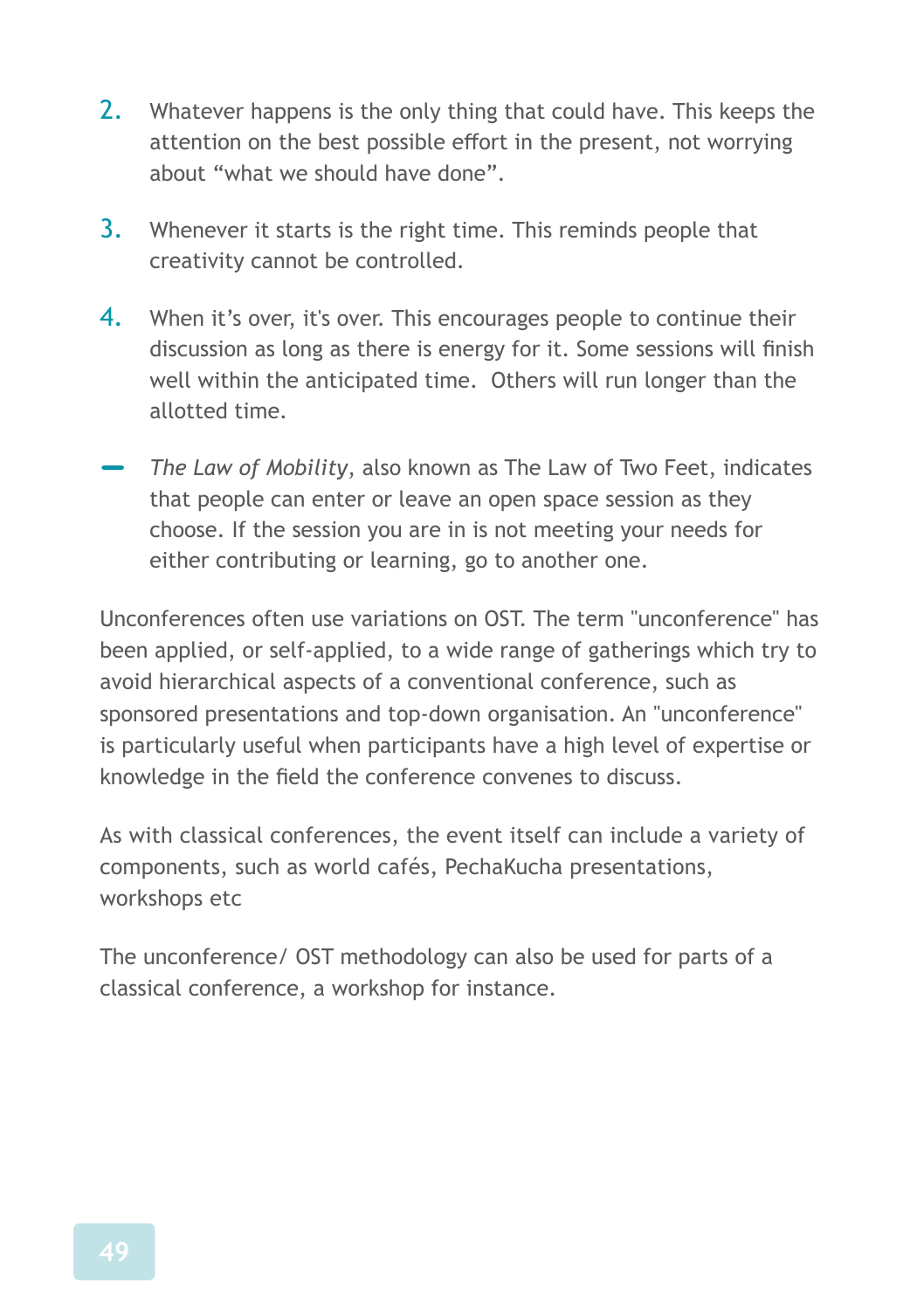#### **Practicalities:**

Steps for the organisation of an OST or unconference include:

- **‒** Definition of purpose of OST or unconference by the receiving region (what do you want to change or improve? Who should be part of the conversation? What topics or questions will be most pertinent? Who are the stakeholders you want to get to talk to each other?).
- **‒** Identification of knowledge assets to be transferred Development of concept of event
- **‒** Organisation of logistics by the receiving region.

#### **Preparation:**

2-4 months for the preparation, depending on the type of stakeholders expected, number of delegates and whether the ecosystem is used to get invitations for events (and attend) or not.

#### **Duration:**

From half a day (or less if it's only an unconference-style workshop).

## **Participants:**

Between approximately 30 for a workshop and 100-200 for an unconference depending on venue, logistics and capacities for facilitation.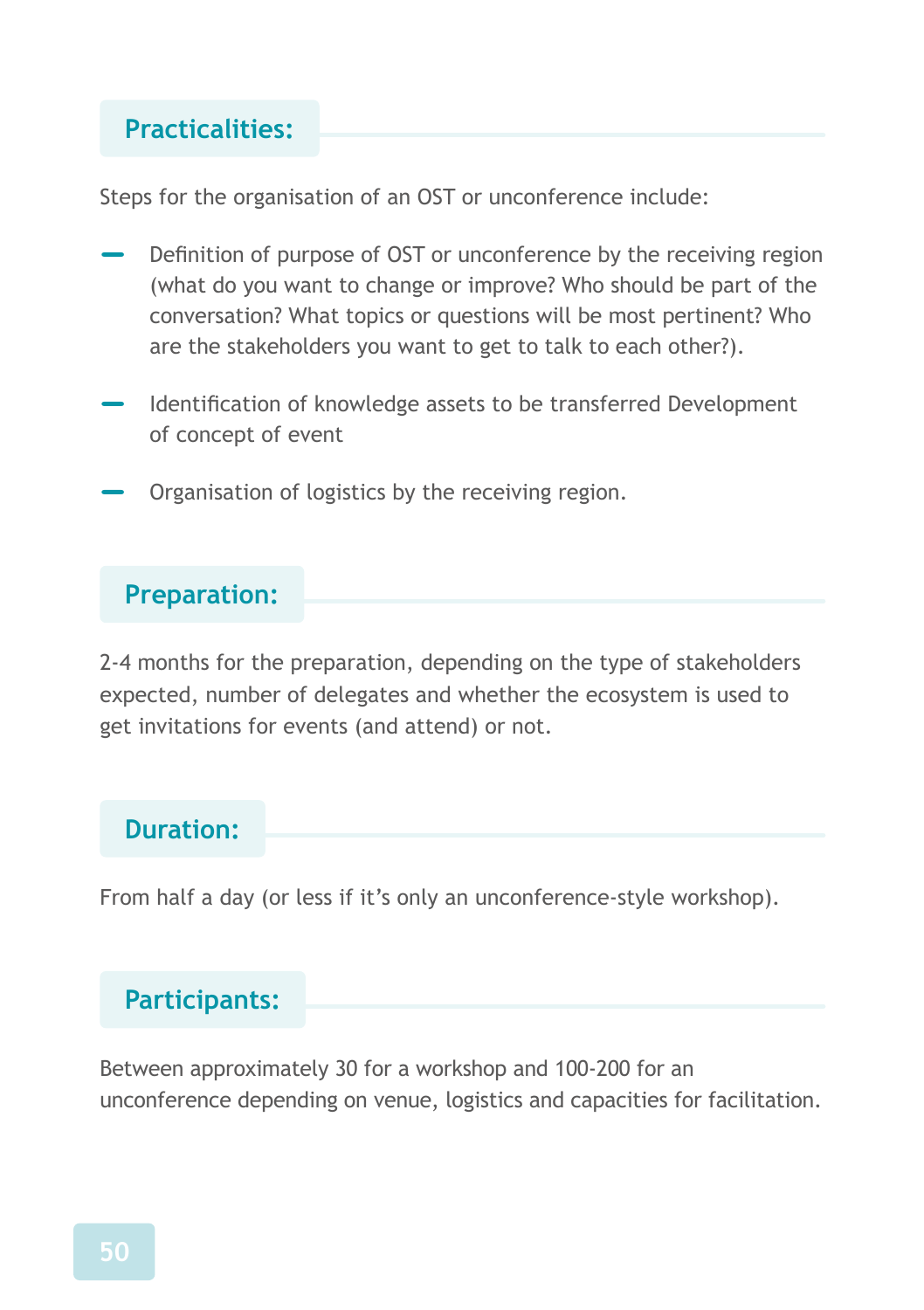# **2.7. AER mutual learning event on current & transversal topic**

The format of the AER mutual learning events is at the crossroads of several of the above described formats. This yearly event, which was launched in 2016 on "E-health: let's find a common language" brings together stakeholders who don't necessarily speak to each other much, in order to share their stories and start understanding each other's perspectives.

The topic always refers to a societal challenge and the organisation of the event allows for very diverse stakeholders to share how this societal challenge is impacting or expected to impact their work. The purpose of the event is to raise awareness on this societal challenge, engage stakeholders, identify fields for action and generate collective intelligence.

Each participant is a contributor. While there are a few presentations on funding opportunities and trends in the EU framework, the discussion groups are the heart of the event. These discussion groups bring together 3-5 experts from academia, business, policymaking and civil society, a moderator and the people who have registered to the event, who are experts in their own fields too. As is the case in Open Space Technology events, the outcomes are not predefined and do not lead to the drafting of political positions: whatever happens is what should have happened. The script of these discussions is however very specific, and details questions to address minute by minute. Similarly, roles are predefined for the moderator, the pitchers, the contributors and rapporteurs.

One such mutual learning event gathers 4 to 5 discussion groups, each addressing different perspectives.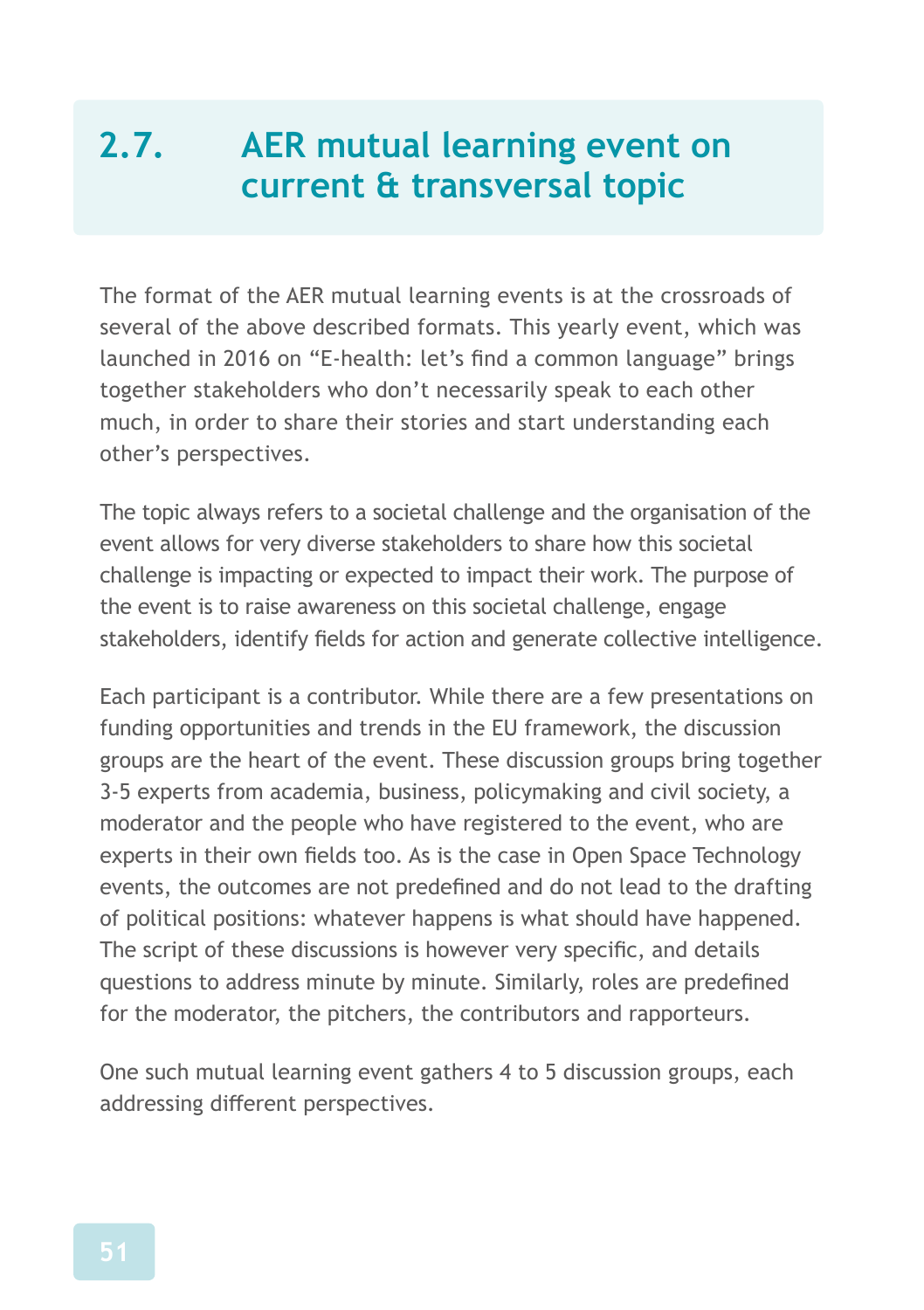**Preparation:**

6 months

**Duration:**

 $\frac{1}{2}$  day to 1 day

**Peers:**

The AER mutual learning events create a framework where everybody is a contributor. Categories of participants are listed below:

- **‒ Identified contributor:** for each discussion group, 3-5 experts from academia, business, policymaking and civil society are invited. They are recognised in their field and have a significant role (this included for instance CEOs, politicians, a University Vice rector, journalists…)
- **Pitcher:** One of the 3-5 contributors will pitch the topic of the group so participants can decide which group they would like to join. The idea is to say in 3-4mn without slides why, based on the contributor's experience, the topic addressed in their group is the most important topic of the day
- **Moderator:** Each group has a moderator who is also an expert in the field. The moderator is the warrant of the flow and rhythm of the discussion. They have a set of questions to be asked within a certain time and are there to frame the discussion. They ensure the process is being followed, the rapporteur is designated, and all contributors are involved and interact. Moderators keep time.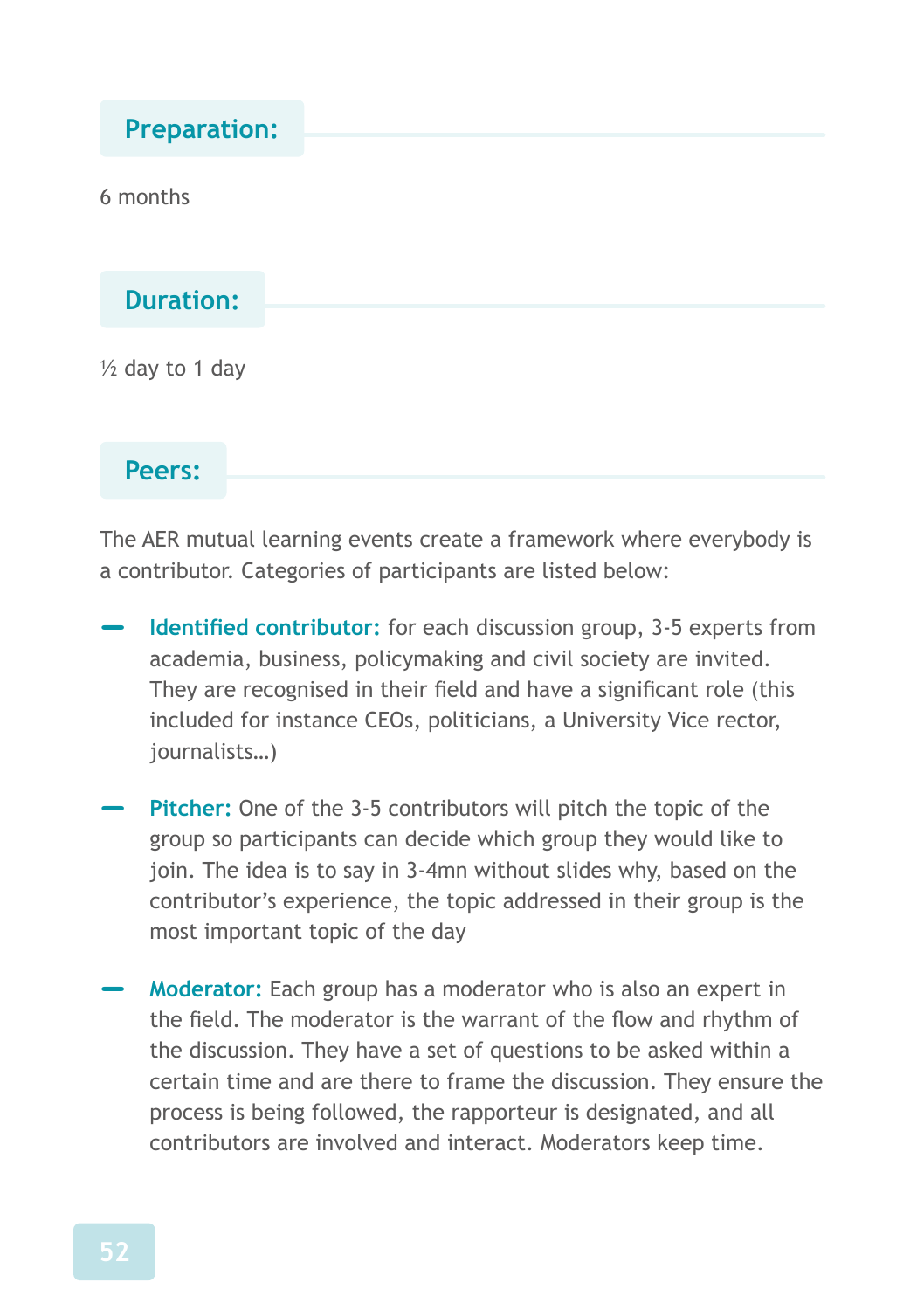**‒ Rapporteur:** A rapporteur is designated, this rapporteur will collect the following points during the discussion, which will be shared in the plenary session after the coffee break:

- **•** some examples of changes brought about by the societal challenge
- **•** proposals of the group
- **•** questions which may not have answers yet but need to be taken into account (to share with the whole audience)
- **‒ Contributor:** Every participant is a contributor. The discussion groups are designed in a way which allows all participants to contribute in a meaningful way to the conversation and think together with experts about these societal challenges which can only be addressed via collective intelligence.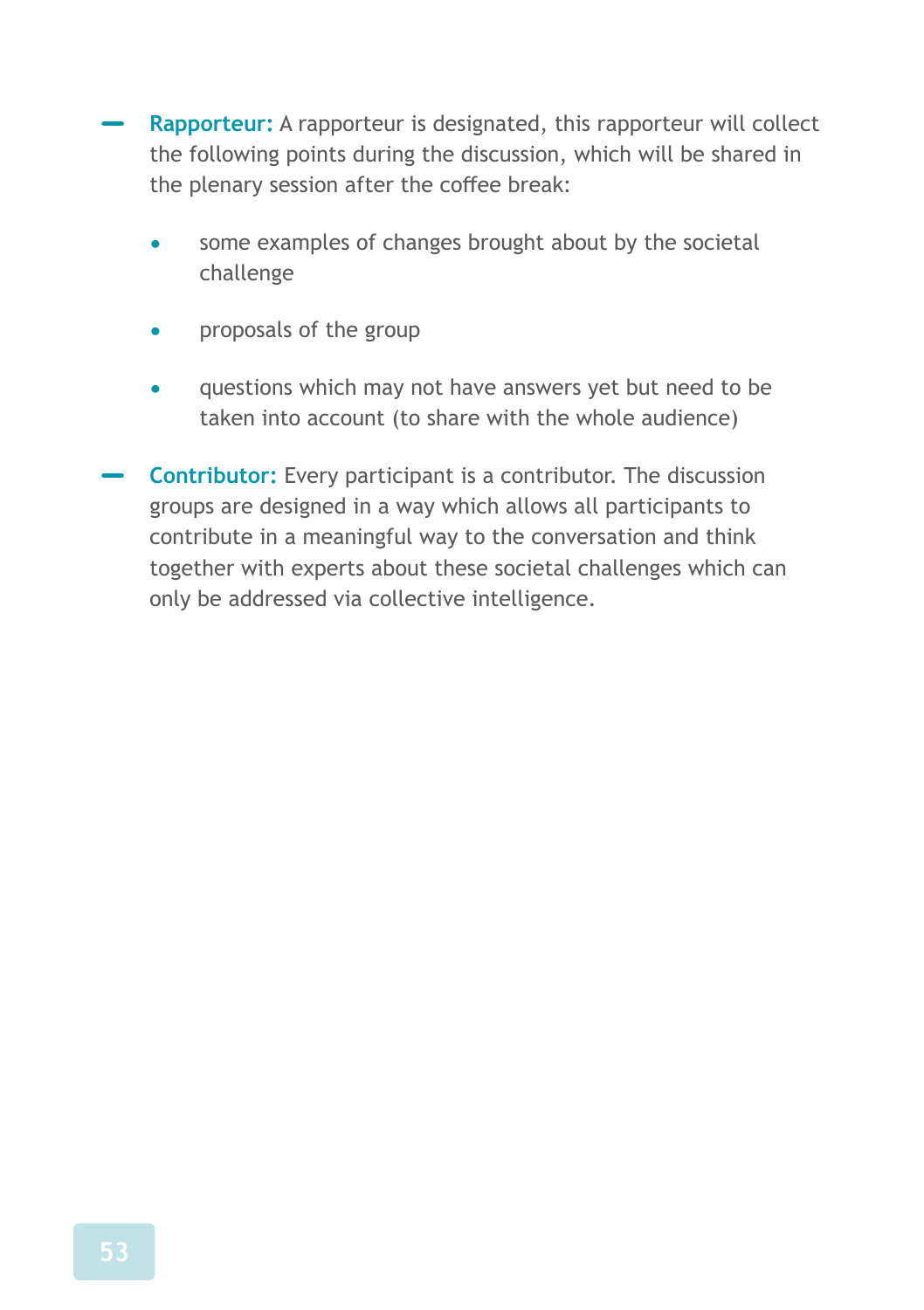# **2.8. Public awareness campaign**

Raising public awareness of a topic or issue is a process which seeks to inform a community's attitudes, behaviours and beliefs in order to influence these for the achievement of a defined purpose or goal**<sup>23</sup>**: for example, developing integrated care systems.

Awareness raising activities are an effective way to channel a message and reach a wider audience. Depending on the purpose, the context and the available resources, they can consist of diverse activities.

#### **Examples of public awareness raising activities**

- **‒** Press releases, articles, briefings
- **‒** Reports, studies, scientific publications
- **‒** Contributions to educational material
- **‒** Conferences, meetings, workshops (see above 2.1-2.7)
- **‒** Media campaigns: radio, television, video, film, the internet, social media, mobile phones, newspapers, newsletters, leaflets, poster campaigns and the arts. A variety of visual tools such as stickers, logos, t-shirts, armbands, bracelets and banners also may be used**<sup>24</sup>**

**<sup>23.</sup>** https://unesdoc.unesco.org/ark:/48223/pf0000147637

**<sup>24.</sup>** https://sdgaccountability.org/working-with-informal-processes/raising-awarenessthrough-public-outreach-campaigns/#easy-footnote-bottom-4-1051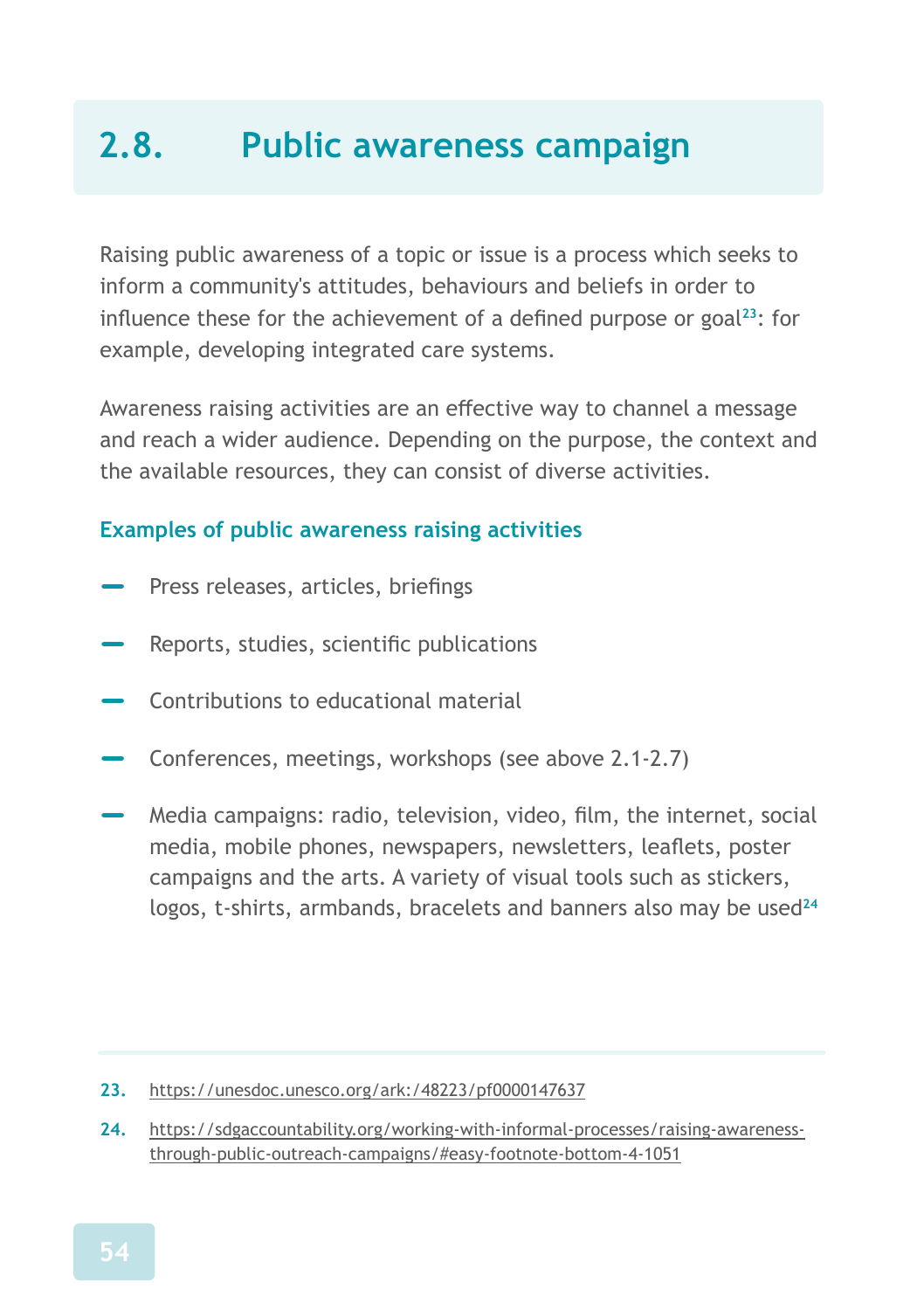## **Practicalities:**

Steps for the organisation of a SCIROCCO Exchange Public awareness campaign would typically include:

- **‒** Definition of purpose of the SCIROCCO Exchange Public awareness campaign by the receiving region: what do you want to change or improve? Who should be part of the conversation? What topics or questions will be most pertinent? Who are the stakeholders you want to get to talk to each other?
- **‒** Identification of knowledge assets to be transferred via the SCIROCCO Exchange Knowledge Management Hub
- AER supports receiving region to develop SCIROCCO Exchange Public awareness campaign with help of SCIROCCO Exchange Knowledge Management Hub
- **‒** Organisation of logistics by receiving region
- **‒** SCIROCCO Exchange Public awareness campaign is organised

#### **Preparation:**

4-6 months (tbc)

#### **Duration:**

a few weeks to a few months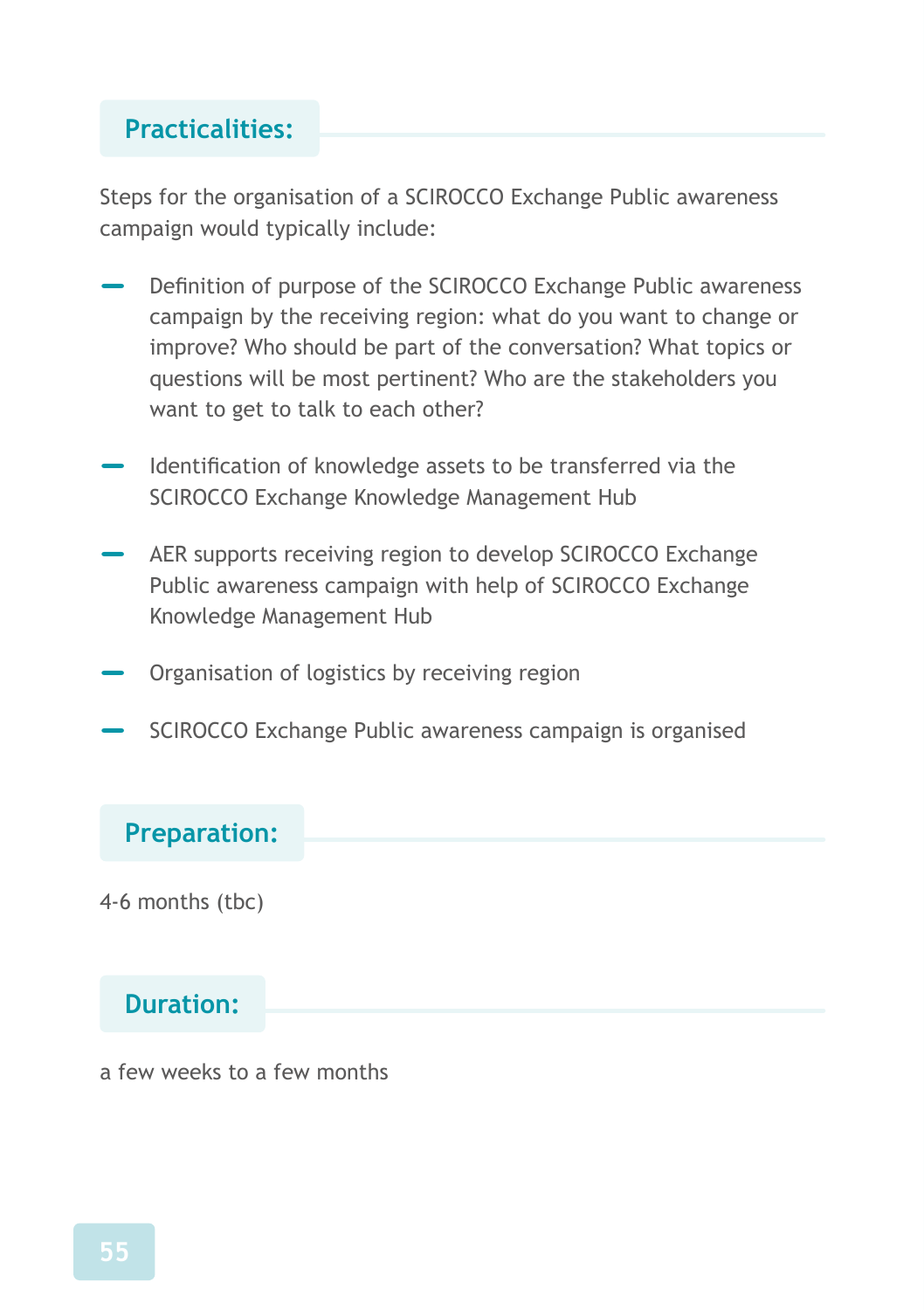

**CAPACITY-BUILDING ACTIVITIES IN RECEIVING REGION or elsewhere if relevant**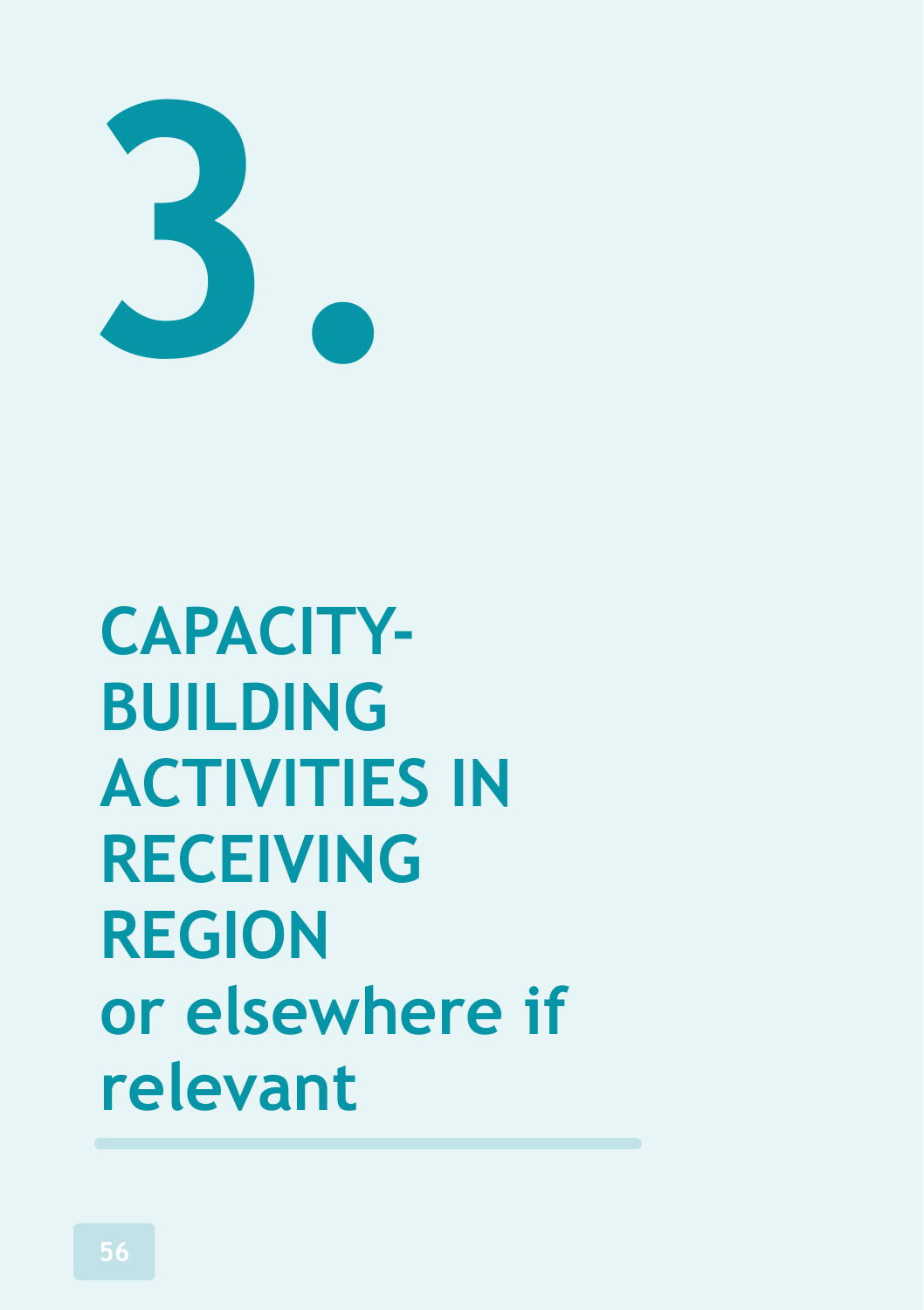Capacity building actions can take different formats and can happen online, in the receiving region or in an easily accessible location, such as for instance the national capital city or Brussels.

Depending on the context and specific needs, receiving regions will chose to organise in person capacity building activities or online activities.

#### **When to use this type of format?**

- **‒** A need for capacity building has been expressed
- **‒** Stakeholders are ready to participate in a capacity building activity
- **‒** The receiving entity has a problem and needs to increase capabilities in order to specify it and address it

## **Examples of capacity-building activities**

- **‒** Webinars
- **‒** Training Seminars
- **‒** Action Learning Sets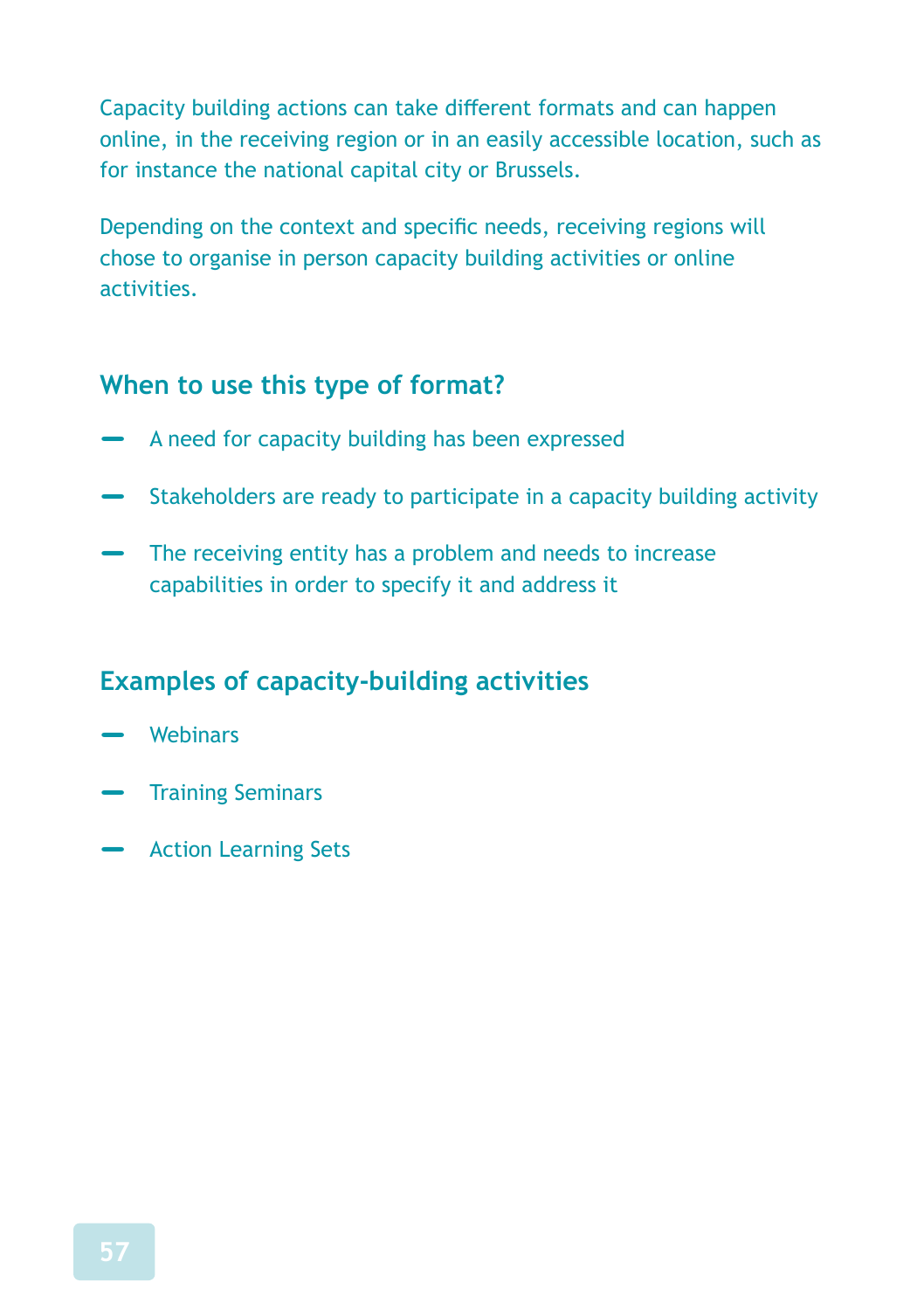# **3.1. Webinars**

In the context of the pandemic the whole concept of "webinars" was revisited, and re-invented. While a lot of events happened in Zoom, it would not be accurate to call them all "webinars" as they were prepared in different ways, contents were curated according to the actual intention and stakeholders and the technical aspects were also adapted to the needs of stakeholders. In particular translation, which had almost disappeared from a lot of international events given its cost but also its impact on interaction and formats, became all the more relevant during the pandemic and the need to provide value to health and care stakeholders.

## **Practicalities:**

Steps for the organisation of a webinar include:

- **‒** Definition of purpose of the SCIROCCO Exchange webinar by the receiving region: what do you want to change or improve? Who should be part of the conversation? What topics or questions will be most pertinent? Who are the stakeholders you want to get to talk to each other?
- **‒** Identification of knowledge assets to be transferred
- **‒** Development of concept of the webinar
- Prepare the outline and agenda of the webinar
- **‒** When necessary organise interpretation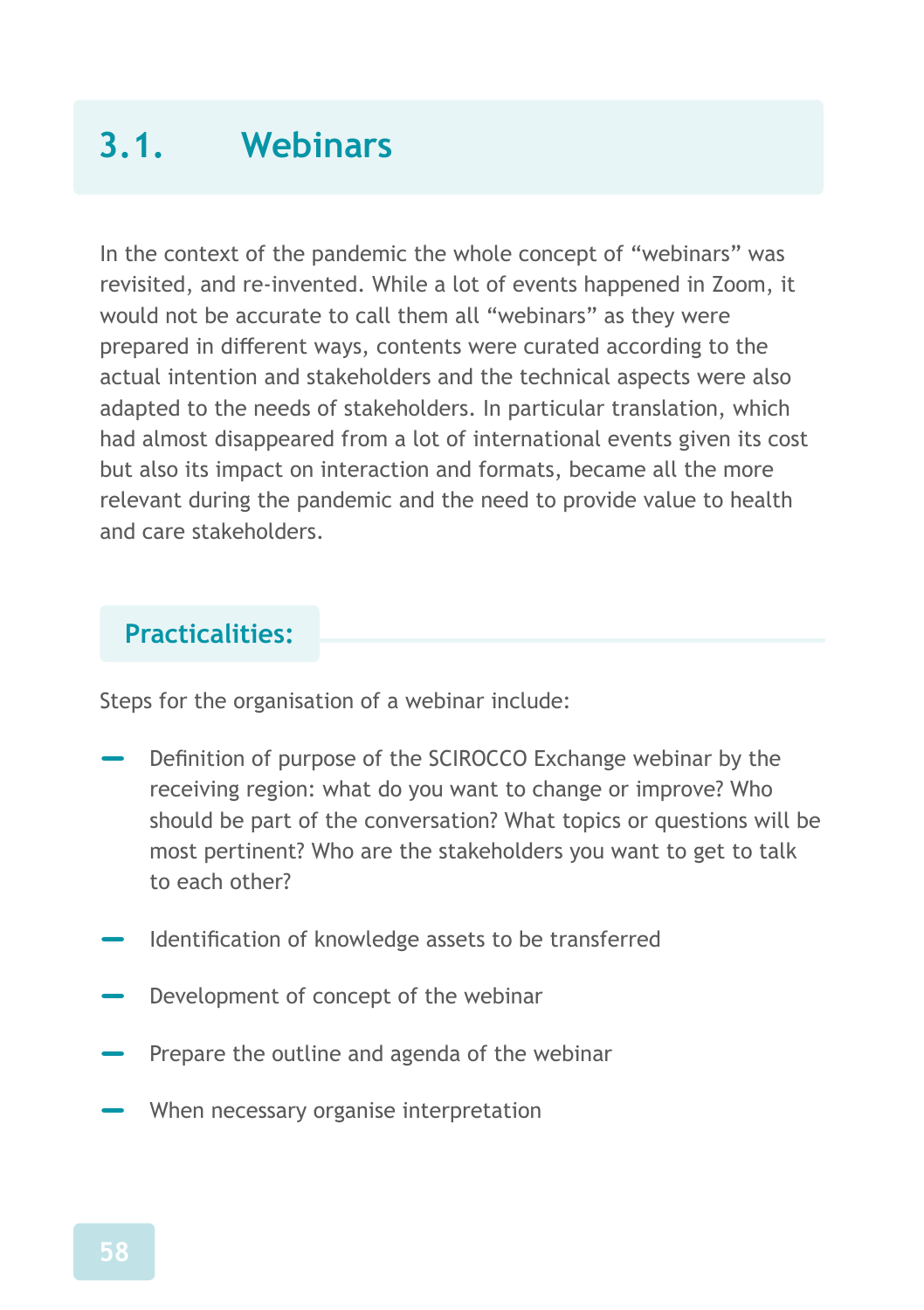- **‒** Organise briefing call for speakers/ dry run
- **‒** Run and record the webinar

## **Preparation:**

1-3 months (tbc)

## **Duration:**

1-2 hours. The total duration of webinars has generally increased since 2020 to allow for more discussions and interactions.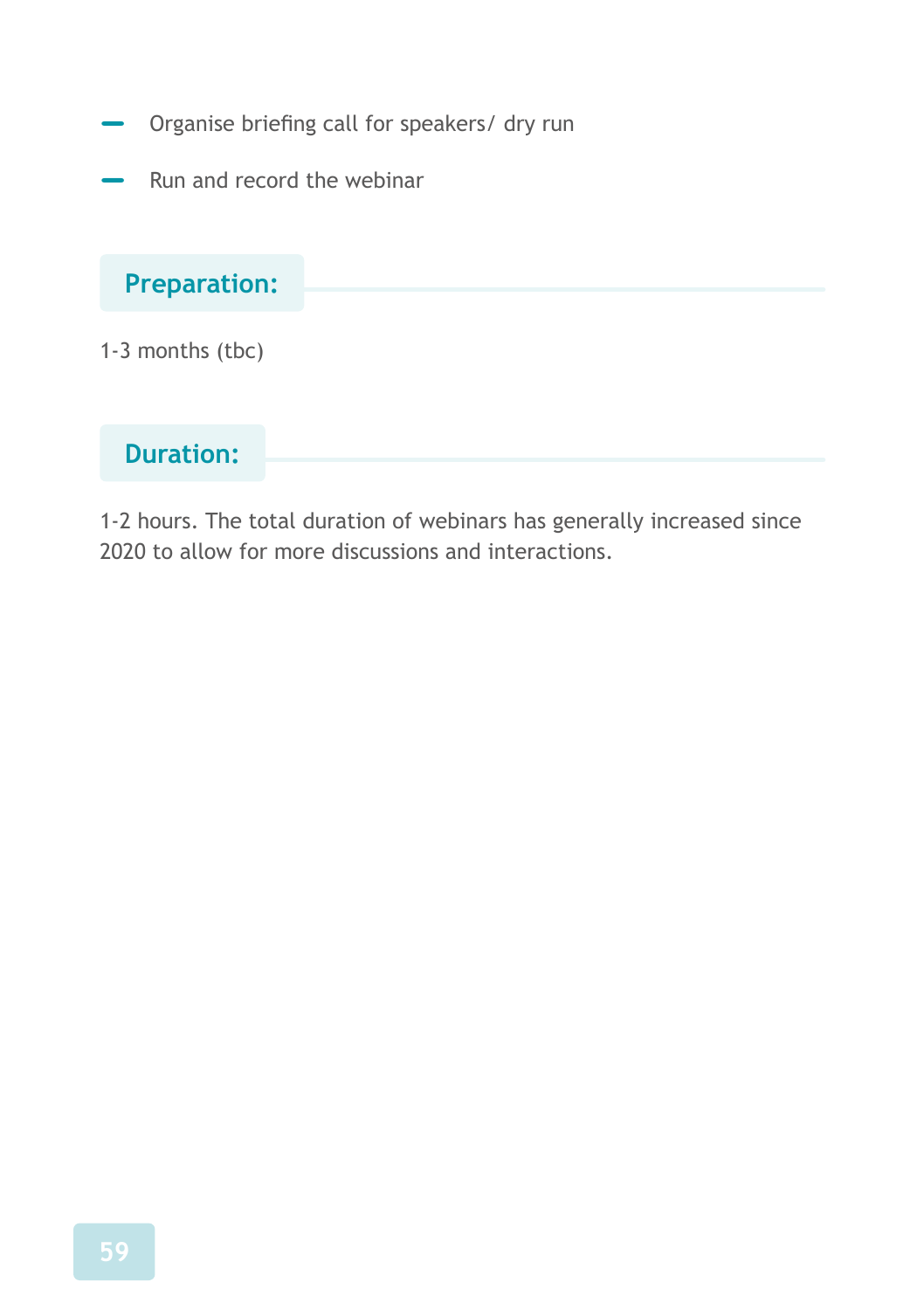# **3.2. Training Seminars**

Training Seminars generally last between 2-5 days and provide employees and members of professional organisations with an opportunity to learn new business and industry practices.

## **Practicalities:**

Steps for the organisation of a training seminar include:

- **‒** Definition of purpose of the training seminar by the receiving region: which are the capabilities you want to develop? Who is your target audience? Who should be involved?
- **‒** Identification of knowledge assets to be transferred
- **‒** Development of training seminar
- **‒** Organisation of logistics by receiving region

#### **Preparation:**

4 months

## **Duration:**

2-5 days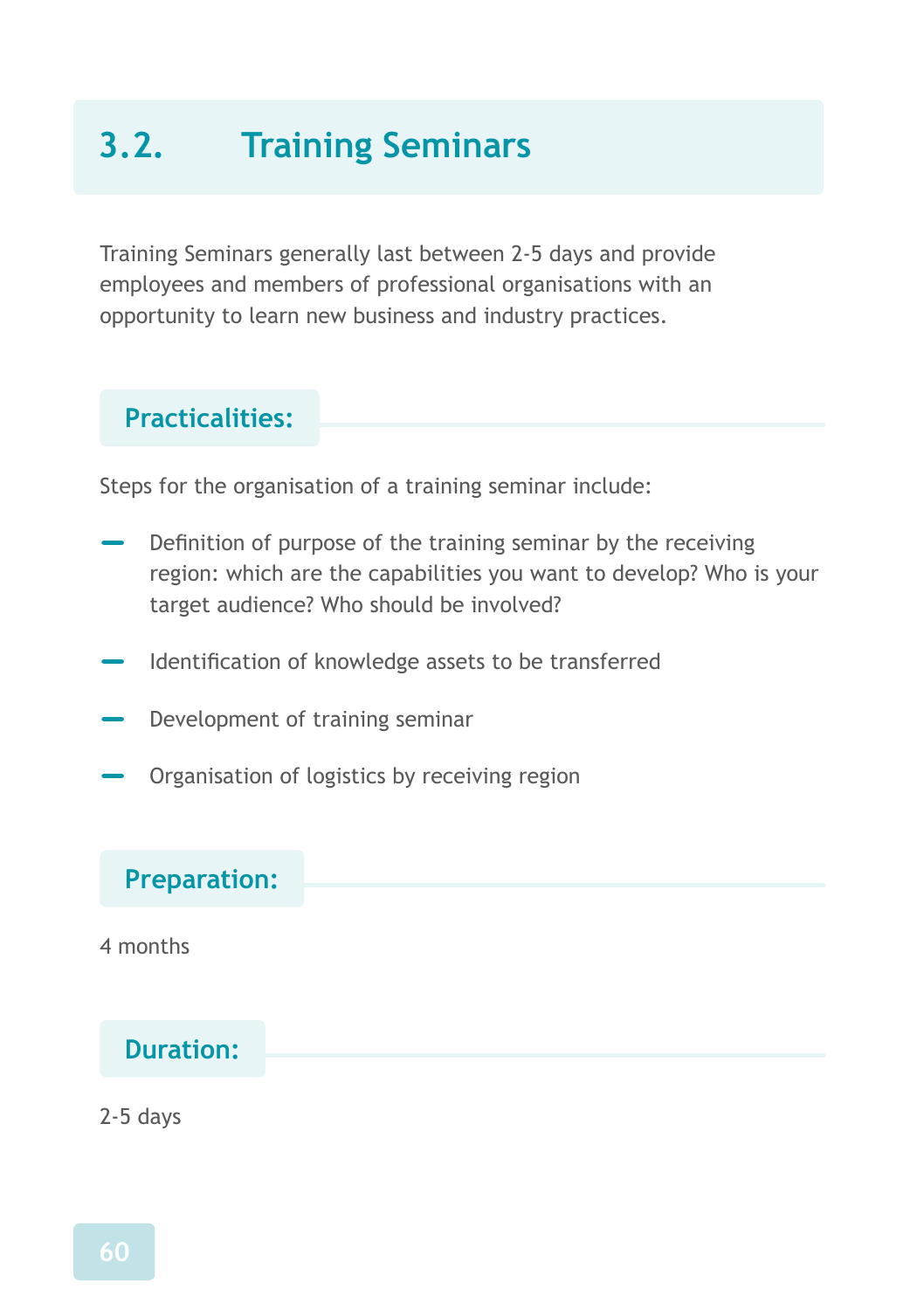# **3.3. Action Learning Sets**

Action learning is a structured mechanism**<sup>25</sup>** for working in small groups to address complicated issues. Action Learning Sets are made up of between six and eight people who meet together regularly over a reasonable time period. A "presenter" presents the issue at stake and the group collectively works on problems faced in ongoing practice. The group will then help the 'presenter' work on that problem through supportive but challenging questioning: encouraging a deeper understanding of the issues involved, a reflective reassessment of the 'problem', and an exploration of ways forward.

The figure below, from the ODI think tank toolkit, explains the process:



**25.** https://www.odi.org/publications/5230-colloboration-mechanisms-action-learning-sets Also: http://www.fao.org/elearning/course/FK/en/pdf/trainerresources/ PG\_ALSets.pdf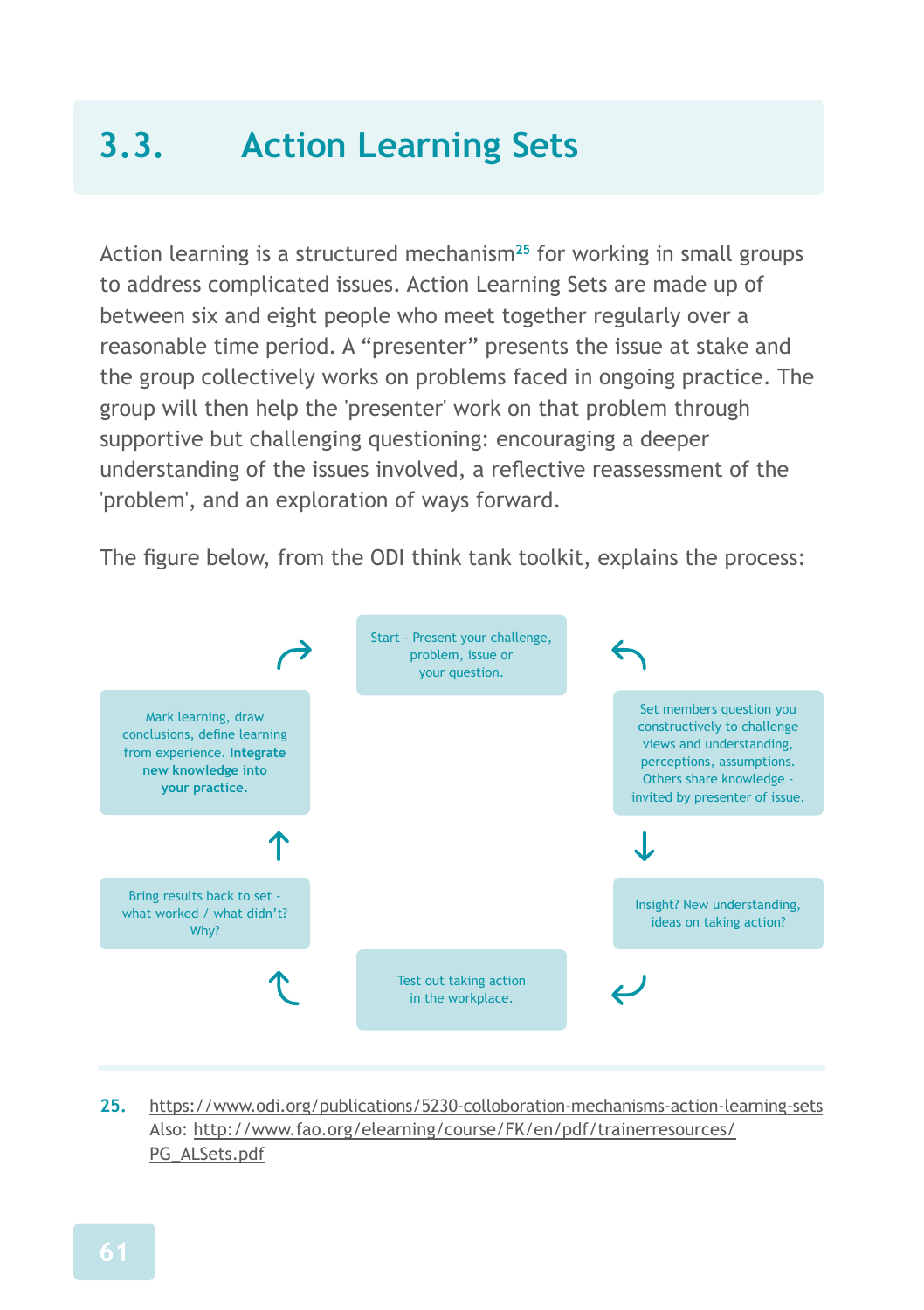

# **STUDY VISIT TO TRANSFERRING REGION**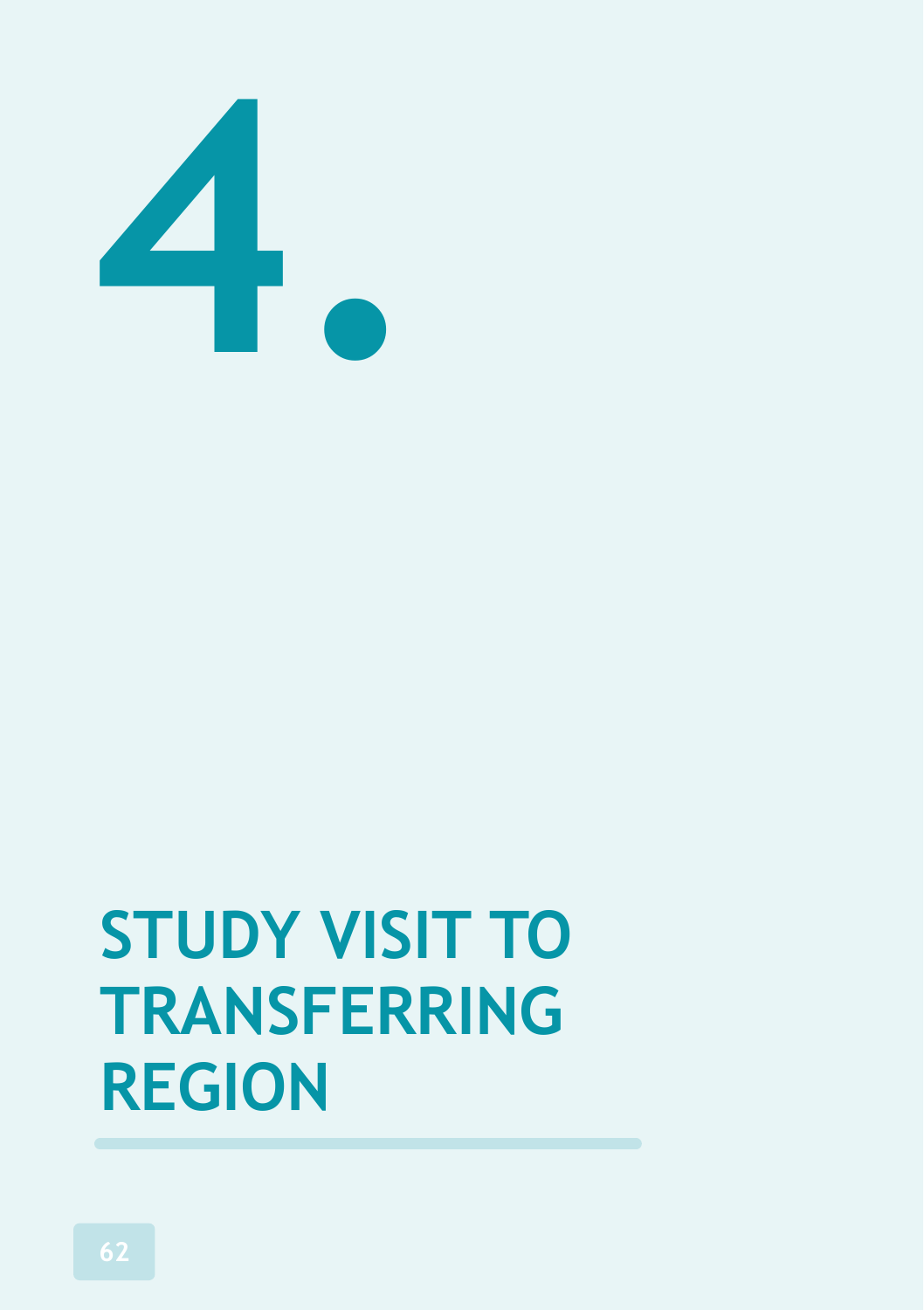The Scirocco methodology for study visits allows partners to compare and identify specific areas for action. It also ensures the Scirocco Exchange maturity assessment tool is being used as much as possible, which in turn increases the tool's literacy among stakeholders and makes it easier for them to go back to the tool at a later stage.

#### **When to use this type of format?**

- **‒** The receiving region/ institution has already developed "soft capacity building activities"
- **‒** A face to face meeting between peers will accelerate the development and implementation of actions for the deployment of integrated care in the receiving institution/region
- **‒** A process for the deployment of integrated care has started and stakeholders need additional knowledge and information in context.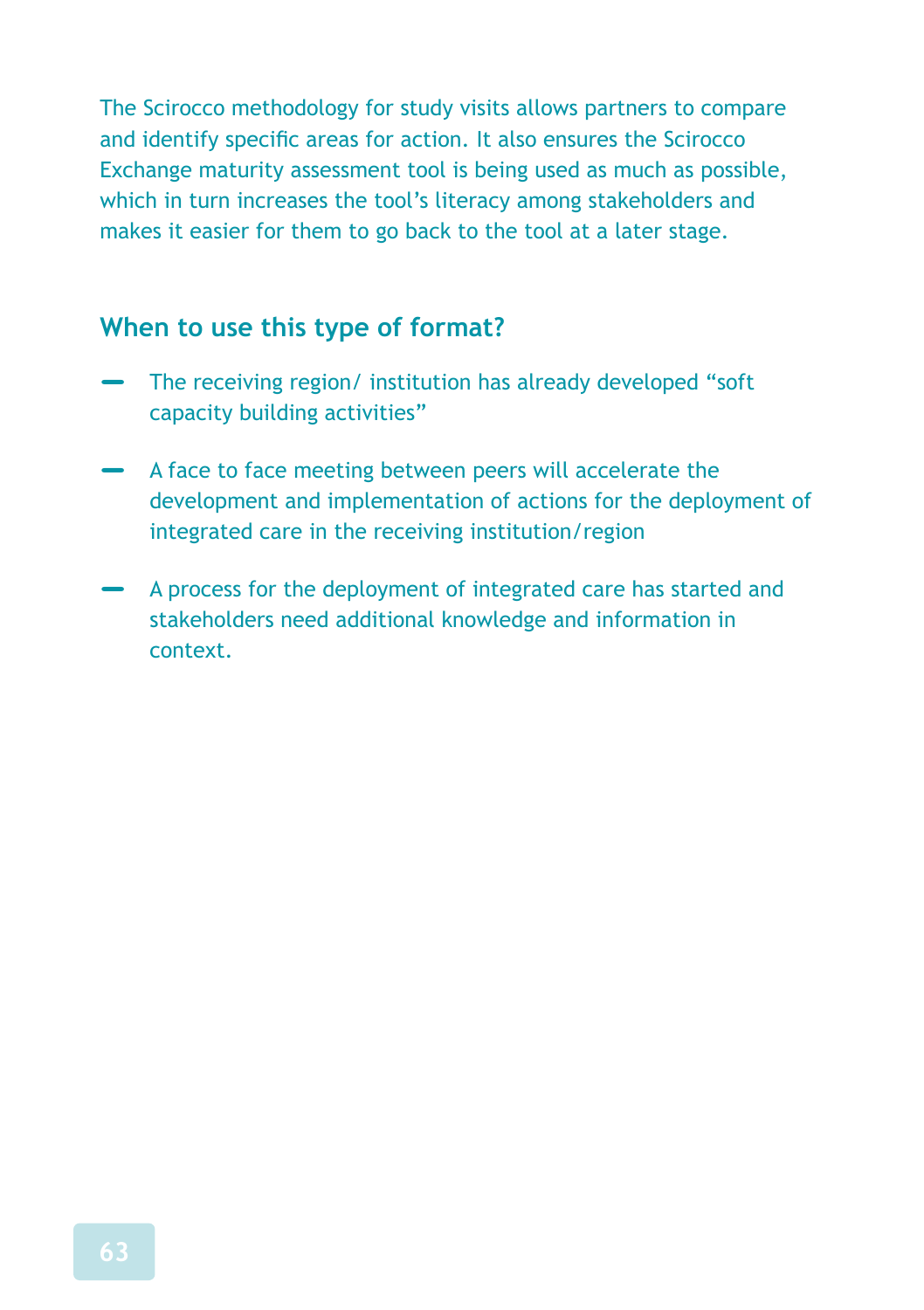The Scirocco methodology for study visits can be organised in 3 phases:

- **‒ Phase 1:** Preparation
- **‒ Phase 2:** Implementation
- **Phase 3: Capturing the learning**

#### **Phase 1:** Preparation

For the learning to be tailor-made and useful, the preparation phase is crucial. This phase starts with the assessment, which is used to

- 1. Understand the situation in the receiving region
- 2. Have comparable data between regions
- 3. Identify regions which demonstrate strengths relevant for the receiving region
- 4. Learn about the transferring region

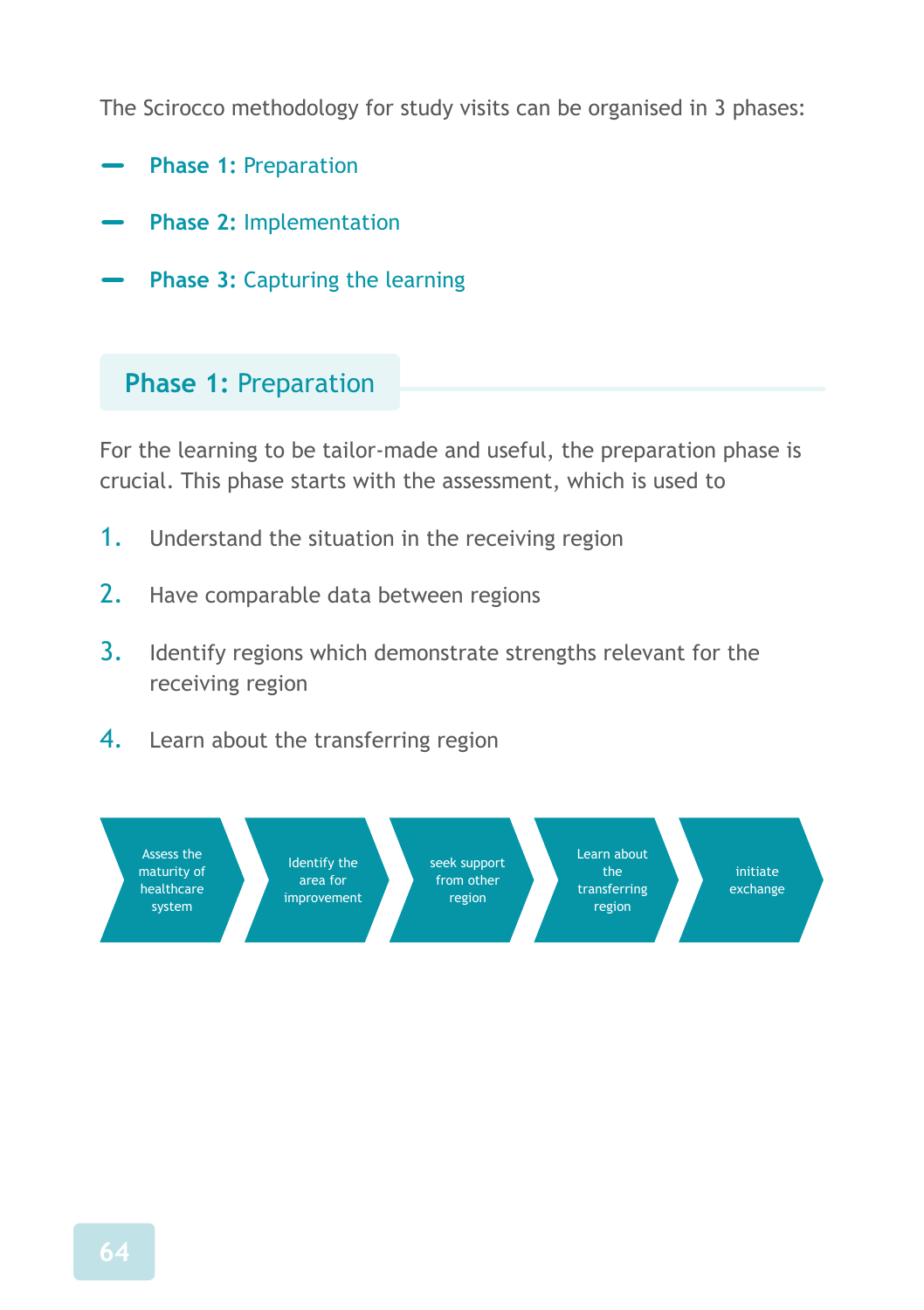## **Phase 2:** Implementation

This phase involves contacting the transferring region, engaging stakeholders to be involved, organising a preparation webinar to ensure the learning will be tailor-made and address needs, and starting to put stakeholders in touch with their peers in the other region.



## **Phase 3:** Capturing the learning

For the learning to be actionable, the phase after the study visit is crucial. It involves gathering stakeholders to

- 1. Hear about the learning
- 2. Agree on specific measures to transfer
- 3. Develop an Action Plan

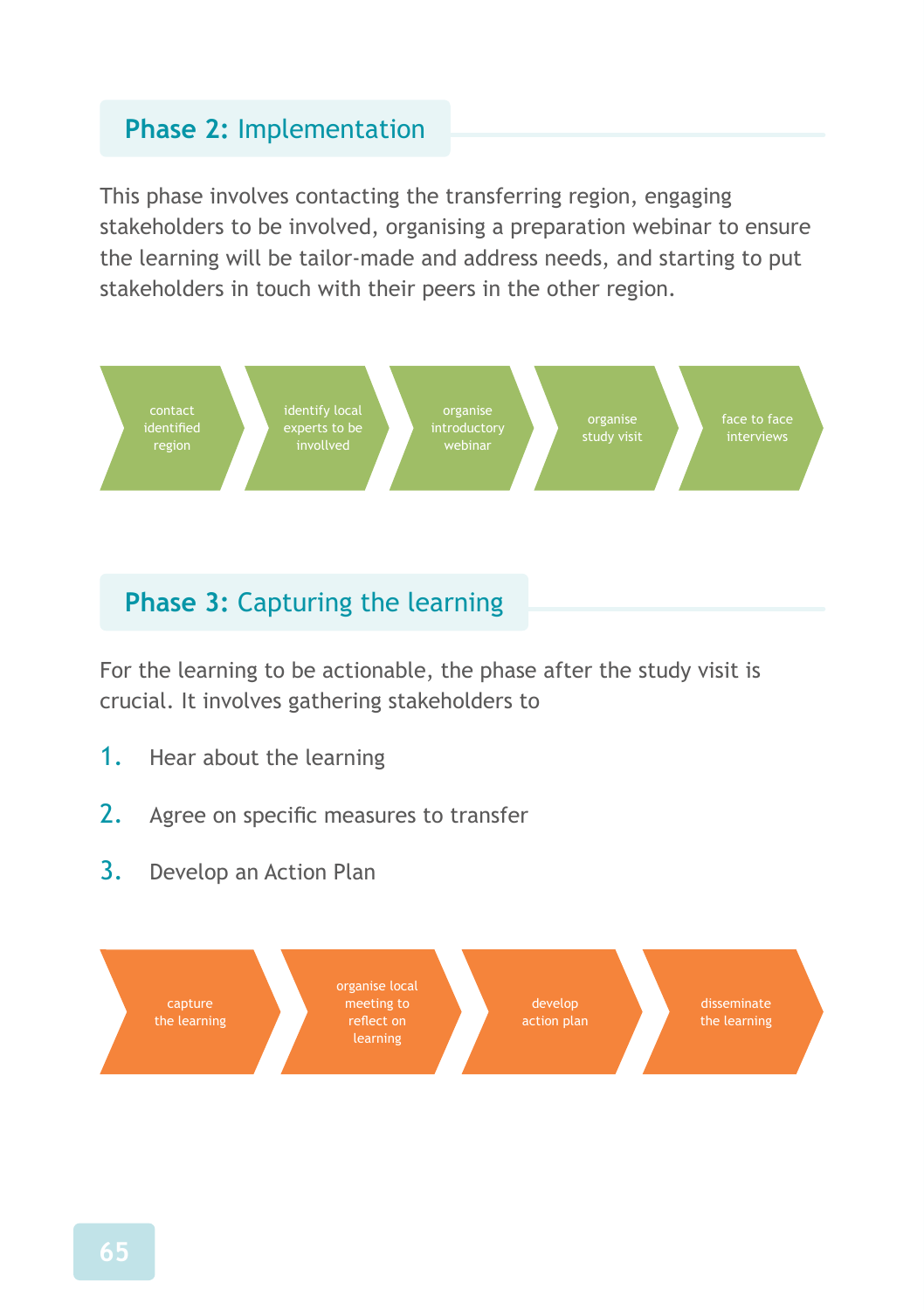

# **STUDY VISIT TO TRANSFERRING REGION**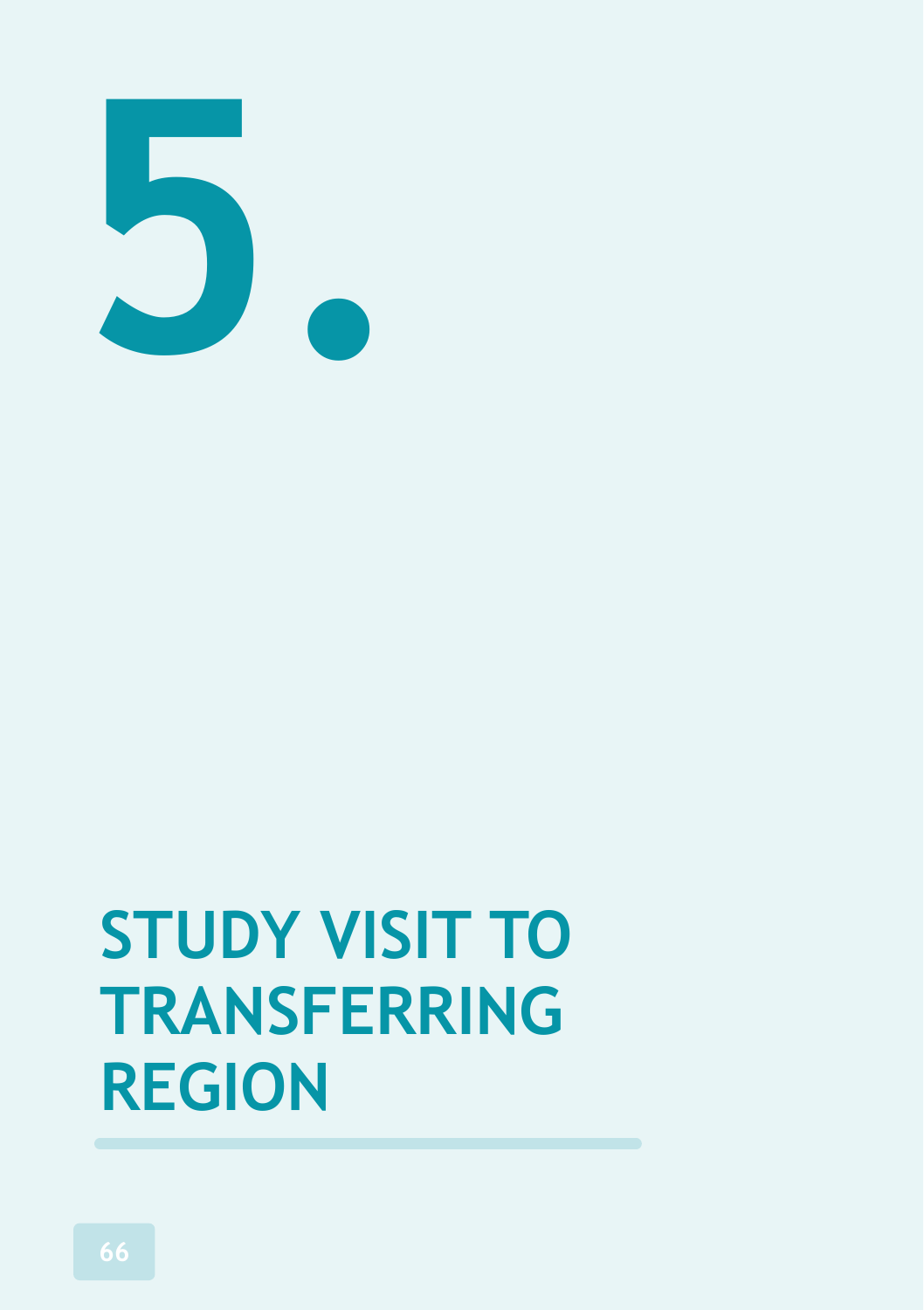Based on the results of the Scirocco Exchange Maturity Assessment either directly after having completed the maturity assessment or after having implemented a number of Knowledge Transfer Activities a receiving region can decide that they would like to send one or more stakeholders for a limited period of time to a transferring region.

Exchanges and secondments or placements are interesting because learning improves when there is feedback, reflection and immersion in real tasks.

#### **The prerequisites for such a knowledge transfer activity are the following:**

- **‒** The sending institution has identified an institution it wants to import knowledge and practices from by investing in human resources
- **‒** The sending institution has developed a relationship of trust with a target institution
- **‒** There is funding available for such an initiative

#### **When to use this type of format?**

- **‒** You want the stakeholder(s) to understand a good practice in context
- **‒** You want the stakeholder to learn how to implement the good practice in a day to day context to ensure sustainable transfer.
- **‒** You want the stakeholder to receive feedback, reflection and immersion in real tasks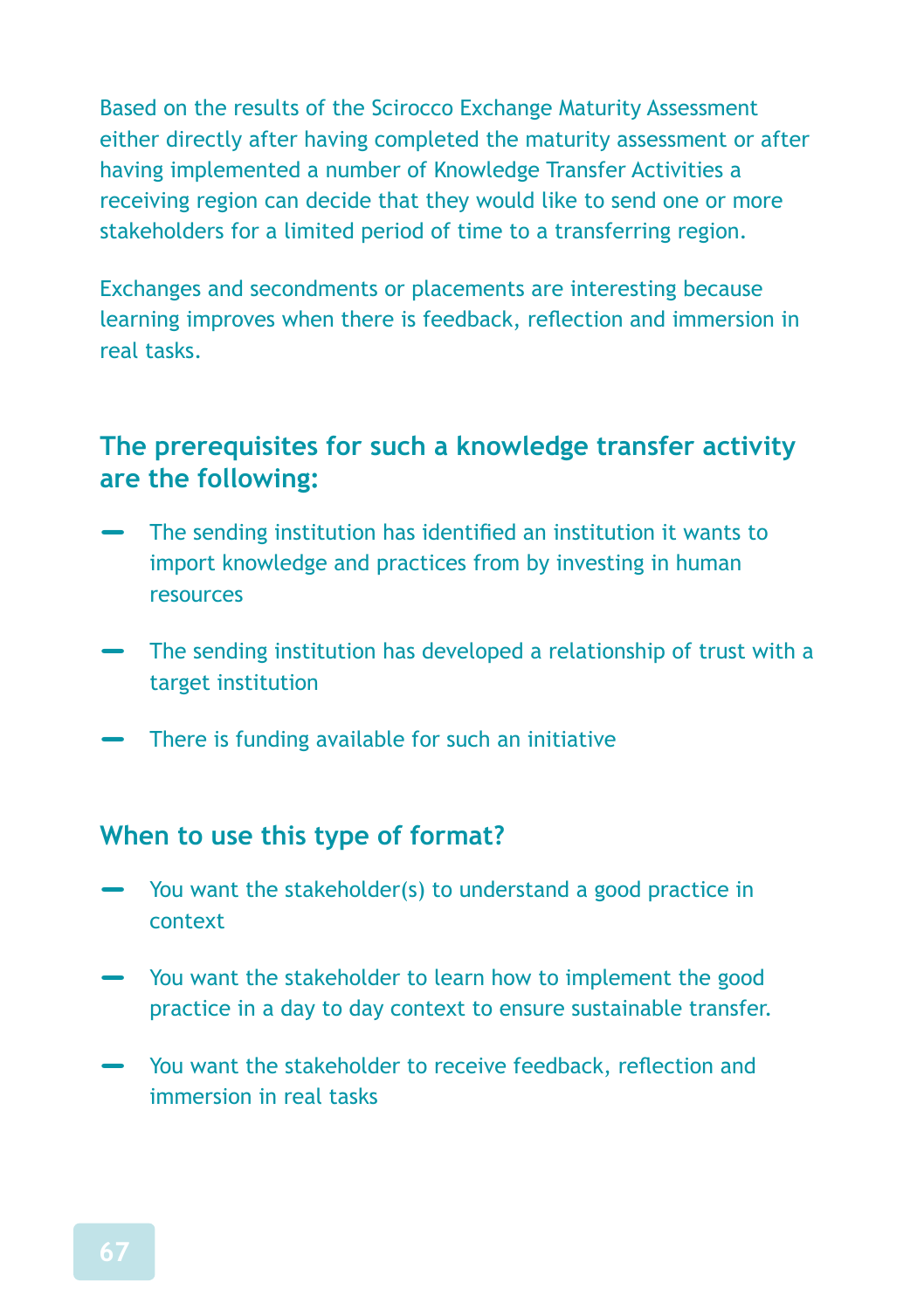## **Examples for this type of formats:**

- **‒** Secondment programs
- **‒** Potentially EU calls & programs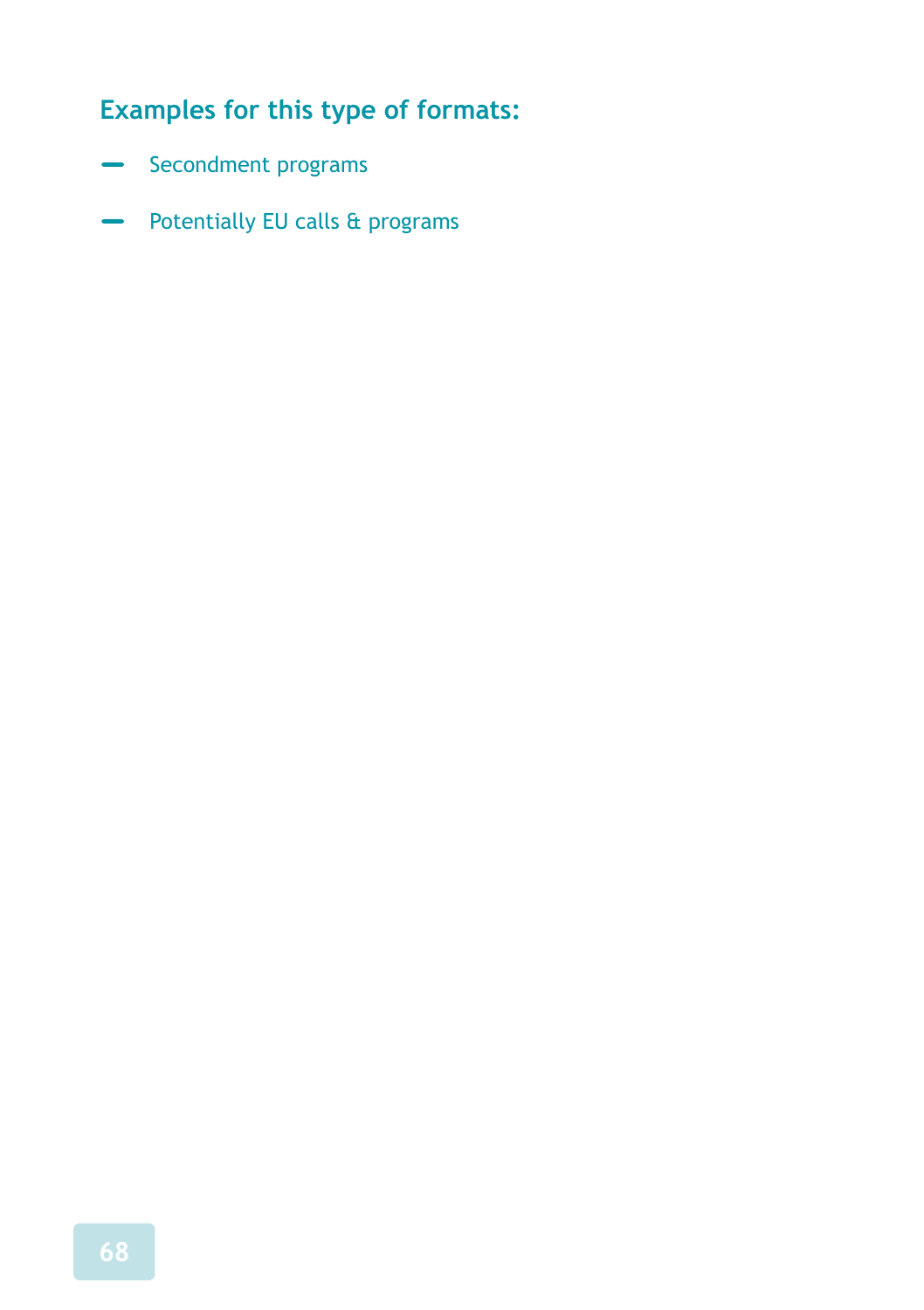## **Going online**

In 2020-2021 we learned that most activities can happen online too, even activities we thought had absolutely to happen in person, such as consensus building meetings, world cafés or Open Source Technology meetings or team coaching.

Going online generally requires more preparatory work as presentations will have to be more concise, to the point, useful. It requires being very clear on the intention and the real reason why people gather.

**The attention span online is much shorter** than in person, and is not compensated by a coffee break which will stimulate senses (taste of food, smell of coffee, different sounds), allow participants to move their body and generate some form of randomness in the interactions.

**Simplify the agenda:** less items on the agenda, clear objectives, focused discussions, not too many tools for interaction.

**Coffee breaks are important, online too!** Rather 20 to 30mn break for longer meetings. Avoid the 10mn break which will be squeezed if the agenda gets too crowded.

**Interaction:** tools which were once fancy became boring, such as polls for instance. While some online tools can help visualise and, depending on the IT literacy of users generate co-creation. In general, we advise to keep it as simple as possible, close to the lived experience of participants. The chat can be a very effective tool for interaction both formal and informal. *People long to feel connected, how can that be built in the icebreaker, the facilitation, the questions asked to speakers, the possibility for participants to contribute and share?*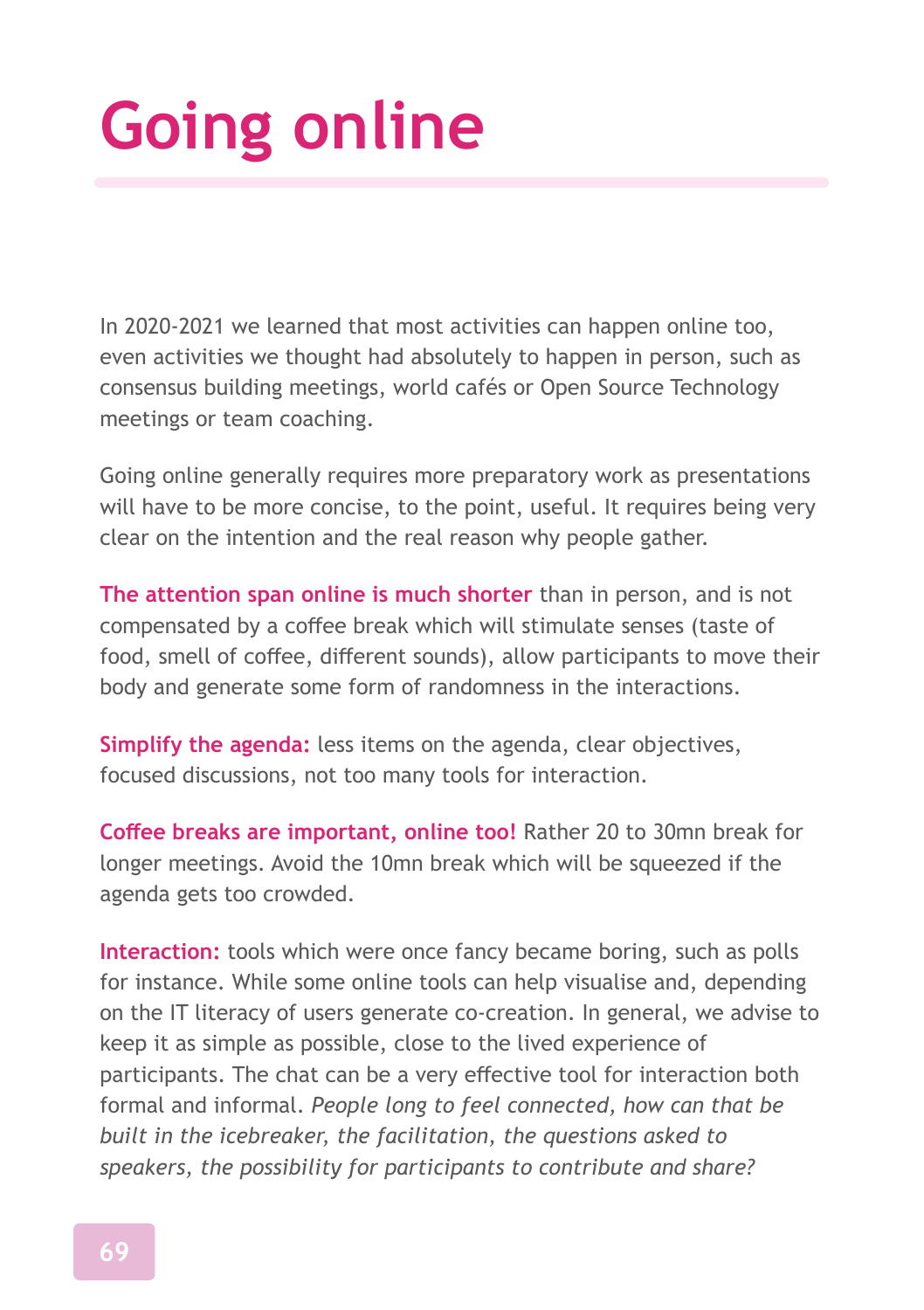## **Any hybrid?**

Organising a hybrid event is the equivalent of organising 3 events: the on-site, the online, and the coming together of the 2. In hybrid contexts, there is a need to

- **‒ develop 2 parallel experiences:** online and the on-site events have different constraints, tools and best ways to foster knowledge exchange.
- **invent the coming together of these 2 parallel events:** how do the online and the on-site meet? How do participants of these 2 parallel events feel part of a shared experience, interact between each other and engage fully both online and on-site?
- **Define what the added value of travelling on site** is, in a context where content is available online and interaction on site is often transformed by the hybridization of the event and sanitary restrictions.

Study visits for on-site participants, or meetings with stakeholders, are a way to provide genuine value for people travelling.

Moderation needs to reflect the circumstances of participants: having an online and onsite moderator helps to build-in empathy in the structure of the event and ensure all participants feel included.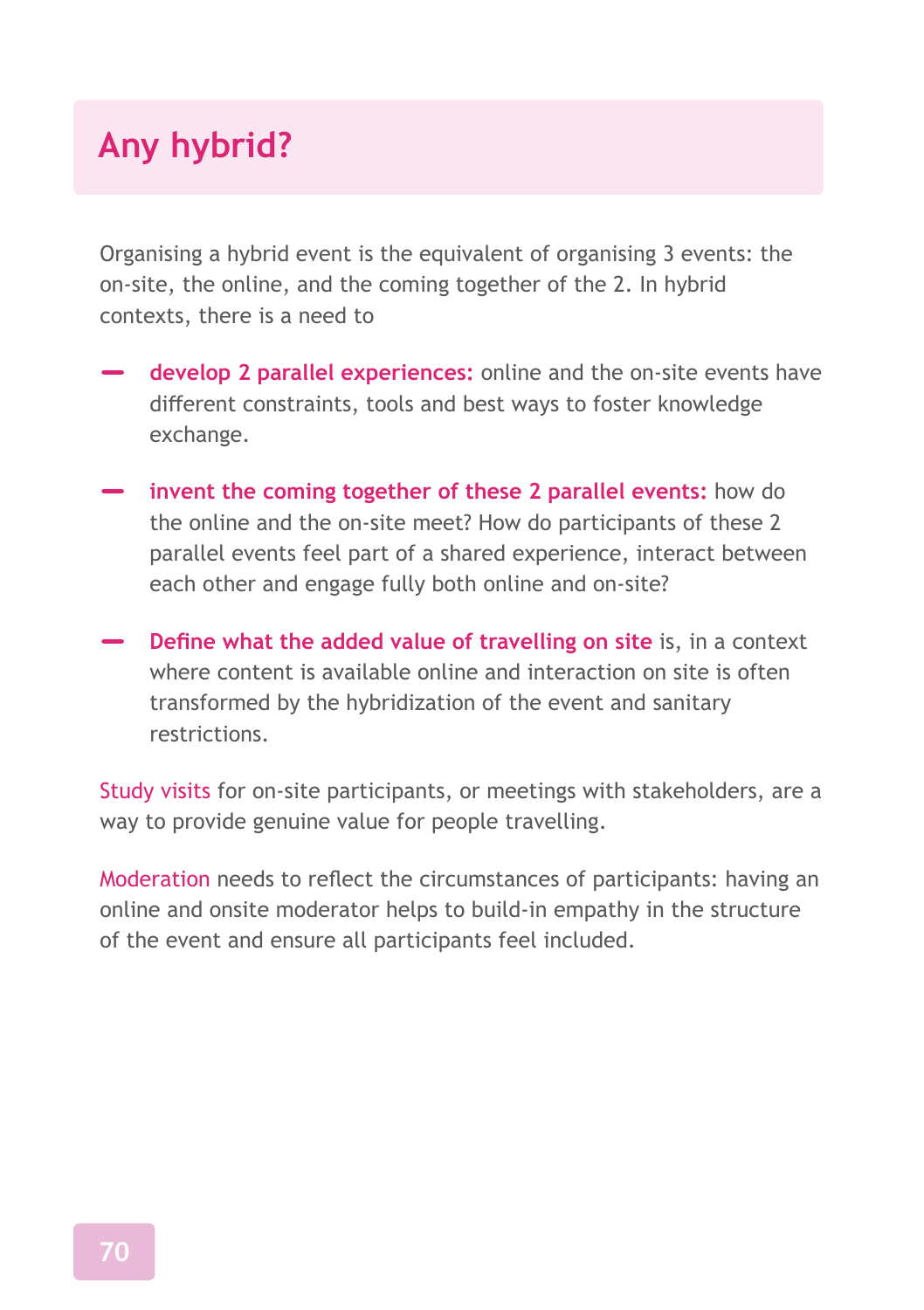## **Resilience & success**

In a world, where the one certainty is the prevalence of uncertainty, designing a knowledge transfer programme in a way that it will still be valid when circumstances change, is essential for success.

The Scirocco Exchange project showed that the following elements were key to ensure the resilience of a knowledge transfer programme:

- **‒ Specification of needs:** clear objectives, purpose, measurable indicators, and specific stakeholders need to be identified. Because this was clear in SCIROCCO Exchange, it was possible to redesign activities in a meaningful way.
- **‒ Tailor-made activities, with clear intention:** adapted to the culture, the audience, as well as to financial, time and human resources.
- **‒ Clear value to stakeholders:** seems obvious but in reality oftentimes stakeholders are not asked what would help them.
- **‒ Regular and continuous reassessment** of the validity and added value of the knowledge transfer approach.
- **‒ Well-structured preparatory work** for any knowledge transfer activity, especially when they are online.
- **Empathic coordination:** In Scirocco Exchange, the role of the Lead Partner was central. Effective coordination and management require attention, care, listening and excellent organisation.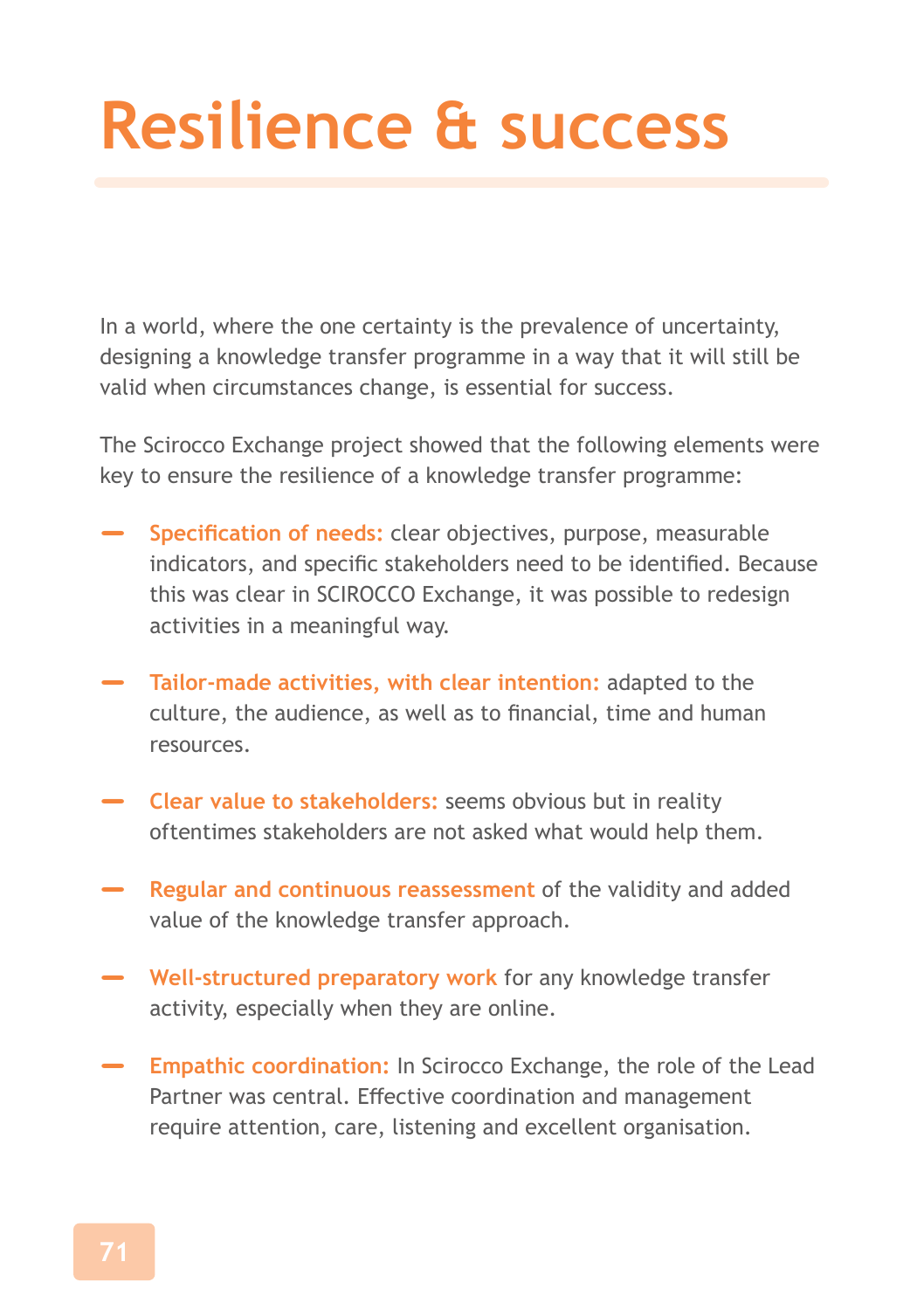- **The creation of a community:** trust is key in learning. Solid connections between partners prior to the outbreak of the crisis kept the collaboration smooth.
- **‒ Small steps!** They are a secret recipe for success. A step can be as small as preparing an A4 with bullet points on what questions a region wants to ask to another region.
- **Explore new opportunities:** moving activities online made it possible to involve local and international experts as well as practitioners who would otherwise not have travelled. Online events also brought back interpretation, which had gone out of fashion in international events. Interpretation in online events is easier and cheaper, than in in-person events. This makes it possible to get peers to exchange, despite the language barrier.
- **‒ Peer learning:** targeted exchanges, as well as questions and answers on both strategic and technical aspects between peers, allow for more granularity in the identification of transferability elements. Peer learning generates a degree of familiarity which is beneficial to learning: experts feel recognised for their competences, they exchange with peers who understand their challenges and speak the same technical language.
- **‒ Explore ways to generate randomness and create informal connections.** These moments are known to be very productive for knowledge exchange and innovation. In online settings these could be tested through icebreakers for instance or the facilitation of meditative, creative or physical activities.